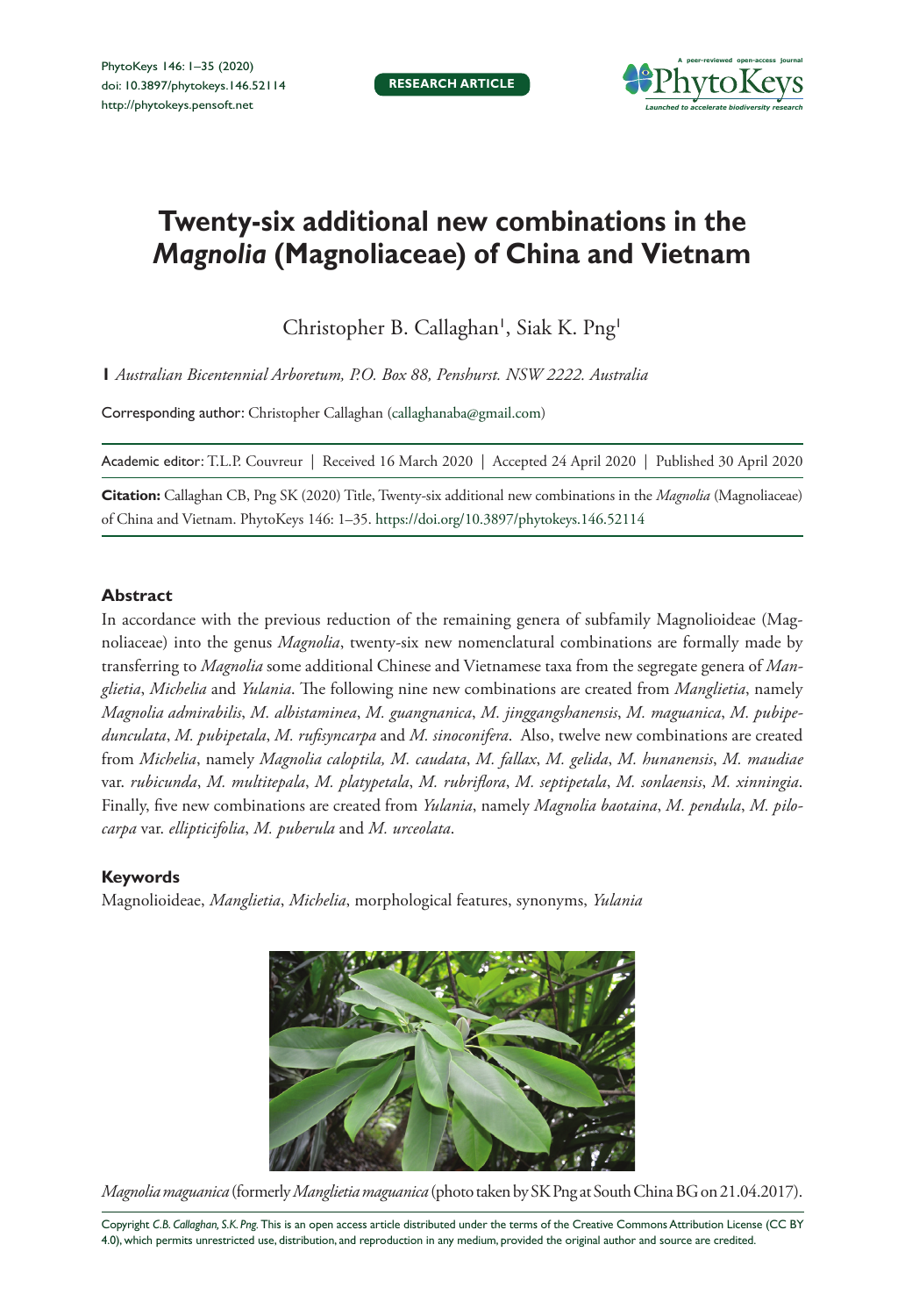#### **Introduction**

Richard B. Figlar (2012), a past president and present scientific advisor of Magnolia Society International, provides a concise but thorough background to the complex generic history of subfamily Magnolioideae of family Magnoliaceae, starting with J.E. Dandy in the early part of the previous century. This pre-eminent British plant taxonomist, specialising in Magnoliaceae, recognised the family as consisting of 2 tribes, the Liriodendreae representing the single distinct genus *Liriodendron*, with the remainder of the family, about which Dandy (1927) acknowledges there had never been uniformity of opinion, forming the Magnolieae, comprising 9 genera, which he subsequently increased by 2.

Revisions were to follow Dandy's death in late 1976, including the classification of the leading Chinese Magnoliaceae researcher, Liu Yu-hu (aka Law Yuh-wu). His proposed Taxonomic System of Magnoliaceae (Law 1984), republished in Magnolias of China in the year he died (Liu et al. 2004), basically added a further 4 genera to those of Dandy. Representatives of 10 of the 15 genera included in subfamily Magnolioideae in Liu's classification occur in China.

H.P. Nooteboom, who was to succeed Dandy at the forefront of Magnoliaceae research in Europe, realised that his predecessor had been mistaken in his interpretation of certain morphological characters and thus commenced his reduction of Magnolioideae (Nooteboom 1985), to just 6 genera. Ultimately, with the advent of molecular DNA sequencing data (Azuma et al. 1999, 2000, 2001, Kim et al. 2001, Nie et al. 2008, Wang et al. 2006, Kim and Suh 2013), combined with comparative morphological research (Figlar 2000, Figlar and Nooteboom 2004), showing the remaining genera, including *Manglietia* Blume and *Michelia* Linnaeus, residing among the other sections of *Magnolia*, Figlar and Nooteboom proposed a new classification system in their 2004 paper. Their new system includes *Magnolia* at the head of a now monogeneric Magnolioideae subfamily comprising subgenus *Magnolia* with 8 sections and 7 subsections, subgenus *Yulania* with 2 sections and 6 subsections, and subgenus *Gynopodium* with 2 sections.

This system was not followed in the Flora of China treatment of Magnoliaceae (Xia et al. 2008), where previously recognised genera such as *Manglietia* and *Michelia* were retained, two former sections of *Magnolia* were given generic status as *Houpoea* N.H. Xia & C.Y. Wu and *Oyama* (Nakai) N.H. Xia & C.Y. Wu, and former genera, such as *Lirianthe* Spach and *Yulania* Spach of 1839 were reinstated. Since then, authors describing new species from China have followed this classification, a few examples being *Manglietia pubipedunculata* Q.W. Zeng & X.M. Hu (Hu et al. 2019), *Michelia caudata* M.X. Wu, X.H. Wu & G.Y. Li (Wu et al. 2015) and *Yulania dabieshanensis* T.B. Zhao, Z.X. Chen & H.T. Dai (Dai et al. 2012).

However, Figlar and Nooteboom's (2004) classification system is now widely accepted by the scientific community, with many authors following this broad view of *Magnolia*, such as Arroyo et al. (2013), Ninh et al. (2020), Pérez et al. (2016) and Zou et al. (2020).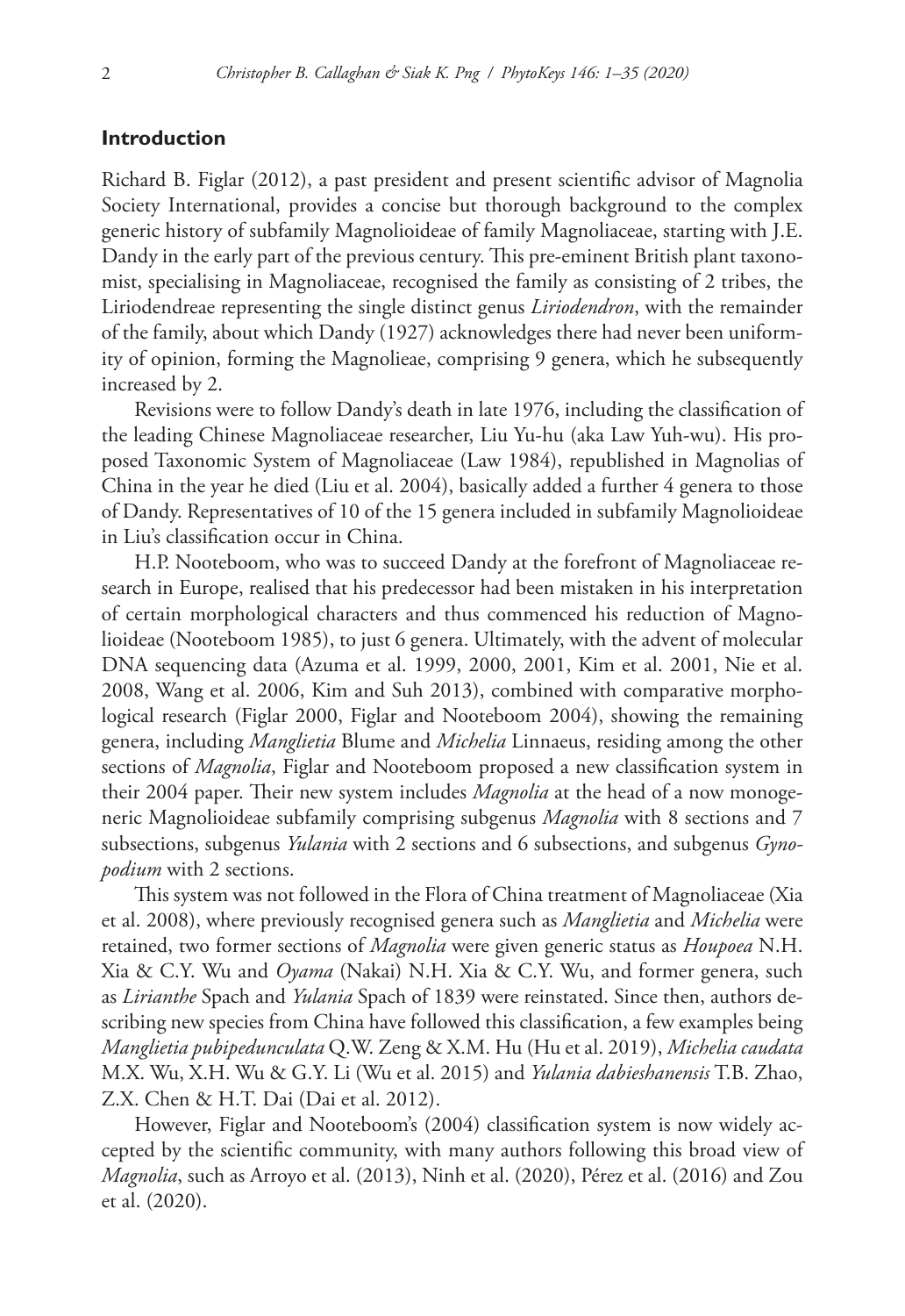Figlar (2012) advised against the alternative classification system now operating:

*In a one genus system only Manglietia, Michelia and 3 minor genera require new names in Magnolia. In a 13 genera system, it would be necessary to dismantle the largest and most well-known genus, Magnolia, and rename the constituents into 10 new genera. That would be enormously destructive to the long-established Magnolia-centric nomenclature and literature, causing unnecessary and undesirable consequences to science, conservation and horticulture.*

With this in mind, 26 new combinations are created here, representing nine species of *Manglietia*, eleven species and one variety of *Michelia*, plus four species and one variety of *Yulania*. Most of these taxa were named and described over the past decade, but include some older previously synonymised, now reinstated taxa, that are herein transferred to *Magnolia*, as will be numerous other taxa in a sequel to this paper (Callaghan and Png 2019a, 2020).

#### **Materials and methods**

The new combinations proposed in this paper are made in compliance with the rules and recommendations of the 2018 International Code of Nomenclature for algae, fungi and plants (ICN), known as The Shenzhen Code (Turland et al. 2018), in particular ICN Article 41 and Recommendation 41A in respect of new combinations.

Where available, digital images of type specimens of newly named taxa posted to the internet at the websites of various herbaria have been sighted and these are indicated in the text by 'online image**!**' appearing after the herbarium acronyms whose representative names are listed in the appendix following the references. Additional sighted specimens are indicated by '**!**' after the herbarium acronym.

Consultation of the relevant literature was made to determine whether a number of taxa previously determined as synonyms of earlier named taxa were, in fact, genuine independent species or varieties as they had been originally described. Differences in numerous morphological features, natural distributions and/or elevations and where appropriate, the incompatible phenology of flowering and/or fruiting periods, are tabulated and referred to in the notes under the relevant taxa to fully substantiate their independent status.

Floras and other literature dealing with the Magnoliaceae of China that have been consulted during this study are cited in the text, with some of the more important sources of information including a number of papers by Dandy (1928 a–c, 1930), The Magnoliaceae of China (Chen and Nooteboom 1993), Magnoliaceae in Flora Reipublicae Popularis Sinicae (Law et al. 1996), Magnolias of China (Liu et al. 2004), Magnoliaceae in Flora of China Vol. 7 (Xia et al. 2008), A Taxonomic Revision of the Magnoliaceae from China (Sima 2011) and the recent Ex Situ Cultivated Flora of China : Magnoliaceae (Yang et al. 2016), which documents the diversity of Magnoliaceae plants in Chinese botanical gardens.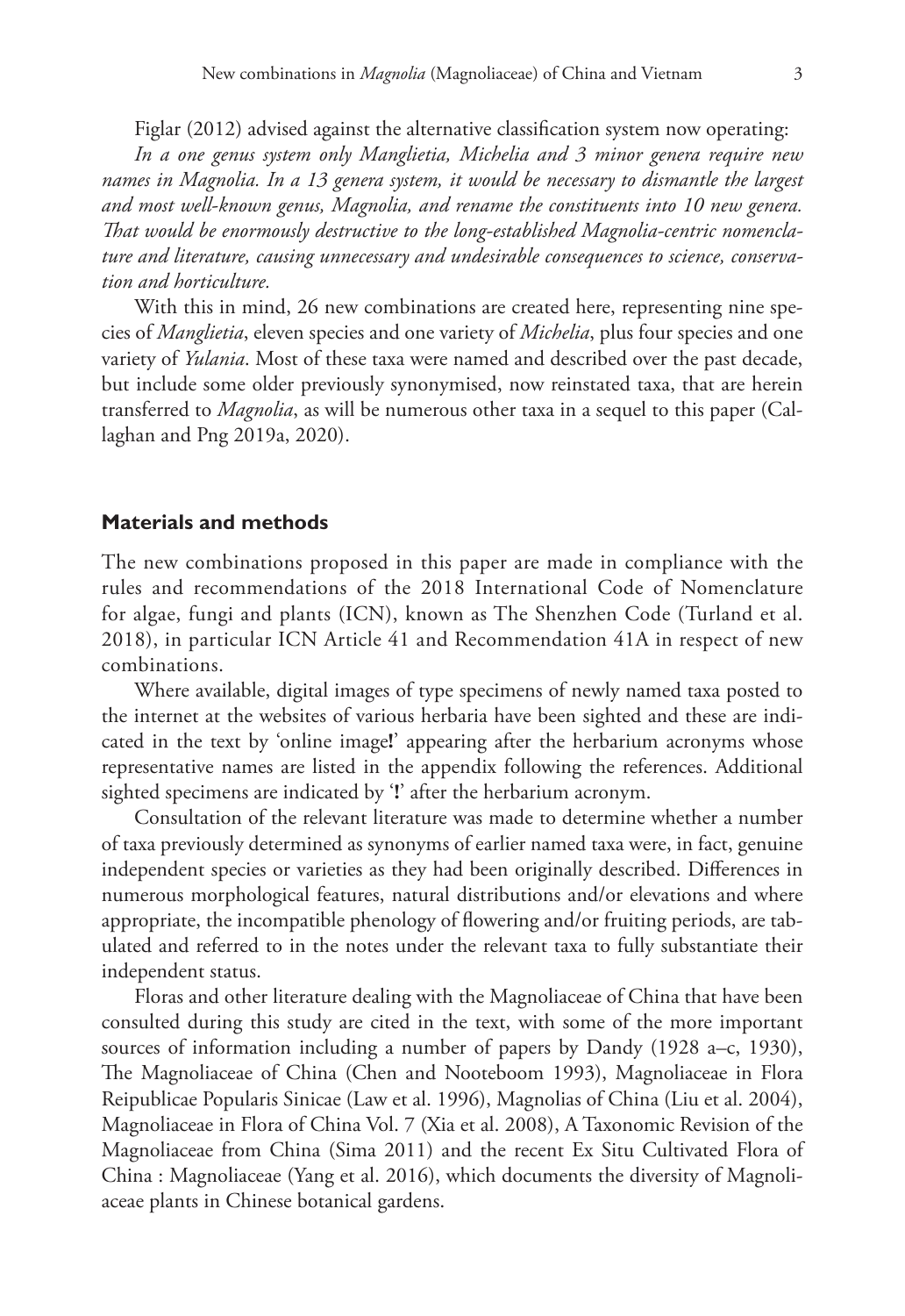The Biodiversity Heritage Library website ([https://www.biodiversitylibrary.org\)](https://www.biodiversitylibrary.org) proved indispensable in accessing a number of articles on earlier-named Magnoliaceae dating back to the early nineteenth century and beyond. A good proportion of the numerous relevant scientific and mainstream literature consulted during this research is internet accessible via the links included with the references. The links included in the 2019 unpublished version of this paper were rechecked to confirm their current accessibility.

### **Results**

In accordance with the previous reduction of the remaining genera of subfamily Magnolioideae (Magnoliaceae) into the genus *Magnolia*, twenty-six new nomenclatural combinations are formally made by transferring to *Magnolia* some additional Chinese and Vietnamese taxa from the segregate genera of *Manglietia*, *Michelia* and *Yulania*  that were described during the past decade and occasionally earlier, plus a few formerly synonymised, now reinstated taxa.

The following nine new combinations are created from *Manglietia*, namely *Magnolia admirabilis* (Y.H. Law & R.Z. Zhou ex L. Fu, Q.W. Zeng & X.M. Hu) C.B. Callaghan & S.K. Png, *M. albistaminea* (Y.W. Law, R.Z. Zhou & S.X. Qin) C.B. Callaghan & S.K. Png, *M. guangnanica* (D.X. Li & R.Z. Zhou ex X.M. Hu, Q.W. Zeng & L. Fu) C.B. Callaghan & S.K. Png, *M. jinggangshanensis* (R.L. Liu & Z.X. Zhang) C.B. Callaghan & S.K. Png, *M. maguanica* (H.T. Chang & B.L.Chen) C.B. Callaghan & S.K. Png, *M. pubipedunculata* (Q.W. Zeng & X.M. Hu) C.B. Callaghan & S.K. Png, *M. pubipetala* (Q.W. Zeng) C.B. Callaghan & S.K. Png, *M. rufisyncarpa* (Y.W. Law, R.Z. Zhou & F.G. Wang) C.B. Callaghan & S.K. Png and *M. sinoconifera* (F.N. Wei) C.B. Callaghan & S.K. Png.

Also, twelve new combinations are created from *Michelia*, namely *Magnolia caloptila* (Y.W. Law & Y.F. Wu) C.B. Callaghan & S.K. Png, *M. caudata* (M.X. Wu, X.H. Wu & G.Y. Li) C.B. Callaghan & S.K. Png, *M. fallax* (Dandy) C.B. Callaghan & S.K. Png, *M. gelida* (T.B. Zhao, Z.X. Chen & D.L. Fu) C.B. Callaghan & S.K. Png, *M. hunanensis* (C.L. Peng & L.H. Yan) C.B. Callaghan & S.K. Png, *M. maudiae* var. *rubicunda* (T.P. Yi & J.C. Fan) C.B. Callaghan & S.K. Png, *M. multitepala* (R.Z. Zhou & S.G. Jian) C.B. Callaghan & S.K. Png, *M. platypetala* (Hand-Mazz.) C.B. Callaghan & S.K. Png, *M. rubriflora* (Y.W. Law & R.Z. Zhou ex F.G. Wang, Q.W. Zeng, R.Z. Zhou & F.W. Xing) C.B. Callaghan & S.K. Png, *M. septipetala* (Z.L. Nong) C.B. Callaghan & S.K.Png, *M. sonlaensis* (Q.N. Vu) C.B. Callaghan & S.K. Png and *M. xinningia* (Y.W. Law & R.Z. Zhou ex Q.X. Ma, Q.W. Zeng, R.Z. Zhou & F.W. Xing) C.B. Callaghan & S.K. Png.

Finally, five new combinations are created from *Yulania*, namely *Magnolia baotaina* (D.L. Fu, Q. Zhang & M. Xu) C.B. Callaghan & S.K. Png, *M. pendula* (D.L. Fu) C.B. Callaghan & S.K. Png, *M. pilocarpa* var. *ellipticifolia* (Z.Z. Zhao & Z.W. Xie) C.B. Callaghan & S.K. Png, *M. puberula* (D.L. Fu) C.B. Callaghan & S.K. Png and *M. urceolata* (D.L. Fu, B.H. Xiong & X. Chen) C.B. Callaghan & S.K. Png.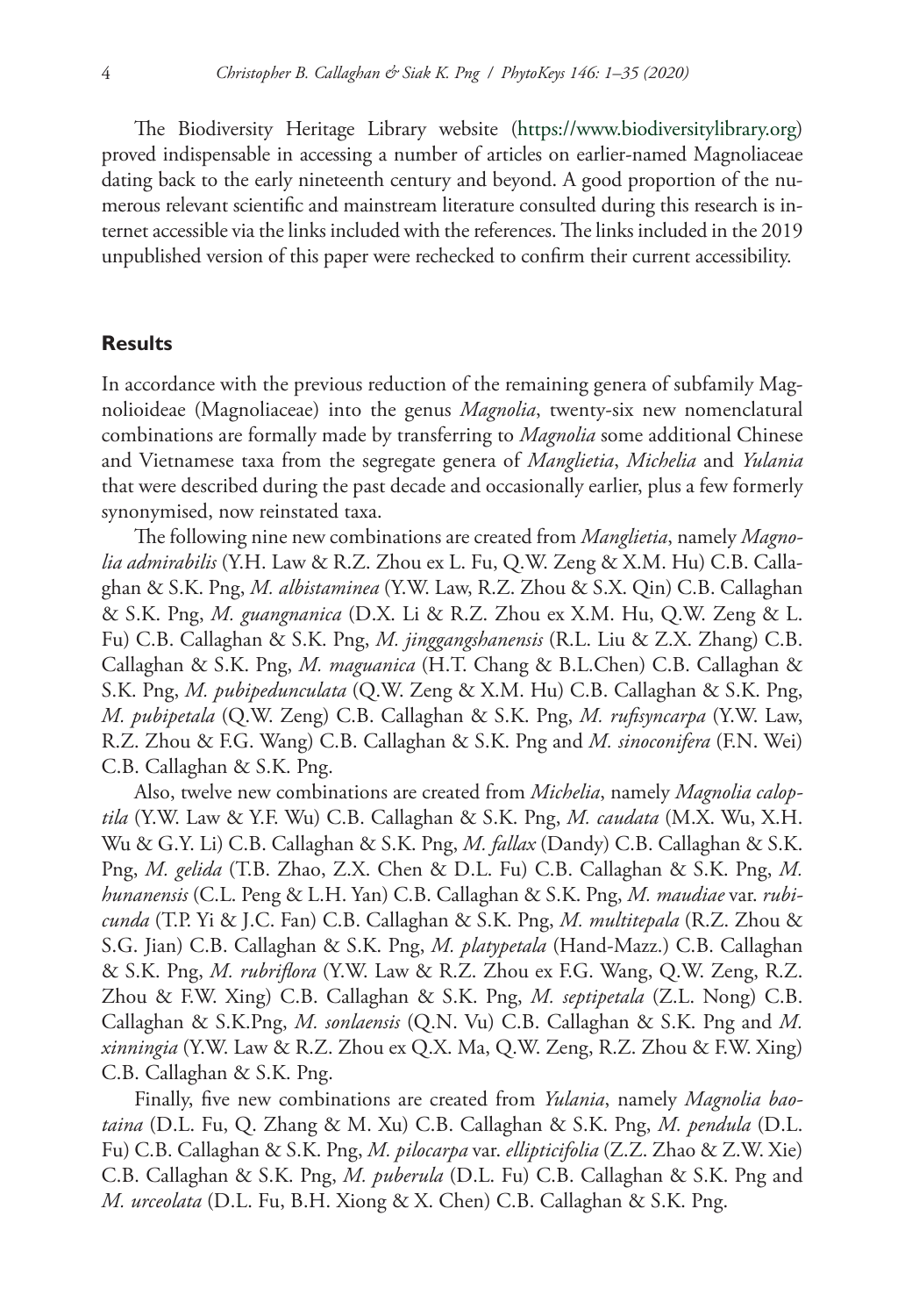#### **Discussion**

The transfer of the above twenty-six taxa to *Magnolia* is necessary following the present near universal acceptance by the scientific community and horticultural industry that the Magnolioideae is one of two monogeneric subfamilies within Magnoliaceae and the fact that the majority of resulting new combinations and names arising from the relegation of *Manglietia* and *Michelia* into *Magnolia* have previously been made by various authors such as Figlar (2000) for the majority of the *Michelia* species, with Sima (2001) transferring some additional *Michelia* species, Kumar (2006) transferring the majority of *Manglieta* species, Nooteboom transferring a number of species from both the previous genera plus *Yulania* in Flora of China Vol. 7 (Xia et al. 2008: 49–50) and most recently Callaghan and Png (2013) transferring species from these three genera that were mainly described and named subsequent to the publication of Flora of China.

### **Conclusions**

To maintain these twenty-six predominantly recently described taxa in limbo in segregate genera will contribute to further instability and inevitable confusion in the scientific and popular literature, as well as within the botanical world and the horticultural industry, which has resulted from having two diverse systems operating simultaneously.

The authors would like to take this opportunity to suggest that to further substantiate their now reaffirmed species or varietal status, comparative DNA barcoding (Caddy-Retalic and Lowe 2012), should be undertaken of these and other taxa, often with small remnant populations and/or disjunct geographic distributions, that have been previously subsumed in synonymy under earlier-named species having much larger populations of widespread occurrence. As a result of becoming virtual non-entities, this can be detrimental to their conservation and ultimate survival in nature. Consequently their potential benefits to mankind, such as the medicinal properties that some Magnoliaceae species are known to possess, including present and prospective production of anti-cancer drugs and treatments (He et al. 2017, Huang et al. 2017, Lu et al. 2017, Ma et al. 2020, Prasad and Katiyar 2018, Zhang et al. 2020), are never assessed or realised.

#### **Taxonomic section**

*Magnolia admirabilis* **(Y.H. Law & R.Z. Zhou ex L. Fu, Q.W. Zeng & X.M. Hu) C.B. Callaghan & S.K. Png, comb. nov.** [urn:lsid:ipni.org:names:77209515-1](http://ipni.org/urn:lsid:ipni.org:names:77209515-1)

**Basionym.** *Manglietia admirabilis* Y.H. Law & R.Z. Zhou ex L. Fu, Q.W. Zeng & X.M. Hu, Novon 23(1): 37, fig. 1 (2014).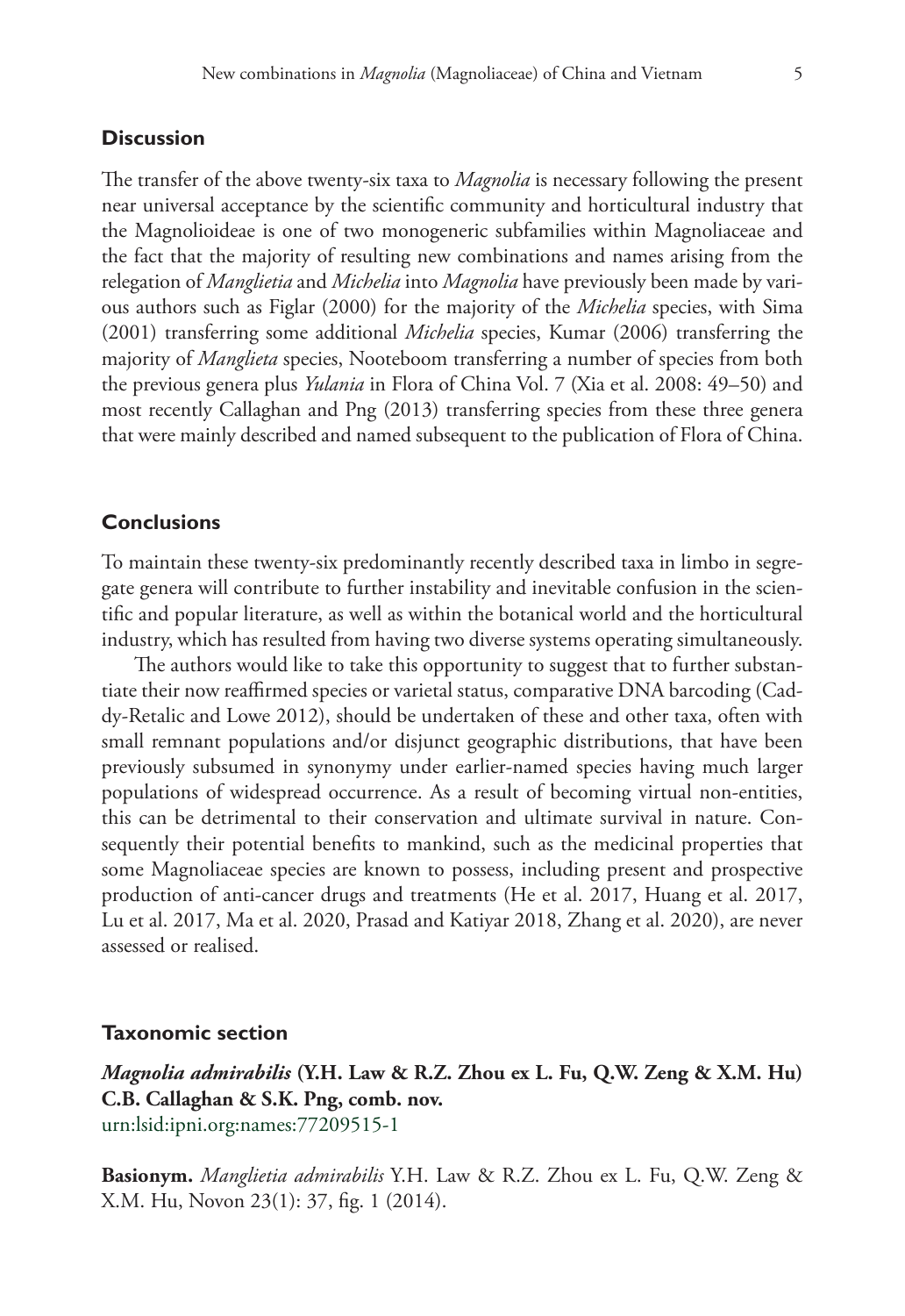**Chinese name.** 奇异木莲 meaning "distinctive Manglietia"

**Type.** CHINA. Yunnan Province: Maguan County, Gulinqing, Chuntianping, ca. 1300 m, limestone montane evergreen broad-leaved forests, 12 May 1986, *Zhou Renzhang 98* (holotype: IBSC n.v.). Guangdong Province: Guangzhou, Magnolia Garden of South China Botanical Garden, ca. 50 m, 3 May 2011, *Lin Fu 20110503* (paratype: IBSC n.v.)

**Note.** There is no data or images held at IBSC for the holotype (Huang Xiangxu, pers. comm., July 2019).

# *Magnolia albistaminea* **(Y.W. Law, R.Z. Zhou & X.S. Qin) C.B. Callaghan & S.K. Png, comb. nov.**

[urn:lsid:ipni.org:names:77209516-1](http://ipni.org/urn:lsid:ipni.org:names:77209516-1)

**Basionym.** *Manglietia albistaminea* Y.W. Law, R.Z. Zhou & X.S. Qin. In: X.S. Qin et al*.*, Novon 16: 260, fig. 1 (2006).

**Chinese name.** 白蕊木莲 meaning "white-stamened manglietia"

**Type.** CHINA. Guangdong Province: South China Botanical Garden, Guangzhou (collected from plant introduced in 1982 from Mt. Jianfengling, Ledong County, Hainan), 10 May 2001, *R.Z. Zhou 130* (holotype: IBSC n.v.; isotype: MO n.v.). Same locality (collected from plant introduced as above) 23 April 1999, *R.Z. Zhou 9916* and *R.Z. Zhou 0136* (paratypes: IBSC n.v.).

*Manglietia fordiana* Oliv. var. *hainanensis* (Dandy) N.H. Xia. In: Xia et al. (2008: 58), p.p. quoad syn. *Manglietia albistaminea* Y.W. Law et al.

*Manglietia fordiana* Oliv. In: Sima and Lu (2009: 23) and Sima (2011: 88), both p.p. quoad syn. *Manglietia albistaminea* Y.W. Law et al.

**Note.** There are no data or images held at IBSC for the holotype (Huang Xiangxu, pers. comm., July 2019), nor could the isotype be located at MO (Jim Solomon, pers. comm., July 2019).

# *Magnolia baotaina* **(D.L. Fu, Q. Zhang & M. Xu) C.B. Callaghan & S.K. Png, comb. nov.**

[urn:lsid:ipni.org:names:77209518-1](http://ipni.org/urn:lsid:ipni.org:names:77209518-1)

**Basionym.** *Yulania baotaina* D.L. Fu, Q. Zhang & M. Xu. In: D.L. Fu et al., Amer. J. Agric. and Forest. 7(5): 231–232, fig. 1 (2019c).

**Chinese name.** 宝台山玉兰 meaning "Mount Baotai yulania"

**Type.** CHINA. Yunnan Province: Yongping County, Mount Baotai, 2600 m, 12 March 2017, *D.L. Fu 2017031201* (holotype: CAF n.v.). Same locality, 9 September 2017, *D.L. Fu 2017093001* (paratype: CAF n.v.).

**Note.** The type specimens of *Yulania baotaina* cannot be located at the Beijing herbarium of CAF (Wang Hongbin, pers. comm., March 2020).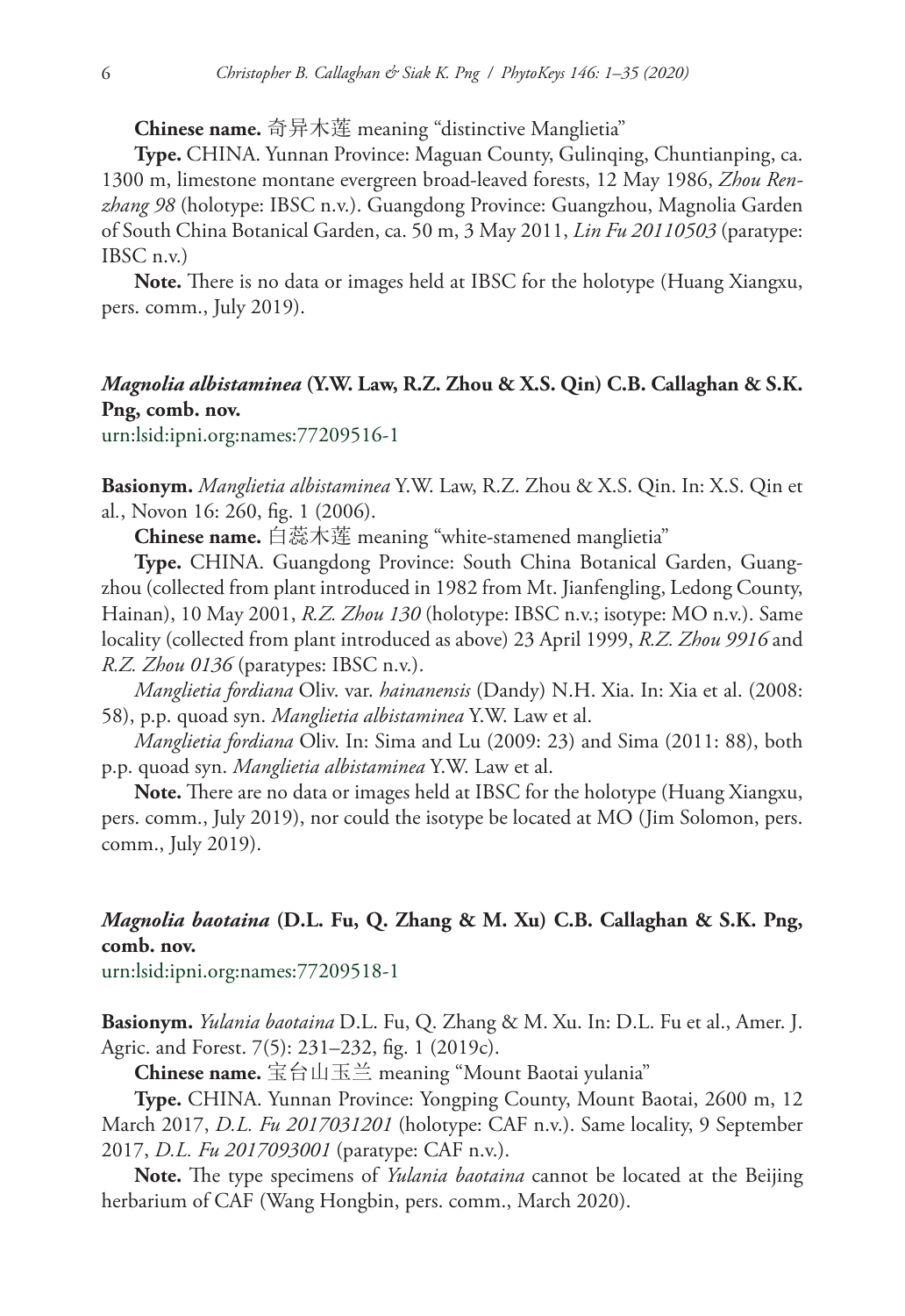*Magnolia caloptila* **(Y.W. Law & Y.F. Wu) C.B. Callaghan & S.K. Png, comb. nov.** [urn:lsid:ipni.org:names:77209519-1](http://ipni.org/urn:lsid:ipni.org:names:77209519-1)

**Basionym.** *Michelia caloptila* Y.W. Law & Y.F. Wu. In: Bull. Bot. Res., Harbin 4(2): 152, 154: fig. *s.n.* (1984).

**Chinese name.** 美毛含笑 meaning "beautiful-haired michelia"

**Type.** CHINA. Jiangxi Province: Zixi County, Nangang, Matoushan, 450 m, in woods, 17 September 1980, *Jiangxi gong-da linxue-xi (JXAU) 80069* (holotype: IBSC**!** + online image**!**; isotypes: LBG online images**!**).

Digital images of type specimens below accessed 19 March 2019:

holotype [IBSC: 0003281]: <http://www.docin.com/p-1050989203.html> (Sima 2011: 316, photo 2-58).

isotype [LBG: 00004082]:<http://www.cvh.ac.cn/spm/LBG/00004082>

isotype [LBG: 00004123]:<http://www.cvh.ac.cn/spm/LBG/00004123>

*Michelia fujianensis* Q.F. Zheng. In: Xia and Deng (2002: 130) and Xia et al. (2008: 83), both p.p. quoad syn. *Michelia caloptila* Y.W. Law & Y.F. Wu.

*Michelia caloptila* Y.W. Law & Y.F. Wu. In: Sima (2011: 234), p.p. excl. syns. *Michelia concinna* H. Jiang & E.D. Liu and *Michelia septipetala* Z.L. Nong.

**Note 1.** *Michelia caloptila* Y.W. Law & Y.F. Wu was listed as a dubious species in Chen and Nooteboom (1993: 1088), in which it was noted that specimens had not been seen. It was subsequently reduced to a synonym of *Michelia fujianensis* as noted above. It is recognised as a genuine species by Law et al. (1996: 189), Liu et al. (2004: 228), Deng and Yang (2015: 167), Yang et al. (2016: 237) and Sima (2011: 234), wherein *M. caloptila* is in *Michelia* subsection *Micheliopsis*, series *Micheliopsis* and *M. fujianensis* is in *Michelia* subsection *Velutinae*. Differences between the abaxial indumentum of the 9–16 cm long leaves of *M. caloptila* and of the 6–11 cm long leaves of *M. fujianensis* are illustrated in Plate 3-2E (*M. caloptila*) and Plate 3-3E (*M. fujianensis*) of Sima (2011: 325; 326). Further substantiation of the specific status of *M. caloptila* is evident from a comparison of its morphological features with those of *M. fujianensis*, as shown in Table 1 on the following page.

**Note 2.** As a consequence of the above substantiation of the species status of *Michelia caloptila*, plus the past reduction to *Magnolia* of the remaining genera of subfamily Magnolioideae, *Michelia caloptila* is here transferred to *Magnolia*.

# *Magnolia caudata* **(M.X. Wu, X.H. Wu & G.Y. Li) C.B. Callaghan & S.K. Png, comb. nov.**

[urn:lsid:ipni.org:names:77209521-1](http://ipni.org/urn:lsid:ipni.org:names:77209521-1)

**Basionym.** *Michelia caudata* M.X. Wu, X.H. Wu & G.Y. Li. In: X.H. Wu et al., Acta Bot. Bor-Occid. Sin. 35(5): 1058, fig. 1 (2015).

**Chinese name.** 尾叶含笑 meaning "caudate-lobed michelia", referring to shape of leaf apex.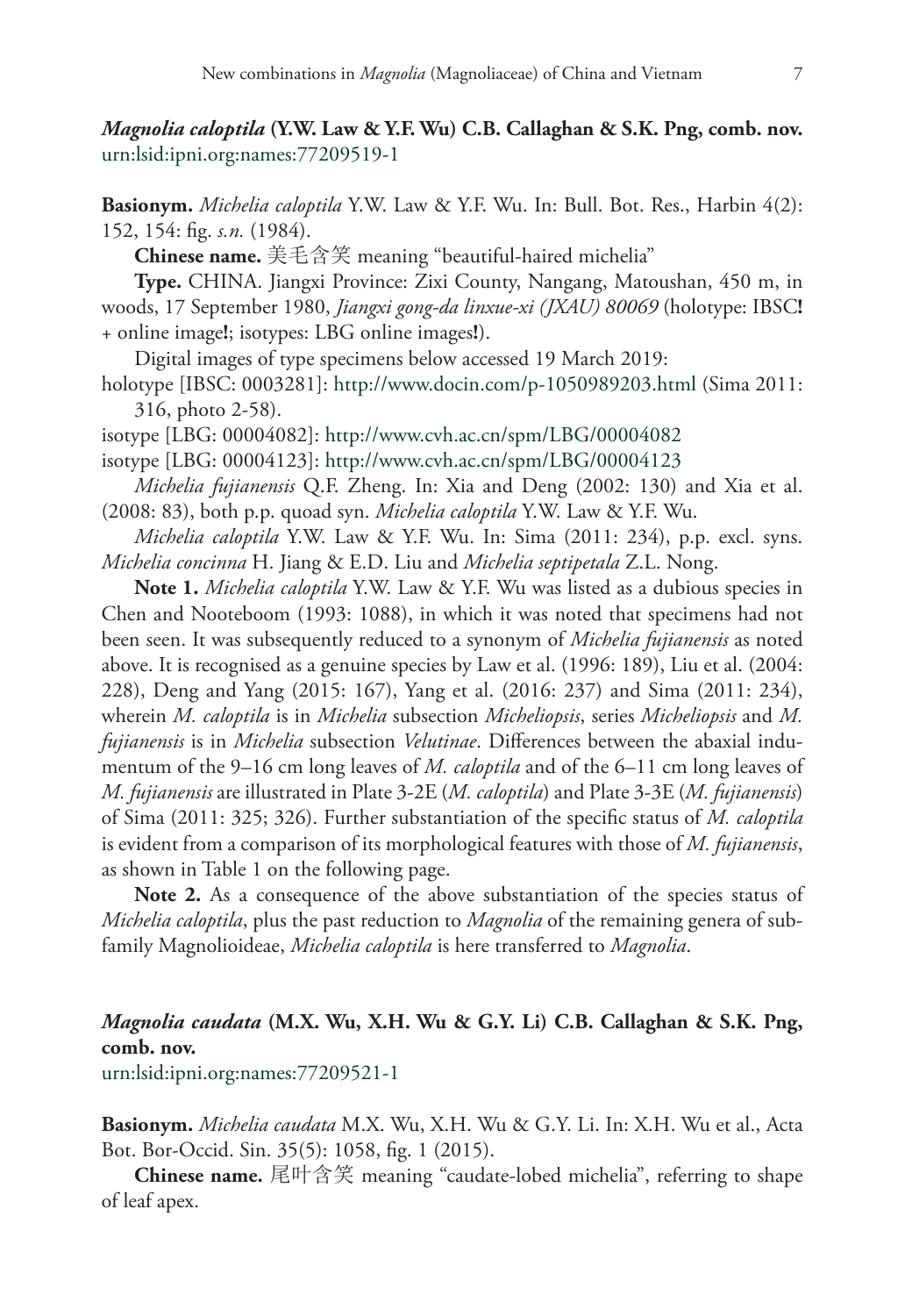| <b>Plant feature</b>   | Michelia caloptila Y.W. Law & Y.F. Wu        | Michelia fujianensis Q.F. Zheng                          |
|------------------------|----------------------------------------------|----------------------------------------------------------|
| maximum dimensions     | to 15 m $\times$ 30 cm dbh <sup>†</sup>      | to $16 \text{ m} \times 100 \text{ cm}$ dbh <sup>9</sup> |
| bark colour            | grey                                         | greyish-brown (greyish-white <sup>9</sup> )              |
| indumentum of          | brown tomentose                              | densely cinnamon tomentose                               |
| branchlets             |                                              |                                                          |
| indumentum of buds     | brown tomentose                              | densely cinnamon tomentose                               |
| leaf shape             | narrowly elliptic or elliptic                | oblong or narrowly obovate-elliptic                      |
| leaf dimensions        | $9-16 \times 2.5-5$ cm                       | $6 - 11 \times 2.5 - 4$ cm                               |
| leaf apex              | acuminate or caudate-acuminate               | acute                                                    |
| leaf indumentum        | entirely glabrous                            | densely short-tomentose at midrib                        |
| adaxially              |                                              |                                                          |
| leaf indumentum        | minutely brown tomentose                     | densely ferrugineus or brownish-yellow                   |
| abaxially              |                                              | appressed sericeous                                      |
| secondary lateral leaf | $7-12$ pairs                                 | 8-9 pairs (not 9-15 <sup>§, 1</sup> )                    |
| veins                  |                                              |                                                          |
| petiole length and     | 5-10 mm, brown tomentose                     | 10-15 mm, densely cinnamon tomentose                     |
| indumentum             |                                              |                                                          |
| tepal number           | $6 - 9^{\ddagger}$                           | $15-16(12-17)$                                           |
| gynophore in fruit     | ca. 20 mm long                               | $2-2.5$ mm long                                          |
| fruit aggregate length | $4 - 10$ cm                                  | $2-3$ cm                                                 |
| mature carpels         | broadly ovate or suborbicular, 1-1.8 cm long | obovoid, $1.5-2$ cm $\times$ ca. 1.2 cm with 1           |
|                        | with 1-4 seeds                               | seed                                                     |
| fruiting period        | September <sup>†</sup>                       | October-November <sup>9</sup>                            |

**Table 1.** Differentiating features of the species *Michelia caloptila* and *Michelia fujianensis*.

The differentiating features of *Michelia caloptila* are cited from Law and Wu (1984) to whom the flower was unknown, Liu et al. (2004: 228)† and Yang et al. (2016: 237)‡ , with those of *M. fujianensis* from Zheng (1981), supplemented by Law et al. (1996: 189)§ and Liu et al. (2004: 260)¶.

**Type.** CHINA. Zhejiang Province: Qingyuan County, Songyuan town, Jiaokeng village, Guanmenao Conservation Area, in evergreen broad-leaved forests, ravines, 460 m, 12 April 2010, *Ye Qing-jiao & Wu Xia-hua 1096* (holotype: ZJFC n.v.). Zhejiang Province: Qingyuan County, Songyuan town, Jiaokeng village, 460 m, 26 September 2010, *Ma Dan-dan, Li Gen-you, Wu Ming-xiang QY20100922* (paratype: ZJFC n.v.).

### *Magnolia fallax* **(Dandy) C.B. Callaghan & S.K. Png, comb. nov.** [urn:lsid:ipni.org:names:77209522-1](http://ipni.org/urn:lsid:ipni.org:names:77209522-1)

**Basionym.** *Michelia fallax* Dandy. In: Notes, Roy. Bot. Gard. Edinburgh 16(77): 130 (1928c).

**Chinese names:** 灰绒含笑 meaning "grey-velvet michelia", referring to the grey indumentum covering branchlets, buds, etc. Also: 大叶含笑 meaning "large-leaved michelia"

**Type.** CHINA. Hunan Province: near Wukang-chow (=Wugang), Yunshan, ca. 950 m, in lofty shady forests, 12 July 1918, *Handel-Mazzetti 12281* p.p. quoad fruiting specimen (holotype: WU online image**!**; isotypes: A online image**!**, K online image**!**).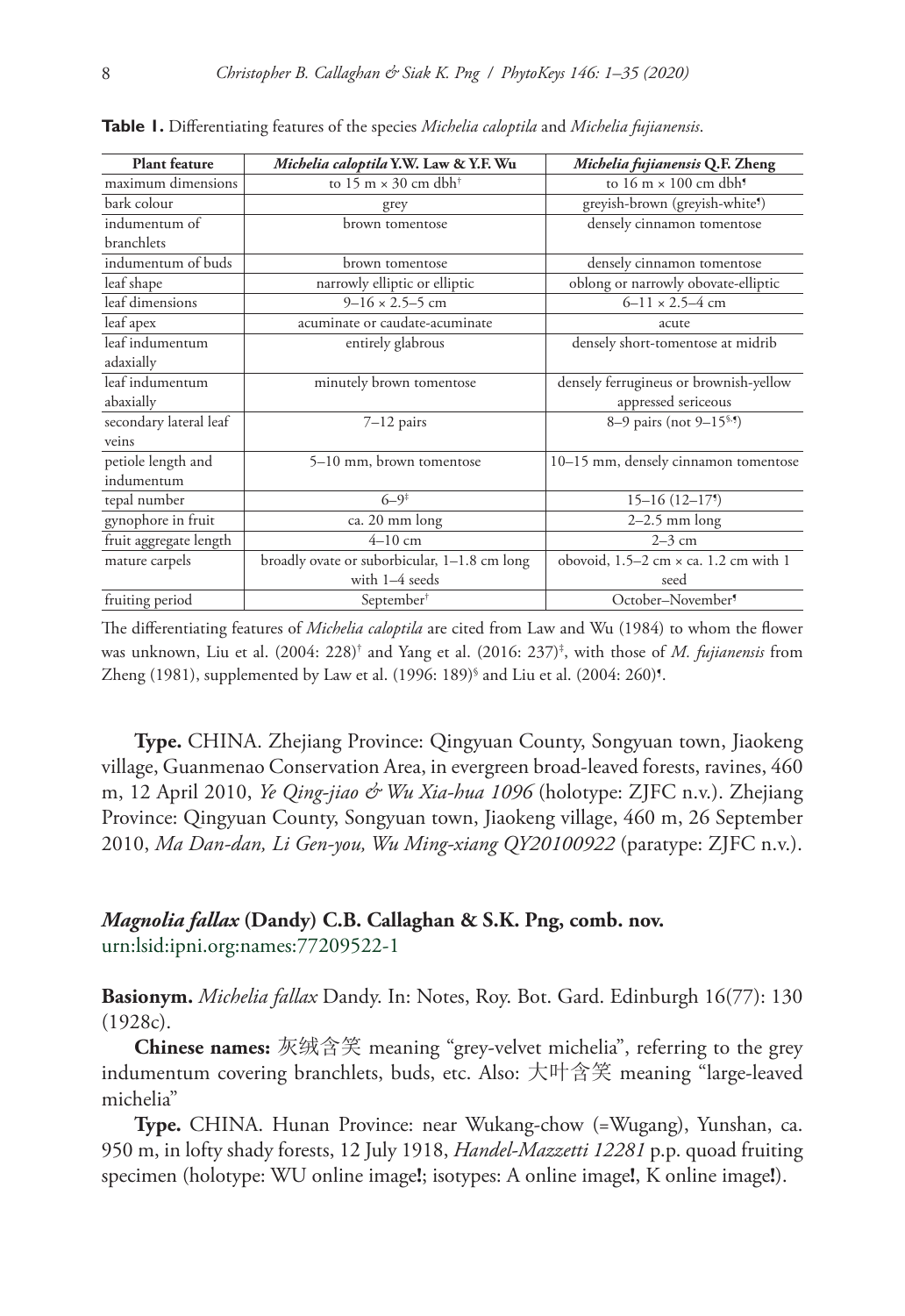Digital images of holotype and isotype specimens below accessed 19 March 2019: holotype [WU: 0039581]: <http://herbarium.univie.ac.at/database/detail.php?ID=70940> isotype [A: 00039058]: [https://s3.amazonaws.com/huhwebimages/6C9726D2157D489/](https://s3.amazonaws.com/huhwebimages/6C9726D2157D489/type/full/39058.jpg)

[type/full/39058.jpg](https://s3.amazonaws.com/huhwebimages/6C9726D2157D489/type/full/39058.jpg)

### isotype [K: K000681458]: [http://apps.kew.org/herbcat/getImage.](http://apps.kew.org/herbcat/getImage.do?imageBarcode=K000681458) [do?imageBarcode=K000681458](http://apps.kew.org/herbcat/getImage.do?imageBarcode=K000681458)

*Michelia cavaleriei* Finet & Gagnep. In: Chen and Nooteboom (1993: 1058), Frodin and Govaerts (1996: 55), Wu and Chen (2006: 56), Sima and Lu (2009: 50), Sima (2011: 214), Deng and Yang (2015: 148), each p.p. quoad syn. *Michelia fallax* Dandy.

*Michelia cavaleriei* Finet & Gagnep. var. *cavaleriei.* In: Xia et al. (2008: 84), p.p. quoad syn. *Michelia fallax* Dandy.

Note 1. James E. Dandy (1928c: 130), provides background information concerning the division of the fruiting and flowering collections made under number *12281* by Handel-Mazzetti on 12 July 1918 and by his servant Wang Te-hui in April 1919 respectively. From his study of these collections, Dandy came to the realisation that they represented two distinct species, retaining Handel-Mazzetti's name *Michelia platypetala* for Wang's flowering material and publishing the name *Michelia fallax* for Handel-Mazzetti's fruiting material.

**Note 2.** An undated identification label in the name of J.E. Dandy, affixed to the Kew Herbarium isotype specimen of *M. fallax*, indicates his subsequent determination of it as *M. cavaleriei* Finet & Gagnep. This specimen and the other above seen type specimens are all ca. 20 cm in length and 6 cm wide, roughly only about two-thirds of Dandy's original description of the leaves of *M. fallax* being "usque ad ca. 30 cm longa et 8.5 cm lata" (up to about 30 cm long and 8.5 cm wide). Dandy's dimensions are not a misprint, since there are a number of *M. fallax* specimens of different provenances (and provinces) posted to the Chinese Virtual Herbarium (CVH) website with leaves approaching this size, which is alluded to in one of this species two Chinese names translating as "large-leaved michelia". The above noted dimensions must be presumed to be those of the other specimen noted in Dandy's description, the undated specimen *Dalziel s.n.*, collected at about 900 m near Thai-yong, 97 km west of Swatow (Shantou) on Guangdong's northeastern coast, sometime between 1895 and 1902 (this specimen was not located for the current research).

**Note 3.** Subsequent to Dandy, *M. fallax* has been listed as a synonym of *M. cavaleriei* and of *M. cavaleriei* var. *cavaleriei* by the authors cited in the section preceding Note 1. However, the present authors consider that while these two species are superficially similar in the shape of their leaves, that the known comparative features recorded in Table 2 below distinguish *Michelia fallax* as an independent species. Also, it does not key out with the original validating descriptions for *Michelia hunanensis* or *M. xinningia* with which it shares synonymy under *M. cavaleriei* var. *cavaleriei*  in Flora of China. Therefore, consistent with the past reduction to *Magnolia* of the remaining segregate genera of subfamily Magnolioideae, *Michelia fallax* is here transferred to *Magnolia*.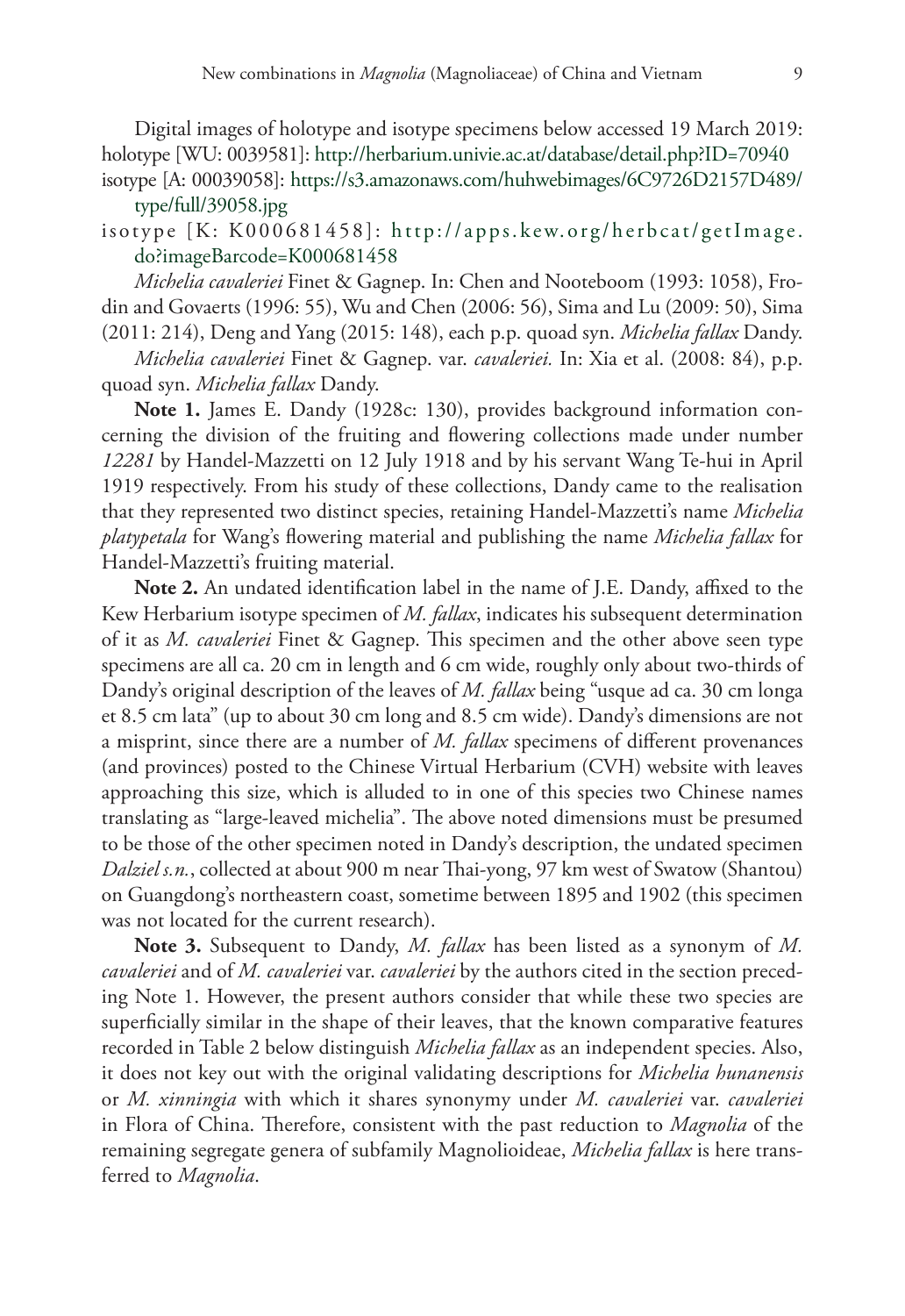| <b>Plant feature</b>   | Michelia fallax Dandy                                             | Michelia cavaleriei Finet & Gagnep.                     |
|------------------------|-------------------------------------------------------------------|---------------------------------------------------------|
| indumentum of          | appressed grey tomentose, becoming tawny                          | silver-grey or rufous appressed pilose <sup>§</sup>     |
| branchlets             | near apex                                                         |                                                         |
| indumentum of buds     | appressed shiny grey tomentose                                    | silver-grey or rufous appressed pilose <sup>§</sup>     |
| leaf shape             | elliptic-oblong, oblong or narrowly oblong                        | narrowly oblanceolate-oblong or narrowly                |
|                        |                                                                   | oblong                                                  |
| leaf apex              | acuminate or subacuminate                                         | acuminate or short-acute <sup>§</sup>                   |
| leaf base              | obtuse or sub-rounded                                             | cuneate or broadly cuneate <sup>§</sup>                 |
| leaf dimensions        | up to ca. $30 \times 8.5$ cm (ca. $29 \times 9$ cm <sup>†</sup> ) | $10-20 \times 3.5-6.5$ cm <sup>§</sup>                  |
| leaf indumentum        | short appressed grey pubescent                                    | glaucous, silver-grey or rufous appressed               |
| abaxially              |                                                                   | pilose when young <sup>§</sup>                          |
| secondary lateral leaf | ca. 14-16 pairs                                                   | $11-15$ pairs <sup>‡</sup>                              |
| veins                  |                                                                   |                                                         |
| petiole length and     | ca. 2.5 cm, initially appressed grey or yellow-                   | 2 cm, puberulus $(0.7-1.5 \text{ cm}^*)$ silver-grey or |
| indumentum             | brown tomentose, later glabrescent                                | rufous appressed pilose <sup>§</sup> )                  |
| gynoecium indumen-     | appressed grey tomentellous                                       | glabrous except for few bristly hairs towards           |
| tum                    |                                                                   | apex of carpels <sup>††</sup>                           |
| number of ovules       | ca. 10                                                            |                                                         |
| fruiting peduncle      | appressed glossy grey or yellowish-brown                          | silver-grey or rufous appressed pilose <sup>§</sup>     |
| indumentum             | tomentose                                                         |                                                         |
| fruit aggregate length | $10 - 12$ cm                                                      | $5 - 10$ cm <sup>§</sup>                                |
| mature carpels length  | up to ca. 2.5 cm                                                  | $1.5 - 2$ cm <sup>‡</sup>                               |
| fruiting period        | July                                                              | September-October#,§                                    |

**Table 2.** Differentiating features of the species *Michelia fallax* and *Michelia cavaleriei*.

The differentiating features of *Michelia fallax*, whose flower is unknown, are cited from Dandy (1928c) and CVH (2017)† ; those of *M. cavaleriei* from Finet & Gagnepain (1906), Law et al. (1996: 184)‡ , Liu et al. (2004: 229)§ and Yang et al. (2016: 239)# , plus Dandy (1928c: 130)††.

# *Magnolia gelida* **(T.B. Zhao, Z.X. Chen & D.L. Fu) C.B. Callaghan & S.K. Png, comb. nov.**

[urn:lsid:ipni.org:names:77209524-1](http://ipni.org/urn:lsid:ipni.org:names:77209524-1)

**Basionym.** *Michelia gelida* T.B. Zhao, Z.X. Chen & D.L. Fu. In: Y.F. Hu et al., Advances Orn. Hort. China 2013: 39–40, fig. 1 (2013).

**Chinese name.** 耐冬含笑 meaning "winter resisting michelia"

**Type.** CHINA. Henan Province: Jinling County, Changge city, cultivated (native to Zhejiang Province: Fuyang County), 24 March 2010, *Zhao Tian-bang, Fu Da-li et al. 201003245* (holotype: HEAC, fol, fl. n.v.)

# *Magnolia guangnanica* **(D.X. Li & R.Z. Zhou ex X.M. Hu, Q.W. Zeng & L. Fu) C.B. Callaghan & S.K. Png, comb. nov.**

[urn:lsid:ipni.org:names:77209525-1](http://ipni.org/urn:lsid:ipni.org:names:77209525-1)

**Basionym.** *Manglietia guangnanica* D.X. Li & R.Z. Zhou ex X.M. Hu, Q.W. Zeng & L. Fu, Novon 23(2): 172, figs. 1, 2 (2014).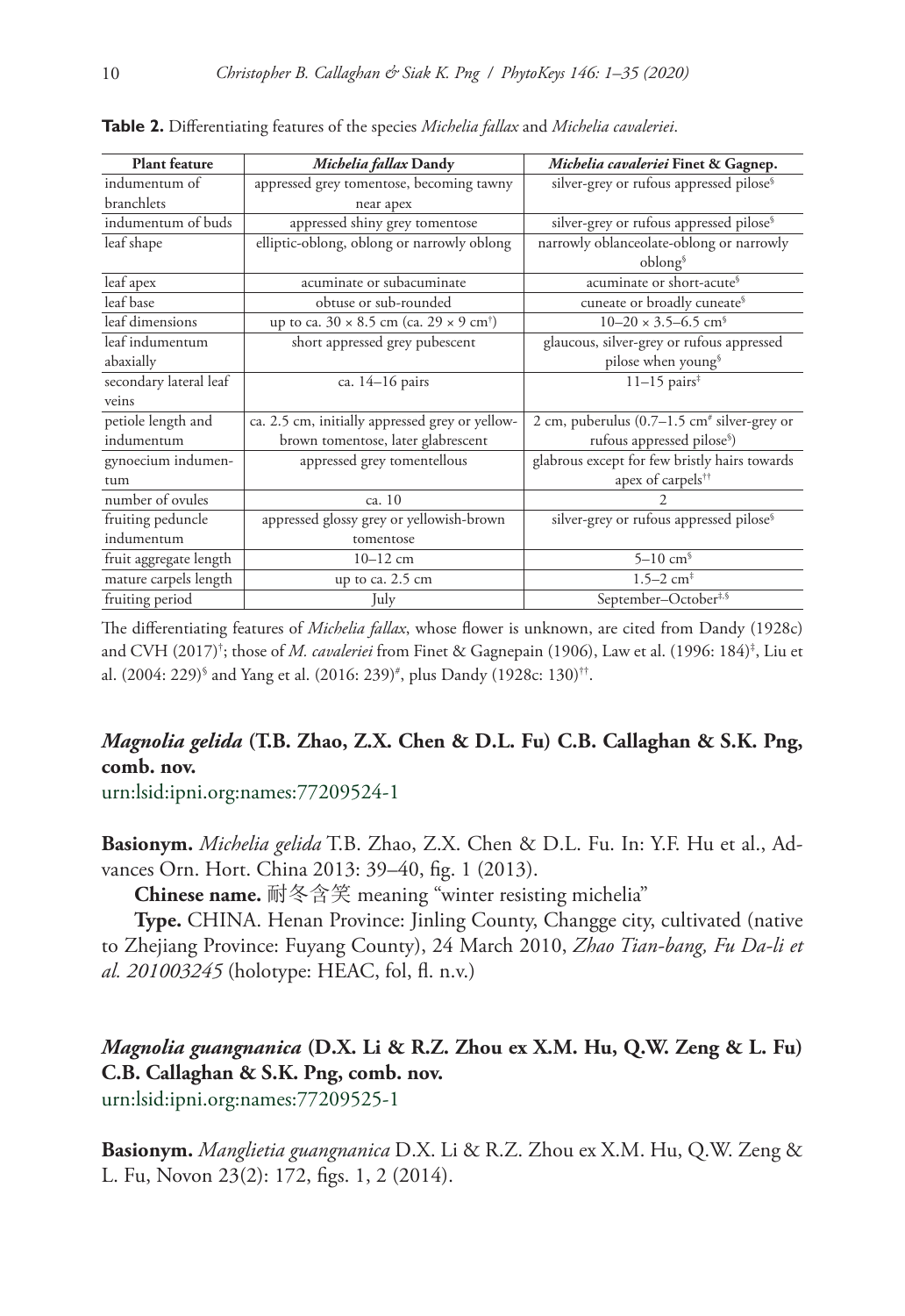**Chinese name.** 广南木莲 meaning "Guangnan manglietia"

**Type.** CHINA. Yunnan Province: Guangnan County, Heizhiguo town and village, Mt. Gulu, in limestone montane evergreen broad-leaved forest, 1710 m, 17 October 1993, *Zhou Ren-zhang & Zeng Qing-wen 93049* (holotype and isotype: IBSC n.v.). Same locality, 12 May 1992, *D.X. Li & Z.Q. Ouyang 920512* (paratype: MO n.v.). Same locality 16 April 2003, *R.Z. Zhou 03046* (paratype: IBSC n.v.). Yunnan Province: Guangnan County, Mount Houshan, near Zhujie village of Zhujie town, 1600 m, 4 October 1993, *R.Z. Zhou 9304* (paratype: IBSC**!**). Yunnan Province: Kunming Botanical Garden, cultivated, 1 May 2010, *X.M. Hu & Q.W. Zeng 00166* (paratype: IBSC n.v.).

**Note.** The holotype and isotype specimens of *Manglietia guangnanica* could not be found by herbarium staff at IBSC, nor could the paratype specimen at MO be located (Jim Solomon, pers. comm., July 2019). However, the paratype that was received from IBSC, *R.Z. Zhou* (*Zhou Ren-zhang*) *9304* collected at 1600 m, inexplicably has the locality and collection date as for the holotype / isotype above and not Mount Houshan on the 4 October 1993 as is noted in the 2014 paper for this paratype.

## *Magnolia hunanensis* **(C.L. Peng & L.H. Yan) C.B. Callaghan & S.K. Png, comb. nov.**

[urn:lsid:ipni.org:names:77209526-1](http://ipni.org/urn:lsid:ipni.org:names:77209526-1)

**Basionym.** *Michelia hunanensis* C.L. Peng & L.H. Yan. In: C.L. Peng et al., J. Hunan Forest. Tech. Coll. 1995(1): 15 (1995).

**Chinese name.** 湖南含笑 meaning "Hunan michelia"

**Type.** CHINA. Hunan Province: Xinning County, without elevation or collection date, *L.H. Yan & C.L. Peng 93018* (holotype: HFBG n.v.; isotype: HFTC n.v.).

*Magnolia maudiae* (Dunn) Figlar var. *hunanensis* (C.L. Peng & L.H. Yan) Sima (2001: 33).

*Michelia cavaleriei* Finet & Gagnep. In: Xia & Deng (2002: 132) and Sima (2011: 214), both p.p. quoad syn. *Michelia hunanensis* C.L. Peng & L.H. Yan—Sima & Lu (2009: 50), p.p. quoad syns. *Michelia hunanensis* C.L. Peng & L.H. Yan and *Magnolia maudiae* (Dunn) Figlar var. *hunanensis* (C.L. Peng & L.H. Yan) Sima.

*Michelia cavaleriei* Finet & Gagnep. var. *cavaleriei*. In: Xia et al. (2008: 84), p.p. quoad syn. *Michelia hunanensis* C.L. Peng & L.H. Yan.

**Note 1.** The holotype specimen was irretrievably damaged during repeated relocations of the HFBG herbarium (Yan Lihong, pers. comm.). Photographs were sent in its place.

**Note 2.** The numerous known differentiating features compiled in Table 3 below confirm *Michelia hunanensis* as an independent species and not a variety of *Magnolia maudiae*, nor a synonym of *Michelia cavaleriei* var. *cavaleriei* as noted above.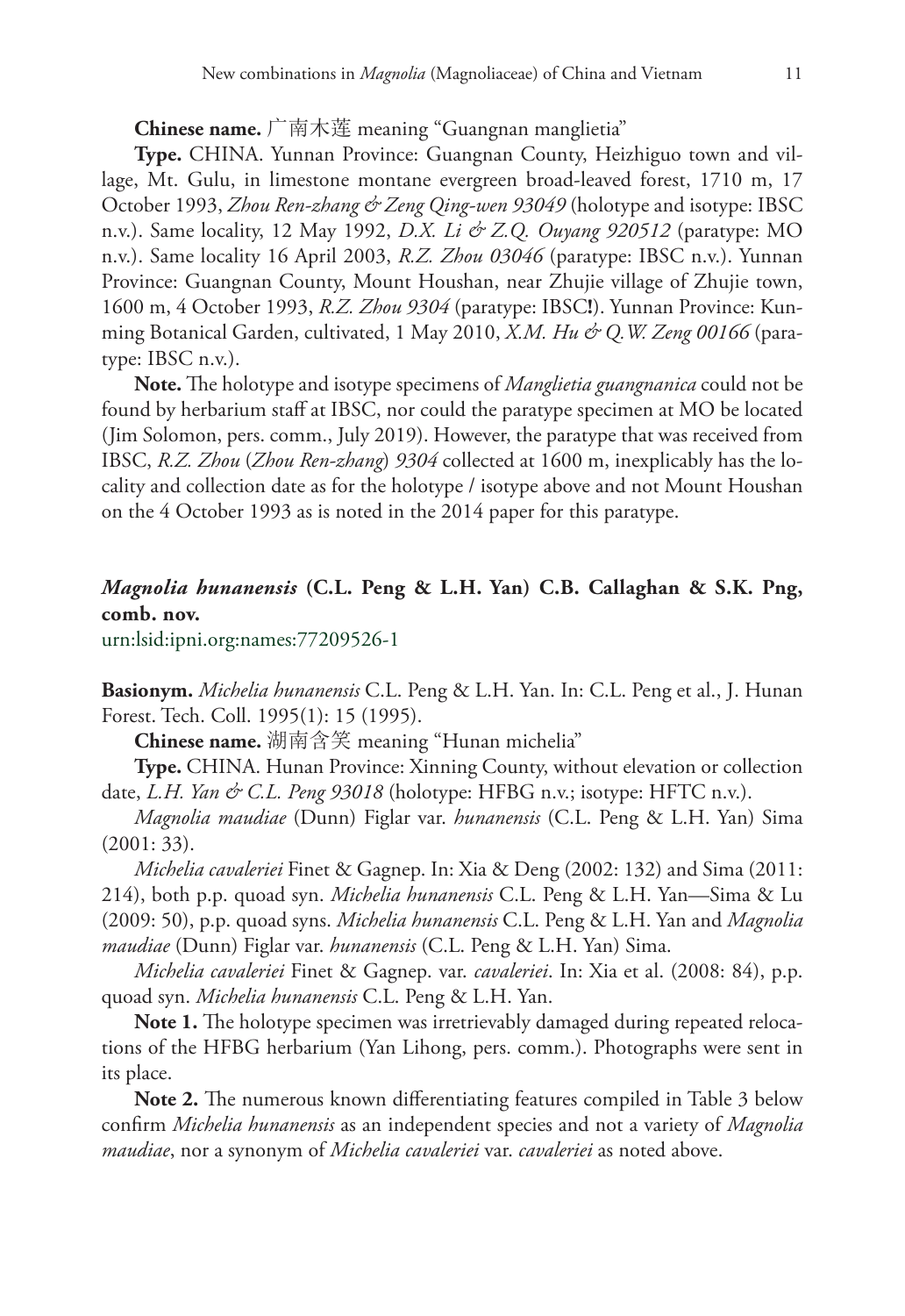| <b>Plant feature</b>              | Michelia hunanensis C.L.                      | Michelia maudiae Dunn                                           | Michelia cavaleriei Finet &                                                                                  |
|-----------------------------------|-----------------------------------------------|-----------------------------------------------------------------|--------------------------------------------------------------------------------------------------------------|
|                                   | Peng & L.H. Yan                               |                                                                 | Gagnep.                                                                                                      |
| maximum height                    | 20 <sub>m</sub>                               | $31 \text{ m}^{\text{s}}$                                       | $10 \; \mathrm{m}$ <sup>55</sup>                                                                             |
| indumentum of                     | greyish-pilose                                | glabrous (covered with white                                    | silver-grey or rufous appressed                                                                              |
| buds                              |                                               | powder <sup>††</sup> )                                          | pilose <sup>55</sup>                                                                                         |
| leaf shape                        | oblong or broadly oblong                      | oblong-elliptic or occasionally<br>ovate-elliptic <sup>††</sup> | narrowly oblanceolate-oblong<br>or narrowly oblong <sup>55</sup>                                             |
| leaf dimensions                   | $13 - 33 \times 6 - 9$ cm                     | $7 - 18 \times 3.5 - 8.5$ cm <sup>††</sup>                      | $\frac{10-20 \times 3.5-6.5 \text{ cm}}{10}$                                                                 |
| leaf apex                         | cuspidate                                     | obtuse acuminate (occasionally<br>long-acuminate <sup>†</sup> ) | acuminate or short-acute <sup>55</sup>                                                                       |
| leaf base                         | rounded or obtuse                             | acute or cuneate                                                | cuneate or broadly cuneate <sup>55</sup>                                                                     |
| undersides of                     | greyish pubescent                             | glabrous, as is the entire                                      | glaucous and silver-grey or                                                                                  |
| leaves                            |                                               | plant <sup>††</sup> , except for the silky                      | rufous appressed pilose when                                                                                 |
|                                   |                                               | grey pubescent stamens <sup>#</sup>                             | young <sup>99</sup> )                                                                                        |
| lateral leaf veins                | $8-14$ pairs                                  | $8-12$ pairs                                                    | $11-15$ pairs <sup>§§</sup>                                                                                  |
| petiole length and<br>indumentum  | 2-3.5 cm, pilose                              | 2.5-3 cm, glabrous $(1-3 \text{ cm}^{14})$                      | $2$ cm, puberulus $(0.7-1.5)$<br>$\text{cm})^{**}$ , silver-grey or rufous<br>appressed pilose <sup>55</sup> |
| tepal number                      | 9                                             | $9 - 11$ <sup>##</sup>                                          | $10 - 12$ ##                                                                                                 |
| tepal shape and                   | obovate, 6-7 cm long                          | obovate,                                                        | obovate-elliptic (2.5-4 cm                                                                                   |
| size (outer 3)                    | (width not specified)                         | $5 - 7 \times 3.5 - 4$ cm <sup>††</sup>                         | long <sup>55</sup>                                                                                           |
| tepal shape and<br>size (inner 3) | obovate-lanceolate, 4-4.8 x<br>$1.2 - 1.4$ cm | obovate, elliptic to broadly                                    | obovate-elliptic, $2.5 \times 1.5$ cm                                                                        |
|                                   |                                               | spathulate, $4.5-5 \times 1.8-2.5$<br>cm <sup>†</sup>           |                                                                                                              |
| length of stamens                 | ca. 1cm                                       | $1.5 - 2.2$ cm <sup>5</sup>                                     | $1.2 - 1.4$ cm <sup>§§</sup>                                                                                 |
| gynoecium                         | 1 cm, cylindric, pubescent                    | $1.5-1.8$ cm $(1.0-1.3$ cm,                                     | 1 cm, narrowly ovate, with a                                                                                 |
| length, shape and                 |                                               | subcylindric <sup>†</sup> ), glabrous                           | few hairs only near the carpel                                                                               |
| indumentum                        |                                               |                                                                 | apex                                                                                                         |
| gynophore length                  | $5-8$ mm                                      | ca. 10 mm                                                       | ca. 4 mm <sup>§§</sup>                                                                                       |
| fruit aggregate<br>length         | $8-17$ cm                                     | $10-12(-14)$ cm <sup>+</sup>                                    | $5 - 10$ cm <sup>55</sup>                                                                                    |
| flowering period                  | March-April                                   | January-March <sup>##</sup>                                     | March <sup>§§, 55</sup>                                                                                      |
| fruiting period                   | August-September                              | October-November#                                               | September-October <sup>§§, 99</sup>                                                                          |

**Table 3.** Differentiating features of *Michelia hunanensis, M. maudiae* and *M. cavaleriei*.

The distinguishing features of *Michelia hunanensis* are cited from Peng et al. (1995). Those of *M. maudiae* are cited from Dunn (1908), supplemented by Chen and Nooteboom (1993:1072)† , Deng and Yang (2015: 157)<sup>§</sup>, Law et al. (1996: 179)<sup>5</sup>, Lee (1935: 487)<sup>#</sup>, Liu et al. (2004: 290)<sup>††</sup> and Yang et al. (2016: 295)‡‡, with those of *M. cavaleriei* from Finet and Gagnepain (1906), supplemented by Law et al. (1996: 184)<sup>§§</sup>, Liu et al. (2004: 229)<sup>55</sup> and Yang et al. (2016: 239)<sup>##</sup>.

# *Magnolia jinggangshanensis* **(R.L. Liu & Z.X. Zhang) C.B. Callaghan & S.K. Png, comb. nov.**

[urn:lsid:ipni.org:names:77209527-1](http://ipni.org/urn:lsid:ipni.org:names:77209527-1)

**Basionym.** *Manglietia jinggangshanensis* R.L. Liu & Z.X. Zhang. In: Fedd. Repert. 130(3): 289, 290 fig. 1, 291 fig. 2 (2019)

**Chinese name.** 井冈山木莲 meaning "Jinggangshan manglietia"

**Type.** CHINA. Jiangxi Province: Jinggangshan, in evergreen forest, 980 m, 8 May 2001 (fl.), *R.L. Liu 20010012* (holotype: BJFC**!**; isotypes: PE n.v., K n.v.)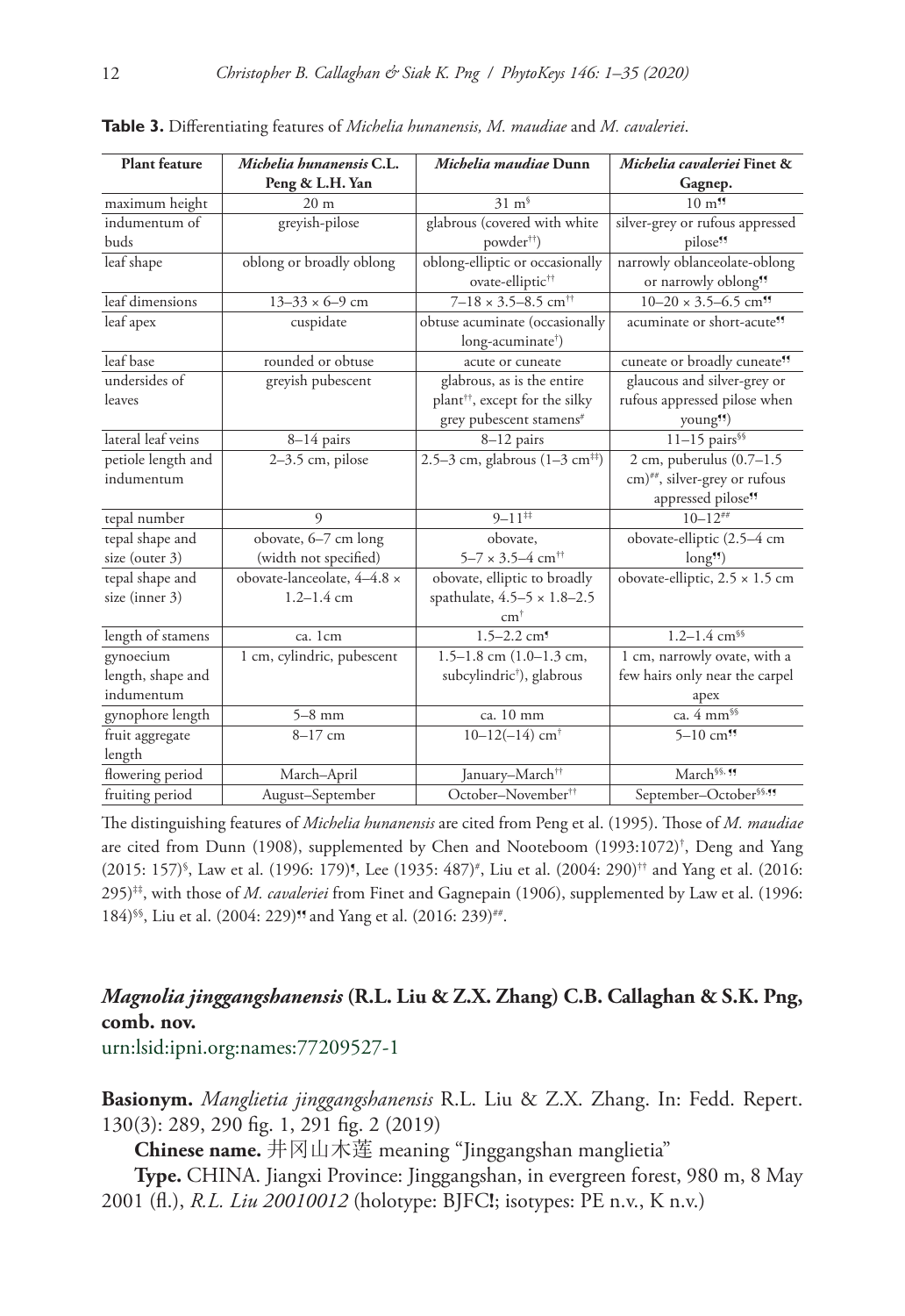**Note.** The isotypes at PE and K could not be located (Xiaohua Jin, PE, Beijing, pers. comm., July 2019 and Clare Drinkell, assistant curator, Kew, pers. comm., July 2019).

### *Magnolia maguanica* **(Chang & B.L. Chen) C.B. Callaghan & S.K. Png, comb. nov.**  [urn:lsid:ipni.org:names:77209528-1](http://ipni.org/urn:lsid:ipni.org:names:77209528-1)

**Basionym.** *Manglietia maguanica* Chang & B.L. Chen. In: B.L. Chen, Acta Sci. Nat. Univ. Sunyatseni 1988(1): 109 (1988).

**Chinese name.** 马关木莲 meaning "Maguan manglietia"

**Type.** CHINA. Yunnan Province: Maguan County, Bazhai, near Xiaoshan, in woods, ca. 1800 m, 7 October 1986, *B.L. Chen & Y.H. Su 86s-053* (holotype: SYS**!** + online image**!**; isotype: L online image**!**).

Digital image of specimens below accessed 19 March 2019:

holotype (SYS):<http://www.docin.com/p-1050989203.html>(Sima 2011: 312, photo 2-42). isotype [L: L0204985]: [http://medialib.naturalis.nl/file/id/L0204985\\_MLN/format/](http://medialib.naturalis.nl/file/id/L0204985_MLN/format/large?fpi=1) [large?fpi=1](http://medialib.naturalis.nl/file/id/L0204985_MLN/format/large?fpi=1)

*Manglietia insignis* (Wall.) Blume. In: Chen and Nooteboom (1993: 1044), Frodin and Govaerts (1996: 52), J. Li (1997: 132), Wu and Chen (2006: 10), and Xia et al. (2008: 56), each p.p. quoad syn. *Manglietia maguanica* Chang & B.L. Chen.

*Magnolia insignis* Wall. In: Khuraijam and Goel (2015: 109), p.p. quoad syn. *Manglietia maguanica* Chang & B.L. Chen.

**Note.** *Manglietia maguanica* is listed as a synonym of *M. insignis* in Chen & Nooteboom (1993) and subsequently by the authors noted above. However, both are recognised as independent species in the majority of the more recent Chinese publications, including Liu et al. (2004: 164, 156), Xing et al. (2009: 198, 196), Sima and Lu (2009), Sima (2011: 98, 102), Deng and Yang (2015: 48, 54) and Yang et al. (2016: 192, 181).

# *Magnolia maudiae* **Dunn (Figlar) var.** *rubicunda* **(T.P. Yi & J.C. Fan) C.B. Callaghan & S.K. Png, comb. nov.**

[urn:lsid:ipni.org:names:77209530-1](http://ipni.org/urn:lsid:ipni.org:names:77209530-1)

**Basionym.** *Michelia maudiae* Dunn var. *rubricunda* T.P. Yi & J.C. Fan. In: J.C. Fan et al., J. Sichuan Forest. Sci. Tech. 30(4): 68, plate 1 (2009).

**Chinese name.** 红花深山含笑 meaning "red-flowered deep mountains michelia" **Type.** CHINA. Sichuan Province: Dujiangyan, cultivated at the Arboretum of Sichuan Agricultural University, 22 February 2009, *T.P. Yi 09001* (holotype: SAUT=SIFS, fl. n.v.). Other specimens recorded: same locality, 13 September 2008, *T.P. Yi 08005* (SAUT=SIFS, fr. n.v.). Sichuan Province: Dujiangyan Juyuan Nursery, 20 August 2008, *T.P. Yi 08004* (SAUT=SIFS, fr. n.v.). [Introduced from Tongdao County, Hunan Province].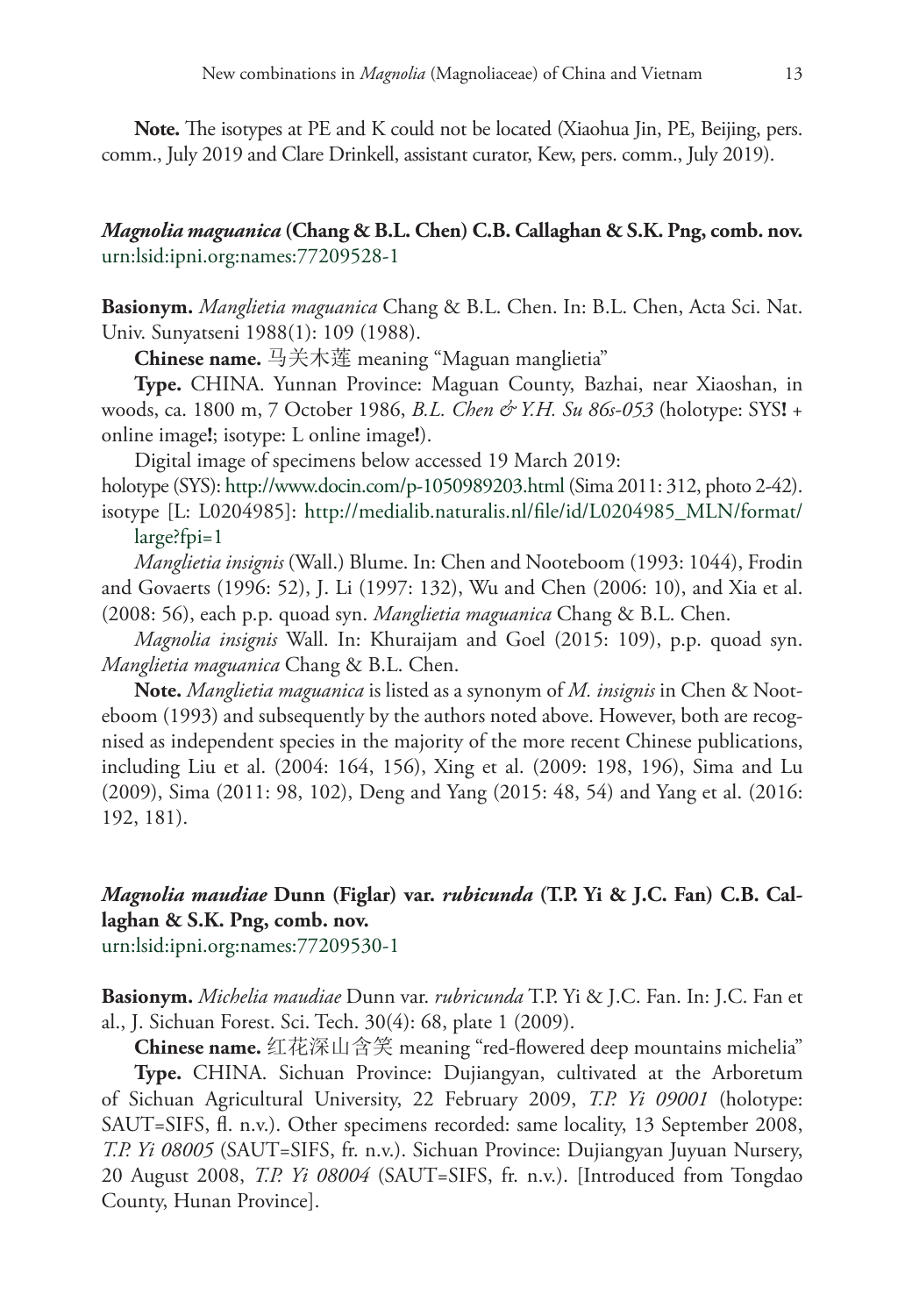*Magnolia multitepala* **(R.Z. Zhou & S.G. Jian) C.B. Callaghan & S.K. Png, comb. nov.**  [urn:lsid:ipni.org:names:77209531-1](http://ipni.org/urn:lsid:ipni.org:names:77209531-1)

**Basionym.** *Michelia multitepala* R.Z. Zhou & S.G. Jian. In: S.G. Jian et al., Ann. Bot. Fenn. 44: 65, fig. 1 (2007).

**Chinese name.** 多瓣含笑 meaning "multi-tepalled michelia"

**Type.** CHINA. Yunnan Province: Xichou County, Fadou Mountain, in moist evergreen broad-leaved forest, 1300–1500 m, March 2003, *R.Z. Zhou 0401* (holotype: IBSC n.v.). Same locality, July 2004, *R.Z. Zhou & S.G. Jian 20040701* (paratype: IBSC n.v.).

*Michelia macclurei* Dandy. In: Xia et al. (2008: 85), p.p. quoad syn. *Michelia multitepala* R.Z. Zhou & S.G. Jian.

*Michelia doltsopa* Buch.-Ham. ex DC. In: Sima and Lu (2009: 53) and Sima (2011: 196), both p.p. quoad syn. *Michelia multitepala* R.Z. Zhou & S.G. Jian.

**Note 1.** There is no data or images held at IBSC for the holotype (Huang Xiangxu, pers. comm., July 2019).

**Note 2.** The authors of *Michelia multitepala* noted that it closely resembles *M. ingrata* B.L. Chen & S.C.Yang and *M. macclurei* Dandy, but recorded in their comparative diagnosis sufficient morphological differences with these species to substantiate and name *Michelia multitepala* as a distinct new species. *M. multitepala* is recorded as a synonym of *M. doltsopa* Buch.-Ham. ex DC. by the above noted authors. However, in Liu's classification system of Magnoliaceae (Liu et al. 2004: 381), both *M. macclurei* and *M. ingrata* are placed in *Michelia* section *Anisochlamys* Dandy while *M. doltsopa* is placed in *Michelia* section *Michelia*.

**Note 3.** *Michelia multitepala* is sufficiently distinct from *M. doltsopa* (Candolle 1818), to justify its species status, as shown by their known differentiating features compiled in Table 4 below. Additionally, *M. multitepala* is known only to occur at 1300– 1500 m on Fadou Mountain in the southeast of Yunnan Province, whereas *M. doltsopa* occurs between 1500–2300 m throughout its widely dispersed geographical area from Yunnan to N Myanmar, NE India, Bhutan and SE Xiyang (Liu et al. 2004: 242), or 2100–2500 m from central Nepal and Burma (Myanmar) to Sichuan and Yunnan (Polunin and Stainton 1999: 19). As a consequence of the substantiation of its specific status, *Michelia multitepala* is here transferred to *Magnolia* in accordance with the past reduction of the remaining genera of subfamily Magnolioideae to the genus *Magnolia*.

### *Magnolia pendula* **(D.L. Fu) C.B. Callaghan & S.K. Png, comb. nov***.* [urn:lsid:ipni.org:names:77209533-1](http://ipni.org/urn:lsid:ipni.org:names:77209533-1)

**Basionym.** *Yulania pendula* D.L. Fu. In: D.L. Fu et al., Amer. J. Agric. and Forest. 7(5): 220–221, figs. 5 & 6 (2019c).

**Type.** CHINA. Sichuan Province: Beichuan County, Guixi town, Linfeng village, Yaowang Valley, secondary forest, 1200 m, 2 April 2012, *D. L. Fu 2012040201* (holo-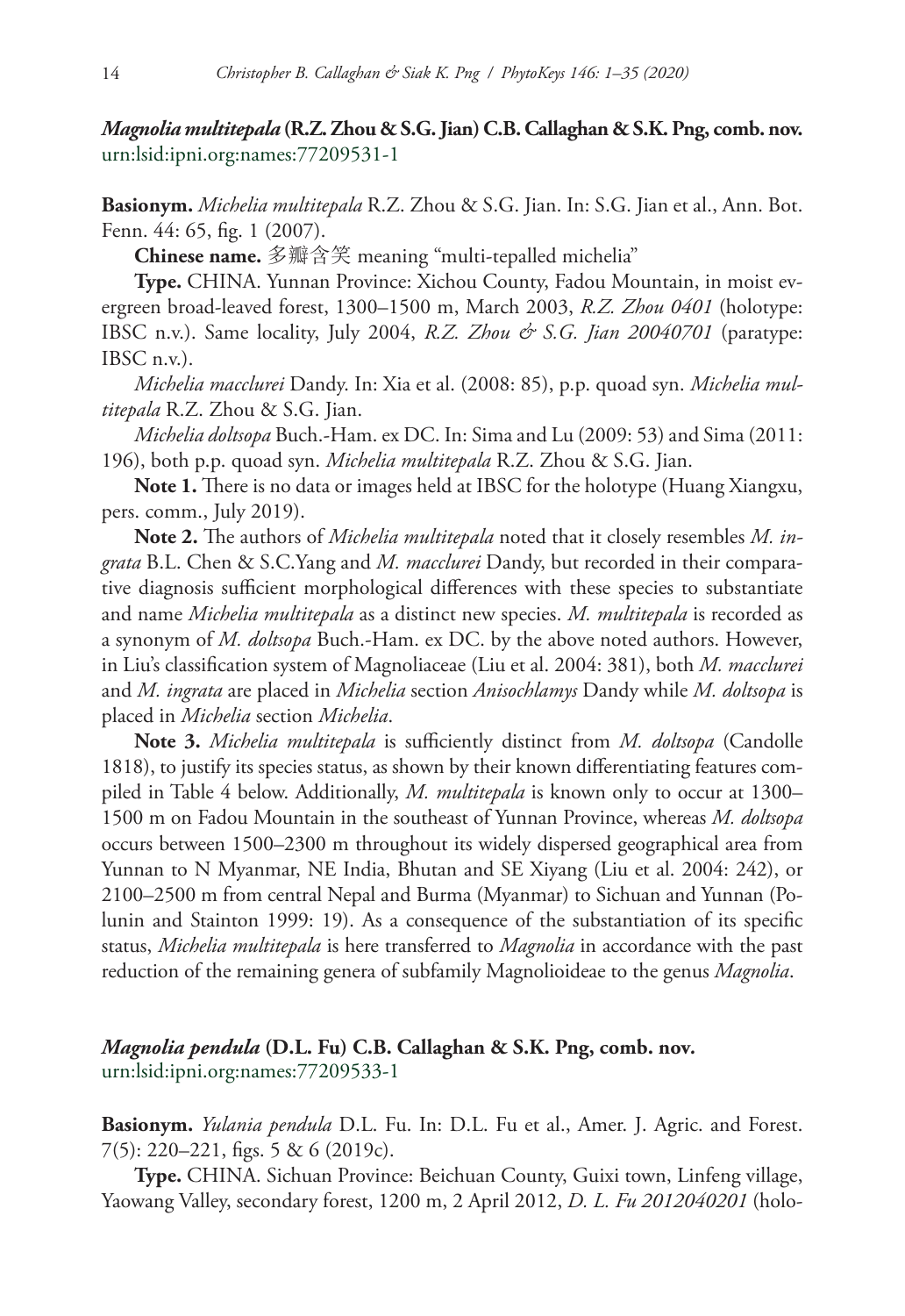| <b>Plant feature</b>   | Michelia multitepala R.Z. Zhou & S.G. Jian       | Michelia doltsopa Buch.-Ham. ex DC                                        |
|------------------------|--------------------------------------------------|---------------------------------------------------------------------------|
| tree dimensions        | 15 m tall, 30 cm diameter                        | 30 m tall <sup>†,§</sup> , 1 m diameter                                   |
| indumentum of leaf     | rufous appressed-tomentellous                    | rufous or greyish-white appressed pubescent <sup>§</sup> ,                |
| buds                   |                                                  | orange-rusty hairs on pale green scales <sup>9</sup>                      |
| leaf texture           | leathery                                         | thinly leathery <sup>§</sup>                                              |
| leaf shape and         | elliptic, $14-18 \times 5-6.5$ cm                | elliptic-oblong, $10-22 \times 5-7$ cm <sup>§</sup> (10-18(-              |
| dimensions             |                                                  | $22) \times 3.5 - 8$ cm <sup>††</sup> )                                   |
| leaf apex              | acuminate or short acuminate                     | short acute or long acute <sup>§</sup>                                    |
| leaf base              | broadly cuneate                                  | obtuse or broadly cuneate <sup>§</sup>                                    |
| leaf beneath           | pale green                                       | pale green and somewhat glaucous beneath#,                                |
|                        |                                                  | glaucous with orange pubescent veins <sup>5</sup>                         |
| lateral leaf veins     | $13-15$ pairs                                    | $10-14$ pairs <sup>†</sup>                                                |
| petiole length and     | 1.5-3 cm, rufous appressed tomentellous          | 1-2 cm <sup>##</sup> , slightly silky grey pubescent <sup>#</sup> , later |
| indumentum             |                                                  | glabrescent                                                               |
| stipular scars         | none                                             | to ca. 1/5 of petiole length <sup>§</sup>                                 |
| peduncle               | rufous appressed-tomentellous                    | densely appressed-villose <sup>§</sup>                                    |
| indumentum             |                                                  |                                                                           |
| tepal number, shape    | 11–12, oblong-lanceolate, $4-6.5 \times 0.8-1.7$ | $(8-)12-16$ , narrowly obovate spoon-shaped                               |
| and size               | cm                                               | $3.6 - 7.5 \times 1.4 - 3$ cm <sup>++</sup>                               |
| stamen length          | $14 - 16$ mm                                     | $8 - 15$ mm <sup>++</sup>                                                 |
| gynoecium length       | $2 - 2.5$ cm                                     | $1.5 - 2$ cm <sup>+</sup>                                                 |
| fruit aggregate length | $8-15$ cm                                        | $4-7$ cm <sup>§</sup> (6-10 cm <sup>‡‡</sup> )                            |
| shape of carpels       | ellipsoid                                        | globose <sup>‡</sup>                                                      |
| flowering period       | February-March                                   | March-April <sup>§</sup>                                                  |

**Table 4.** Differentiating features of the species *Michelia multitepala* and *M. doltsopa*.

The differentiating features of *Michelia multitepala* are from Jian et al. (2007); those of *Michelia doltsopa* are from Candolle (1818), supplemented by Law et al. (1996: 159)† , Lee (1935: 483)‡ , Liu et al. (2004: 242)§ , Mitchell and Coombes (1998: 181)¶ , Polunin and Stainton (1999)# , Spongberg (1998: 135)†† and Yang et al. (2016: 257)<sup>#‡</sup>.

type: CAF n.v.). Same locality, 13 September 2012, *D. L. Fu 2012091308* (paratype, CAF n.v.).

**Chinese name.** 垂枝玉兰 meaning "weeping yulan"

**Note.** The type specimens of *Yulania pendula* cannot be located at the Beijing herbarium of CAF (Wang Hongbin, pers. comm., March 2020).

### *Magnolia pilocarpa* **Z.Z. Zhao & Z.W. Xie var.** *ellipticifolia* **(D.L. Fu, T.B. Zhao & J. Zhao) C.B. Callaghan & S.K. Png, comb. nov.** [urn:lsid:ipni.org:names:77209534-1](http://ipni.org/urn:lsid:ipni.org:names:77209534-1)

**Basionym.** *Yulania pilocarpa* (Z.Z. Zhao & Z.W. Xie) D.L. Fu var. *ellipticifolia* D.L. Fu, T.B. Zhao & J. Zhao. In: D.L. Fu et al., Bull. Bot. Res., Harbin 27(5): 526; figs. 1C–D (2007).

**Chinese name.** 椭圆叶罗田玉兰 meaning "elliptical-leaved Luotian yulan"

**Type.** CHINA. Henan Province: Xinzheng City, 23 March 2002, *T.B. Zhao et al. 200203231* (holotype: HEAC, flos. n.v.). Same locality, 21 September 2002, *T.B. Zhao et al. 200209211* (paratype: HEAC, folia, ramulus et peruli-alabastrum; n.v.).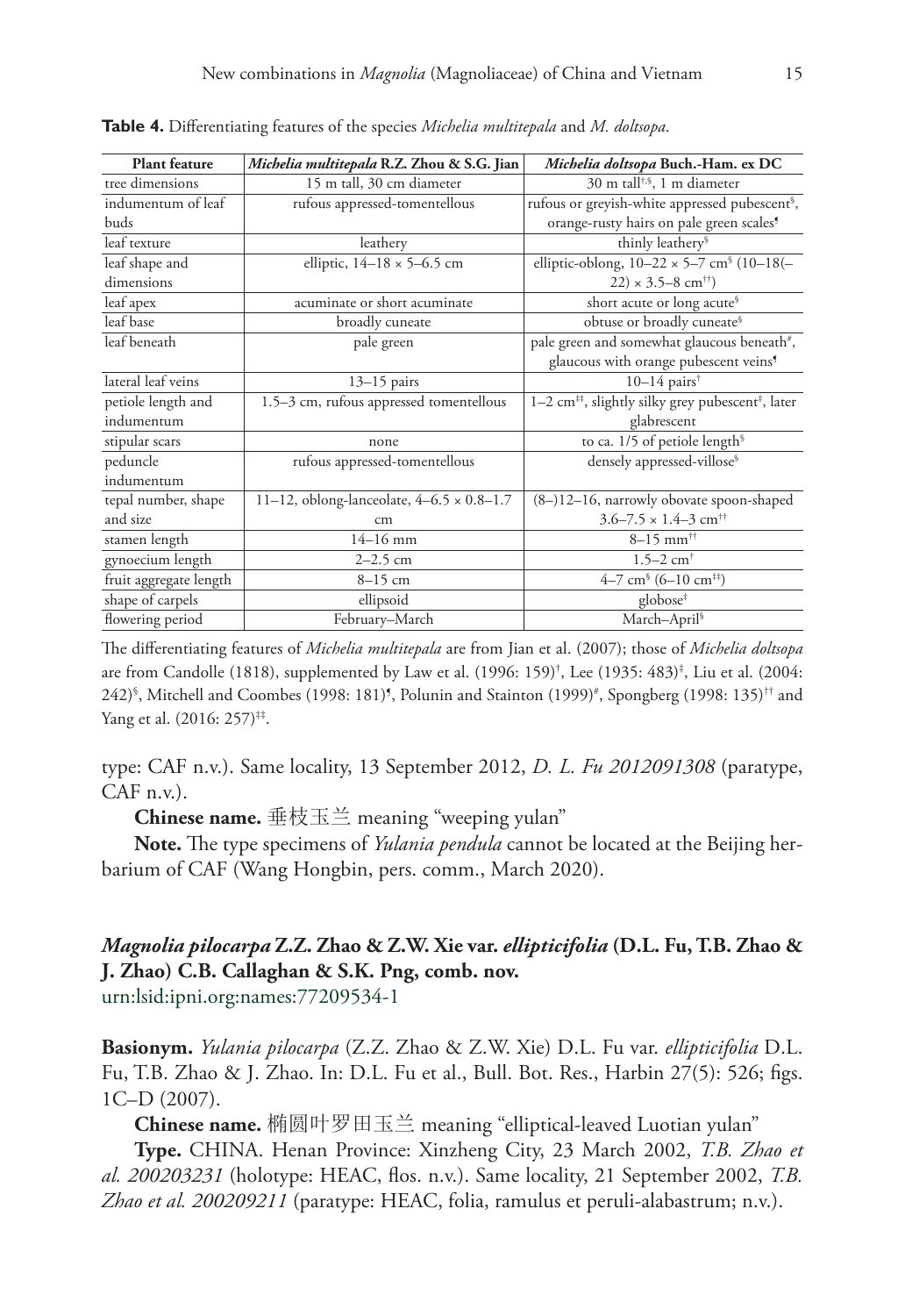*Yulania pilocarpa* (Z.Z. Zhao & Z.W. Xie) D.L. Fu. In: Xia et al. (2008: 76), p.p. quoad syn. *Yulania pilocarpa* var. *ellipticifolia* D.L. Fu et al.

*Yulania denudata* var. *pilocarpa* (Z.Z. Zhou & Z.W. Xie) Sima & S.G. Lu. In: Sima (2011: 163), p.p. quoad syn. *Yulania pilocarpa* var. *ellipticifolia* D.L. Fu et al.

**Note 1.** The genus *Yulania* Spach (Spach 1839) was resurrected in Flora of China (Xia et al. 2008), but there has not been universal acceptance of this in China, with *Yulania* again recognised as a subgenus under *Magnolia* (Ying et al. 2009, Yang et al. 2016).

**Note 2.** *Yulania pilocarpa* var. *ellipticifolia* is sufficiently distinguished from *Y. pilocarpa* to maintain its varietal status by the following features: indumentum of the branchlets (densely pubescent, later glabrous vs. glabrous [Law et al. 2004: 93]); the leaf shape (elliptical, rarely inverted-triangular vs. obovate to broadly obovate [Law et al. 2004]) and the shape and size of the inner 6 tepals (petaloid,  $5-7 \times 2-3.2$  cm vs. nearly spathulate,  $7-10 \times 3-5$  cm [Law et al. 2004]). Additionally, the two taxa are geographically isolated (central Henan Province vs. SE Hubei Province). The illustration of the leaves accompanying the original description of *Yulania pilocarpa* var. *ellipticifolia* (Fu et al. 2007: fig.1D) shows them to be in stark contrast to the leaves of *Magnolia pilocarpa* illustrated in Liu et al. (2004: 93).

### *Magnolia platypetala* **(Hand.-Mazz.) C.B. Callaghan & S.K. Png, comb. nov.** [urn:lsid:ipni.org:names:77209535-1](http://ipni.org/urn:lsid:ipni.org:names:77209535-1)

**Basionym.** *Michelia platypetala* Hand.-Mazz. In: Handel-Mazzetti, Anz. Akad. Wiss. Wien, Math.-Naturwiss. Kl. 58(12): 89 (1921).

**Chinese name.** 阔瓣含笑 meaning "broad-petalled (tepalled) michelia"

**Type.** CHINA. Hunan Province: Yunshan, near Wukang-chow (= Wugang), ca. 950 m, lofty shady forests, April 1919, *Wang Te-Hui (De-Hui Wang) 12281* (p.p. quoad flowering material only, in Handel-Mazzetti, 1921) (holotype: W (possibly destroyed in WWII); isotypes: A online image**!**, K online image**!**, SYS**!**, WU online image**!**).

Digital images of isotype specimens below accessed 19 March 2019: isotype [A: 00039059]: <http://kiki.huh.harvard.edu/databases/image.php?id=304833> isotype [K: K000681459]: [http://apps.kew.org/herbcat/getImage.](http://apps.kew.org/herbcat/getImage.do?imageBarcode=K000681459)

#### [do?imageBarcode=K000681459](http://apps.kew.org/herbcat/getImage.do?imageBarcode=K000681459)

isotype [WU: 0039591]: <http://herbarium.univie.ac.at/database/detail.php?ID=71255> *Michelia cavaleriei* Finet & Gagnep. In: Chen and Nooteboom (1993: 1058), Fro-

din and Govaerts (1996: 55), Wu and Chen (2006: 56), each p.p. quoad syn. *Michelia platypetala* Hand.-Mazz.

*Magnolia maudiae* var. *platypetala* (Hand.-Mazz.) Sima (2001: 33). *Magnolia cavaleriei* var. *platypetala* (Hand.-Mazz.) Noot. In: Xia et al. (2008: 49). *Michelia cavaleriei* var. *platypetala* (Hand.-Mazz.) N. H. Xia. In: Xia et al. (2008: 85).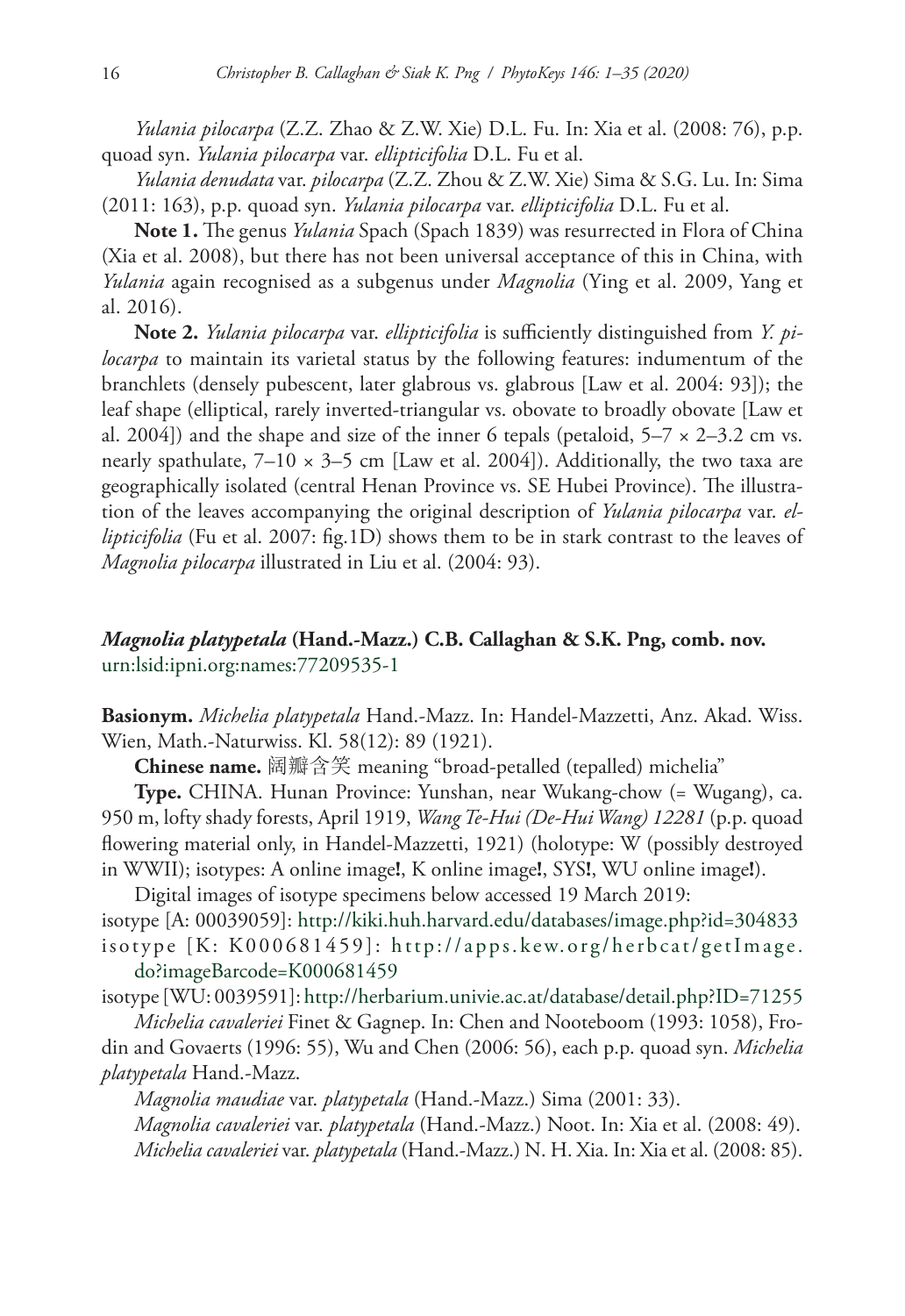**Note 1.** Dandy (1928c: 130) provides relevant background information concerning the type collections of *Michelia platypetala* and *M. fallax* from the same general locality in Hunan Province in consecutive years and how they were both initially confused as the former species.

**Note 2.** As recorded in the synonymy section preceding Note 1, *Michelia platypetala* is noted as a synonym of *M. cavaleriei* and has been made a variety of both *Magnolia maudiae* and *Michelia cavaleriei*, the 2001 and 2008 publications with a noted elevational range of 1200–1500 m despite Handel-Mazzetti's type collection being made at ca. 950 metres. However, *M. platypetala* retains its species status in Law et al. (1996: 177), Liu et al. (2004: 306), Sima (2011: 219), Deng and Yang (2015: 144) and Yang et al. (2016: 306).

**Note 3.** Grimshaw and Bayton (2009: 500) record a personal communication received from Richard Figlar in 2007 advising that "this taxon (*Magnolia maudiae* var. *platypetala*) probably ought to be recognised at the specific level, as *Magnolia platypetala*, as it differs considerably from *M. maudiae* both in its hairiness and its later bud-break". Sima (2011: 327), illustrates the contrasting difference between the indumentum of the undersurfaces of the leaves of *M. platypetala* (Plate 3-4H) and that of the leaves of *M. maudiae* (Plate 3-4C). Additionally, in a study by Zhang and Xia (2007) on leaf architecture and its taxonomic significance in respect of subtribe Micheliinae of Magnoliaceae, the pronounced contrast in the leaves of *Michelia platypetala* and *M. cavaleriei* as revealed by stereoscopic magnified imaging (shown at figs. 36 and 37 in their paper), resulted in these authors concluding that these two taxa should be recognised as independent species". It is apparent that there is now an almost unanimous consensus of the species status of *Michelia platypetala*, which is confirmed by the comparison of its morphological features with those of *M. cavaleriei* compiled in Table 5 below. In view of its distinctive characteristics and accepting the majority recognition by the above-mentioned Chinese authors of *Michelia platypetala* as a genuine species, it is here transferred to *Magnolia* as a consequence of the past reduction of the remaining genera of subfamily Magnolioideae to the genus *Magnolia*.

# *Magnolia puberula* **(D.L. Fu) C.B. Callaghan & S.K. Png, comb. nov.**

[urn:lsid:ipni.org:names:77209537-1](http://ipni.org/urn:lsid:ipni.org:names:77209537-1)

**Basionym.** *Yulania puberula* D.L. Fu. In: D.L. Fu et al., Amer. J. Agric. and Forest. 7(5): 208–209, fig. 3 (2019a).

**Chinese name.** 短毛玉兰 meaning "short-haired yulan"

**Type.** CHINA. Hubei Province, Wudang Mountain, ca. 970 m, 26 March 2018, *D.L. Fu 2018032601* (holotype: CAF, fl. n.v.). Same locality, 8 October 2017, *D.L. Fu 2017100801* (paratype: CAF, fr. n.v.).

**Note.** The type specimens of *Yulania puberula* cannot be located at the Beijing herbarium of CAF (Wang Hongbin, pers. comm., March 2020).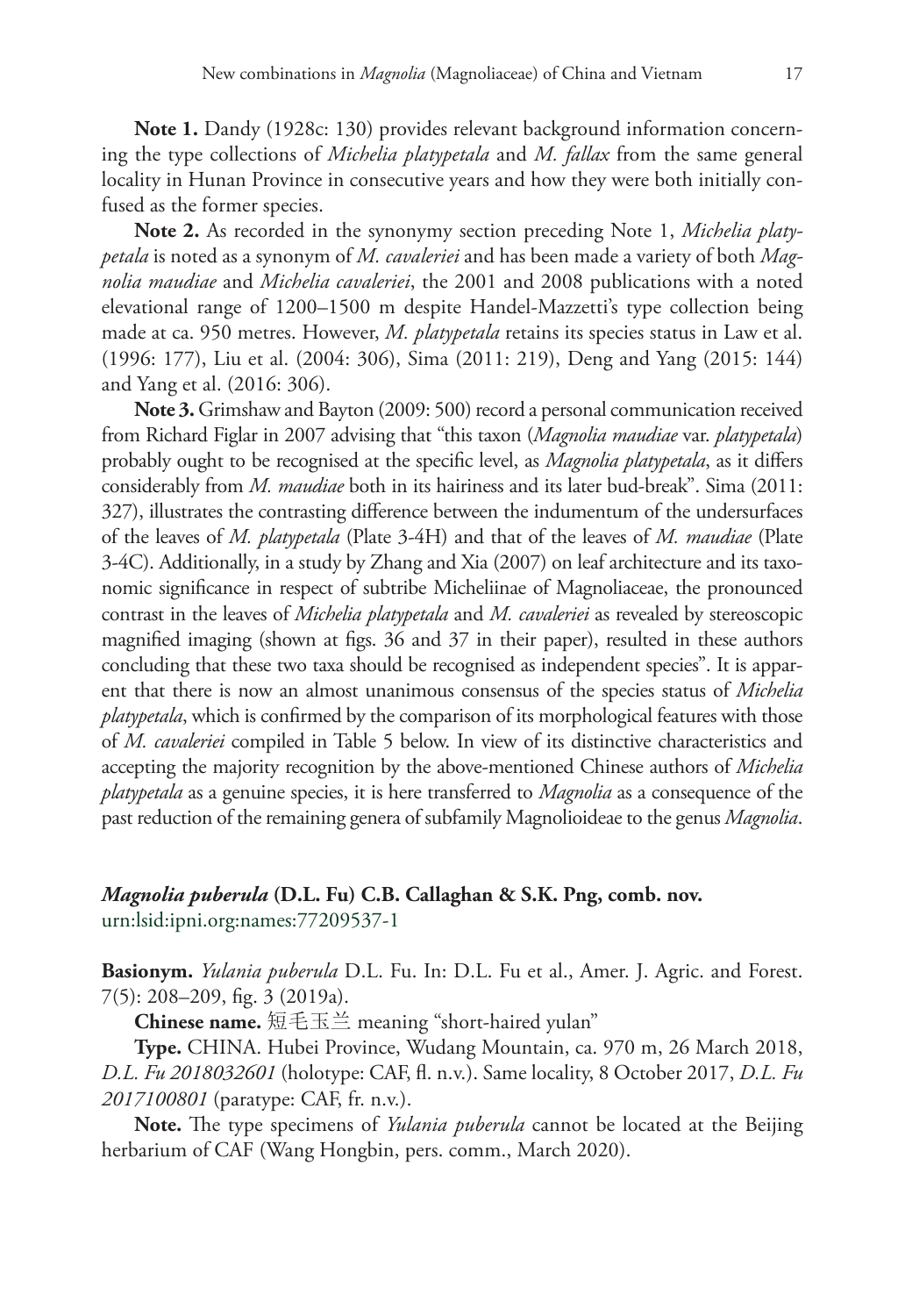| <b>Plant feature</b>   | Michelia platypetala Hand-Mazz.                         | Michelia cavaleriei Finet & Gagnep.                                           |
|------------------------|---------------------------------------------------------|-------------------------------------------------------------------------------|
| life form              | medium-sized tree to 20 m                               | small-sized tree 7-10 metres                                                  |
| indumentum of          | rufous sericeous                                        | silver-grey or rufous appressed pilose <sup>5</sup>                           |
| branchlets             |                                                         |                                                                               |
| indumentum of buds     | rufous sericeous                                        | silver-grey or rufous appressed pilose <sup>5</sup>                           |
| leaf shape             | oblong or elliptic-oblong                               | narrowly oblong or narrowly oblanceolate-                                     |
|                        |                                                         | oblong                                                                        |
| leaf dimensions        | $11-18(-20) \times 4-6(-7)$ cm $(12-17 \times 4.5-6.5)$ | $10-20 \times 3.5-6.5$ cm <sup>4</sup> $(8-21 \times 2.5-5$ cm <sup>#</sup> ) |
|                        | $cm^{\dagger}$ )                                        |                                                                               |
| leaf apex              | acuminate or abruptly narrowed short-                   | acuminate or short-acute <sup>5</sup>                                         |
|                        | acuminate                                               |                                                                               |
| leaf base              | broadly cuneate or obtuse                               | cuneate or broadly cuneate <sup>5</sup>                                       |
| leaf indumentum        | greyish-white appressed puberulent or                   | silver-grey or rufous pilose, appressed when                                  |
| abaxially              | rufous appressed hairs                                  | young <sup>9</sup>                                                            |
| lateral leaf veins     | $8-14$ pairs                                            | $11-15$ pairs <sup>§</sup>                                                    |
| petiole length         | $2-3$ cm <sup>+</sup>                                   | $2 \text{ cm } (0.7 - 1.5 \text{ cm}^*)$                                      |
| pedicel (peduncle)     | $0.5 - 2$ cm                                            | $1.5 - 2.5$ cm <sup>§</sup>                                                   |
| length                 |                                                         |                                                                               |
| bract scar number      | $\overline{\mathcal{L}}$                                | $2 - 3$                                                                       |
| tepal number and shape | $9(9-11)$ , obovate-elliptic or elliptic                | ca. 12 (10-12 <sup>#</sup> ): obovate-elliptic <sup>9</sup>                   |
| tepal length (outer 3) | $5-7$ cm                                                | $2.5$ cm $(2.5-4$ cm <sup>9</sup> )                                           |
| stamen / anther length | ca. 1 cm $/$ ca. 6 mm                                   | 1.2–1.4 cm / ca. 8 mm <sup>§</sup>                                            |
| gynoecium shape,       | cylindric, 6-8 mm, grey or golden                       | narrowly ovoid, ca.10 mm, glabrous except                                     |
| length and indumentum  | puberulent                                              | for few bristly hairs towards apex of the                                     |
|                        |                                                         | carpels <sup>‡</sup>                                                          |
| gynophore length       | ca. 5 mm                                                | ca. $4 \text{ mm}^6$                                                          |
| number of ovules       | ca. 8 in each immature carpel                           | 2 in each immature carpel                                                     |
| fruit aggregate length | $5-15$ cm                                               | $5 - 10$ cm <sup>5</sup>                                                      |
| mature carpels shape   | ellipsoid, rarely globose or ovoid, 1.5-2(-             | obovoid or ellipsoid, 1.5-2 cm long <sup>§</sup>                              |
| and size               | $(2.5) \times 1 - 1.5$ cm                               |                                                                               |
| flowering period       | March-April                                             | March <sup>§</sup>                                                            |

**Table 5.** Differentiating features of the species *Michelia platypetala* and *M. cavaleriei*.

The distinguishing features of *Michelia platypetala* are mainly cited from Law et al. (1996: 177), Liu et al. (2004: 306) and Yang et al. (2016: 306)† , because the description of *M. platypetala* Hand.-Mazz. (1921) includes the composite description of 2 species, including for the fruit of the subsequently named *M. fallax*. The features of *M. cavaleriei* are from Finet and Gagnepain (1906), supplemented by Dandy (1928c: 130)<sup>‡</sup>, Law et al. (1996: 184)<sup>§</sup>, Liu et al. (2004: 229)<sup>§</sup> and Yang et al. (2016: 239)<sup>#</sup>.

# *Magnolia pubipedunculata* **(Q.W. Zeng & X.M. Hu) C.B. Callaghan & S.K. Png, comb. nov.**

[urn:lsid:ipni.org:names:77209538-1](http://ipni.org/urn:lsid:ipni.org:names:77209538-1)

**Basionym.** *Manglietia pubipedunculata* Q.W. Zeng & X.M. Hu. In: X.M. Hu et al., PloS ONE l4 (3): 4–5, fig. 1 (e0210254: 2019). [13 March 2019 – epublished]

**Chinese name.** 柔毛花梗木莲 meaning "pubescent-peduncled manglietia"

**Type.** CHINA. Yunnan Province: Wenshan Prefecture, Maguan County, Miechang Town, Daxinzhai Village, Donggualin, Huashikeng, evergreen broad-leaved forests,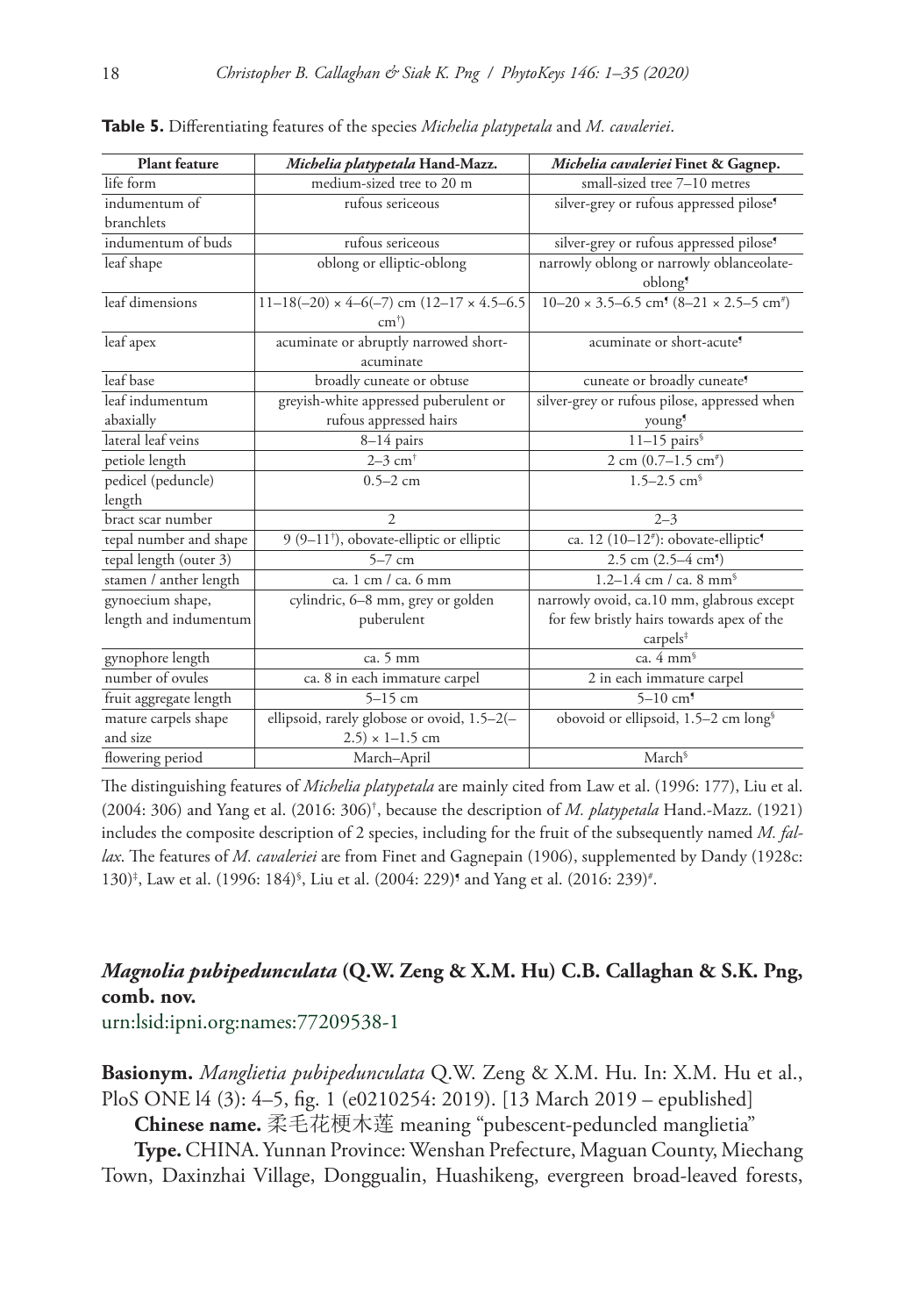1453 m, 104°05'21"E; 22°54'50"N, 14 May 2004, *Q.W. Zeng 89* (holotype: IBSC n.v.). Same locality, 9 September 2003, *Q.W. Zeng 80* (paratype: IBSC n.v.).

**Note.** There are no data or images held at IBSC for the holotype (Huang Xiangxu, pers. comm., July 2019).

### *Magnolia pubipetala* **(Q.W. Zeng) C.B. Callaghan & S.K. Png, comb. nov.** [urn:lsid:ipni.org:names:77209539-1](http://ipni.org/urn:lsid:ipni.org:names:77209539-1)

**Basionym.** *Manglietia pubipetala* Q.W. Zeng. In: Q.W. Zeng et al., Pakistan J. Bot. (6): 1917, 1919 + 1918, fig. 1 (2007).

**Chinese name.** 毛瓣木莲 meaning "hairy-tepals manglietia" (this Chinese name is often erroneously applied to *Manglietia rufibarbata* which has glabrous tepals)

**Type.** CHINA. Yunnan Province: Maguan County, Bazhai, evergreen broad-leaved forests, ca. 1500 m, 14 May 2002, *Ren-zhang Zhou 0256* (holotype: IBSC online image**!**). Yunnan Province: Xichou County, Fadu, Hemawan, evergreen broad-leaved forests, ca. 1600 m, 2 May 1979, *Gao Ting-xiang & Zhu Dai-qing 05* (paratype: IBSC n.v.). Yunnan Province: Kunming Botanical Garden, introduced 1987 from Yunnan Province's Malipo County, Jingchang, evergreen broad-leaved forests, 1400 m, 3 May 2003, *Zheng Qing-wen* 67 (paratype: IBSC**!**).

holotype (IBSC):<http://www.docin.com/p-1050989203.html>(Sima 2011: 313, photo 2-48).

*Manglietia rufibarbata* Dandy. In: Xia et al. (2008: 60), Sima and Lu (2009: 30) and Sima (2011: 68), each p.p. quoad syn. *Manglietia pubipetala* Q.W. Zeng.

**Note.** *Manglietia pubipetala* Q.W. Zeng is considered as conspecific with *M. rufibarbata* Dandy by the above authors. However, *M. pubipetala* can be sufficiently differentiated from *M. rufibarbata* Dandy to justify its species status, as shown by the comparative morphological features included in Table 6 on the following page (adapted from Table 1, Zeng et al. 2007). *M. pubipetala* is therefore transferred to *Magnolia* consistent with the past reduction of the remaining genera of subfamily Magnolioideae to the genus *Magnolia*.

### *Magnolia rubriflora* **(Y.W. Law & R.Z. Zhou ex F.G. Wang, Q.W. Zeng, R.Z. Zhou & F.W. Xing) C.B. Callaghan & S.K. Png, comb. nov.** [urn:lsid:ipni.org:names:77209540-1](http://ipni.org/urn:lsid:ipni.org:names:77209540-1)

**Basionym.** *Michelia rubriflora* Y.W. Law & R.Z. Zhou ex F.G. Wang et al., Pakistan J. Bot. 37(3): 559, fig. 1 (2005).

**Chinese name.** 红花含笑 meaning "red-flowered michelia"

**Type.** CHINA. Hainan: Mount Jianfengling, 500–600 m, 31 October 2001, *Zhou Ren-zhang* 0265 (holotype: IBSC n.v.). Guangdong Province: Guangzhou, Magnolia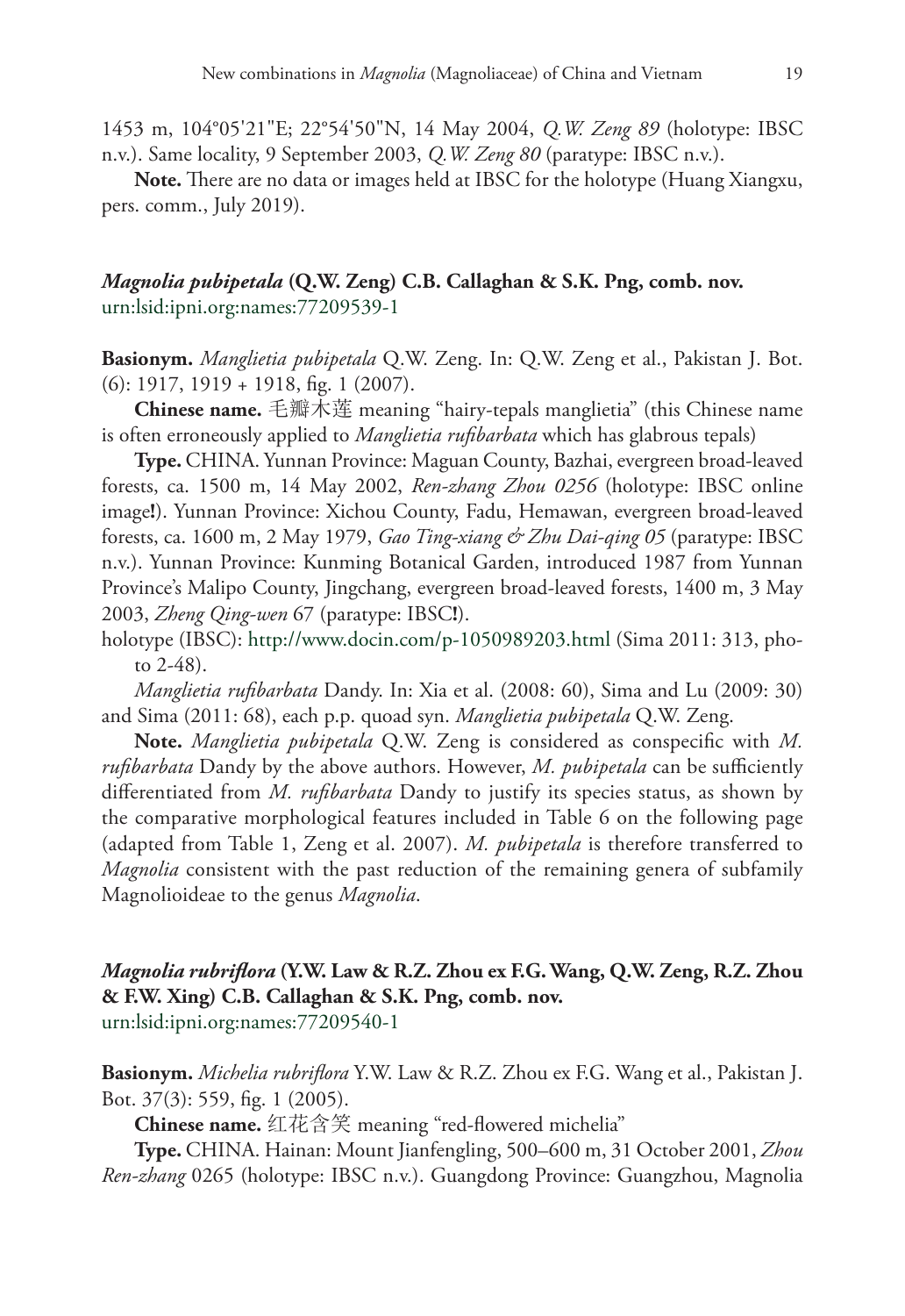| <b>Plant</b> feature   | Manglietia pubipetala Q.W. Zeng                   | Manglietia rufibarbata Dandy                             |
|------------------------|---------------------------------------------------|----------------------------------------------------------|
| indumentum of          | brown villose                                     | densely rufous villose                                   |
| branchlets             |                                                   |                                                          |
| leaf shape             | narrowly obovate-elliptic                         | oblanceolate or oblanceolate-oblong or                   |
|                        |                                                   | obovate-oblong                                           |
| leaf apex              | caudate-acuminate                                 | acuminate or subacuminate                                |
| leaf base              | cuneate                                           | cuneate or obtuse or occasionally rounded                |
| leaf dimensions        | $13-17.5 \times 4.5-6$ cm                         | $10-25 \times 4-9$ cm <sup>+</sup>                       |
| leaf indumentum        | glaucous, densely brown villose                   | rufous pubescent, especially near midrib                 |
| abaxially              |                                                   |                                                          |
| leaf texture           | papery                                            | thinly leathery                                          |
| secondary lateral leaf | ca. 10-12 pairs                                   | ca. 12-18 pairs                                          |
| veins                  |                                                   |                                                          |
| petiole length /       | $1.2-1.5$ cm, brown villose                       | up to 3 cm, rufous villose or tomentose                  |
| indumentum             |                                                   |                                                          |
| stipules               | brown villose, adnate to petiole                  | stipules externally densely rufous villose,              |
|                        |                                                   | adnate to petiole only lower 1/3                         |
| tepal number           | 9                                                 | $11(9-12^{\dagger})$                                     |
| tepal size (outer 3)   | $3.8-4.0 \times 2.5-2.7$ cm, pale brown pubescent | ca. $3 \times 2$ cm <sup>†</sup> , glabrous <sup>‡</sup> |
| and indumentum         |                                                   |                                                          |
| stamen scars length    | $6-7$ mm                                          | $ca. 10-12$ mm                                           |
| gynoecium shape        | narrowly obovoid-ellipsoid                        | ovoid-oblong                                             |

**Table 6.** Differentiating features of species *Manglietia pubipetala* and *M. rufibarbata*.

The differentiating features of *Manglietia pubipetala* are from Zeng et al. (2007) and those of *M. rufibarbata* are from Dandy (1928), supplemented by Liu et al. (2004: 190)† , Zeng et al. (2007)‡ .

Garden of Guangdong Forest Research Institute, 8 October 2001, *Zhou Ren-zhang 0265b* (paratypes: IBSC**!**; P online image**!**).

Digital image of paratype specimen below accessed 19 March 2019:

paratype [P: P00852399]: [http://mediaphoto.mnhn.fr/media/1445779250360OrFu](http://mediaphoto.mnhn.fr/media/1445779250360OrFutLDauT0PI7UU) [tLDauT0PI7UU](http://mediaphoto.mnhn.fr/media/1445779250360OrFutLDauT0PI7UU)

*Michelia mediocris* Dandy. In: Xia et al. (2008: 85), p.p. quoad syn. *Michelia rubriflora* Y.W. Law & R.Z. Zhou.

**Note.** While *Michelia rubriflora* is noted as a synonym of *M. mediocris* in Flora of China (Xia et al. 2008), the present authors agree with Wang and co-authors that *Michelia rubriflora* can be more than sufficiently differentiated from *M. mediocris* by the diagnostic features of these two species included in Table 1 of their paper (Wang et al. 2005), to substantiate its species status. A more comprehensive analysis of their differentiating features is compiled in Table 7 below. *Michelia rubriflora* also does not key out with the original validating description for *M. subulifera* (Dandy 1930:212), with which it shares synonymy under *M. mediocris* in Flora of China. Evidently an independent species, *Michelia rubriflora* is transferred in the present paper to the genus *Magnolia* by reason of the past reduction of the remaining genera of subfamily Magnolioideae to that genus.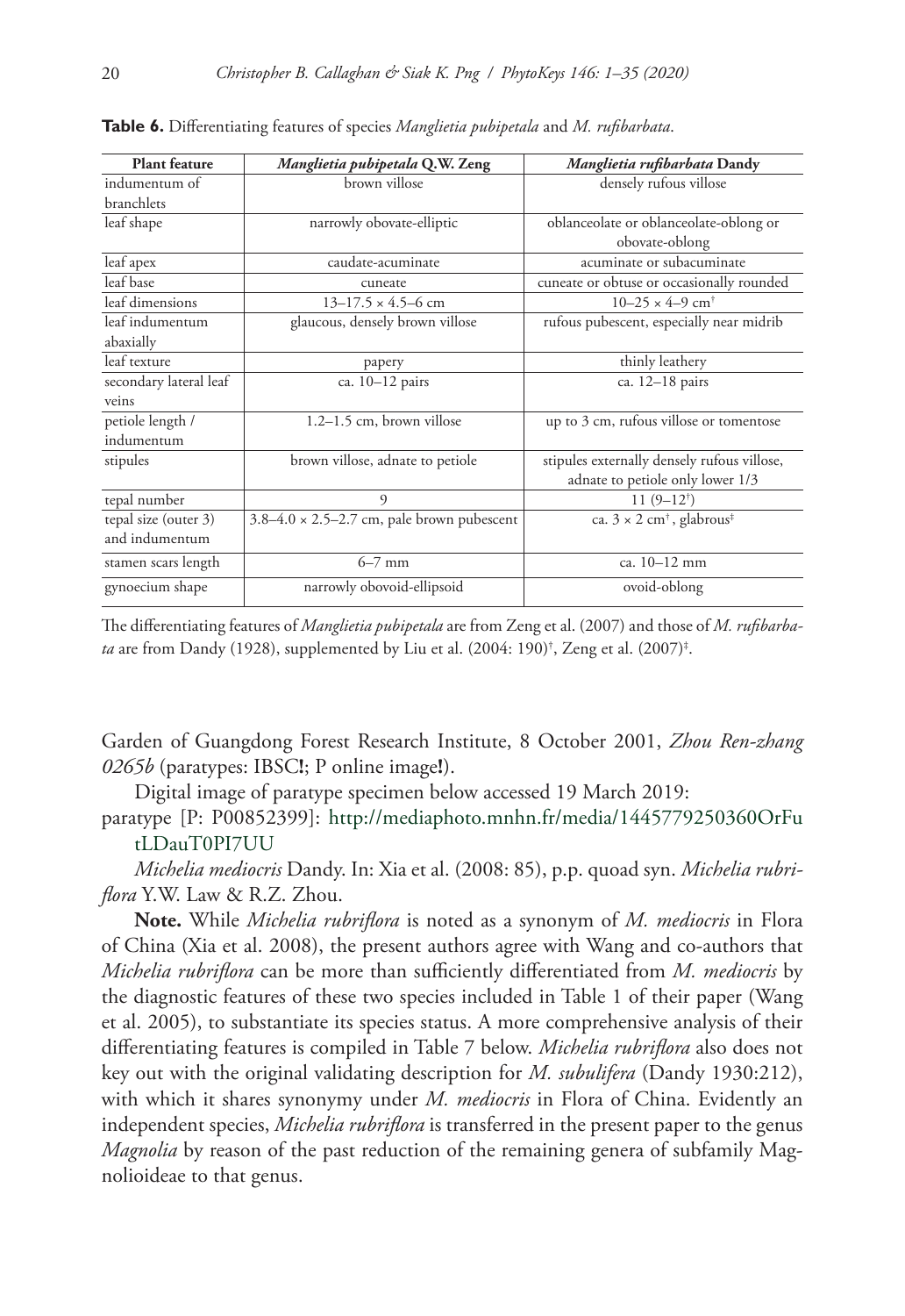| Plant feature         | Michelia rubriflora Y.W. Law & R.Z. Zhou     | Michelia mediocris Dandy                                       |
|-----------------------|----------------------------------------------|----------------------------------------------------------------|
| tree dimensions       | to 15 m $\times$ 25 cm dbh                   | 35 m x 90 cm dbh <sup>†</sup> (30 m x 190 cm dbh) <sup>‡</sup> |
| indumentum of buds    | greyish-white or pale brown appressed pilose | rufous appressed puberulent <sup>9</sup>                       |
| indumentum of         | greyish-white or pale brown appressed pilose | appressed grey or yellowish-brown tomentose                    |
| branchlets            |                                              |                                                                |
| leaf shape            | ovate-elliptic                               | elliptic or elliptic-oblong                                    |
| leaf dimensions       | $5-9 \times 2.5-3.5$ cm                      | $6 - 13 \times 3 - 5$ cm <sup>§</sup>                          |
| leaf indumentum       | greyish-white or pale brown appressed pilose | initially appressed greyish pubescent (greyish-                |
| abaxially             |                                              | white appressed puberulent) <sup>9</sup>                       |
| leaf texture          | leathery                                     | thinly leathery <sup>5</sup>                                   |
| lateral leaf veins    | 9-11 either side of midrib                   | 12-15 either side of midrib                                    |
| stipular scars        | $1-2$ mm long                                | none <sup>9</sup>                                              |
| petiole length and    | 1-2.5 cm, greyish-white or pale brown        | 1.5-3 cm <sup>§</sup> , initially appressed grey               |
| indumentum            | appressed pilose                             | tomentellous, then glabrescent                                 |
| tepal number /colour  | $9, \text{red}$                              | $9-10^{\circ}$ , white <sup>9</sup>                            |
| tepal size and shape  | $2.5 - 3.5 \times 1.0 - 1.2$ cm, lanceolate  | $1.8-2.2 \times 0.5-0.8$ cm, spathulate <sup>§</sup>           |
| stamen length /colour | $1.5 - 1.7$ cm, red                          | 1.0-1.5 cm <sup>§</sup> , yellowish-green                      |
| gynophore             | not exserted above androecium                | extended well above androecium                                 |
|                       |                                              | (illustration) <sup>9</sup>                                    |
| flowering period      | October-November                             | December-January <sup>5</sup> [China]                          |
|                       |                                              | February-March <sup>#</sup> [Vietnam]                          |
| fruiting period       | October-November of the next year            | August-September <sup>9</sup> [China] September-               |
|                       |                                              | October# [Vietnam]                                             |
|                       |                                              | of the same year                                               |

**Table 7.** Differentiating features of the species *Michelia rubriflora* and *M. mediocris*.

The differentiating features of *Michelia rubriflora* are from F.G. Wang et al. (2005) and those of *M. mediocris* are from Dandy (1928a), supplemented by Chen and Nooteboom (1993: 1073)† , Deng and Yang (2015: 142)<sup>‡</sup>, Law et al. (1996: 180)<sup>§</sup>, Liu et al. (2004: 292)¶, Sam et al. (2004)<sup>#</sup>.

# *Magnolia rufisyncarpa* **(Y.W. Law, R.Z. Zhou & F.G. Wang) C.B. Callaghan & S.K. Png, comb. nov.**

[urn:lsid:ipni.org:names:77209541-1](http://ipni.org/urn:lsid:ipni.org:names:77209541-1)

**Basionym.** *Manglietia rufisyncarpa* Y.W. Law, R.Z. Zhou & F.G. Wang. In: F.G. Wang et al., Nordic J. Bot. 24(5): 519, fig. 1 (2004).

**Chinese name.** 红雌蕊木莲 meaning "red gynoecium manglietia"

**Type.** CHINA. Yunnan Province: Wenshan, Mount Laojun, 1600 m, 12 May 2001, *Zhou Ren-zhang 008* (holotype IBSC**!**; isotype: IBSC n.v.). Same locality, 1800 m, 26 April 2001, *Zhou Ren-zhang 0134* (paratype: IBSC n.v.). Guangdong Province: South China Botanical Garden, 30 April 1997, *Zhou Ren-zhang 134* (paratypes: IBSC n.v.; P online image**!**). Digital image of paratype specimen below accessed 15 March 2020:

paratype [P: P00634914]: [http://mediaphoto.mnhn.fr/media/1443127138308Wwt](http://mediaphoto.mnhn.fr/media/1443127138308WwtO3rNrsfBvSzZP) [O3rNrsfBvSzZP](http://mediaphoto.mnhn.fr/media/1443127138308WwtO3rNrsfBvSzZP)

*Manglietia insignis* (Wall.) Blume. In: Xia et al. (2008: 56), Sima and Lu (2009: 26) and Sima (2011: 102), each p.p. quoad syn. *Manglietia rufisyncarpa* Y.W. Law et al.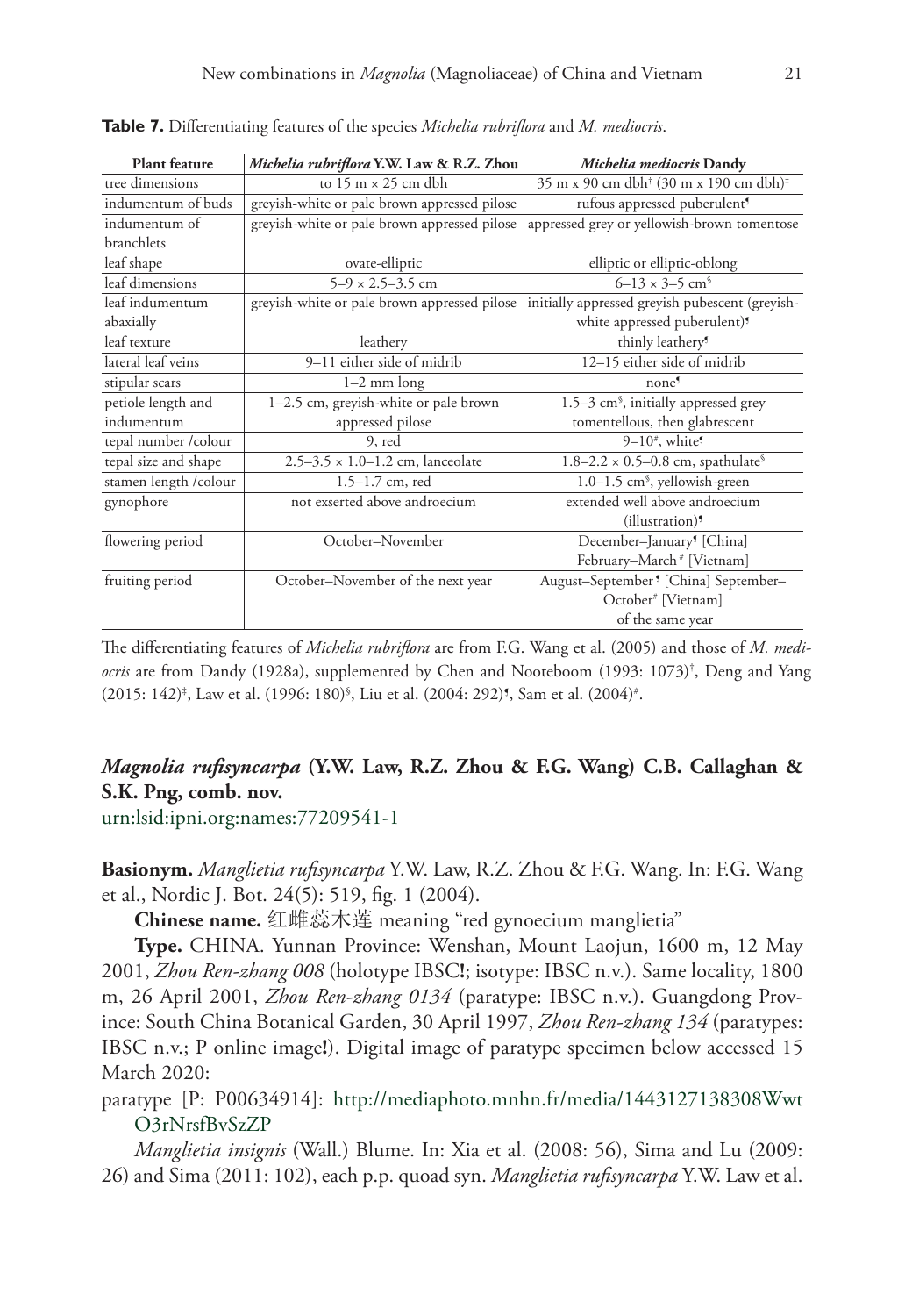*Magnolia insignis* Wall. In: Khuraijam and Goel (2015: 109), p.p. quoad syn. *Manglietia rufisyncarpa* Y.W. Law, R.Z. Zhou & F.G. Wang.

**Note.** *Manglietia rufisyncarpa* is listed as a synonym of *M. insignis* in Flora of China (Xia et al. 2008), by Sima and Lu (2009) and by Sima (2011). However, the present authors agree with Wang and co-authors that *M. rufisyncarpa* can be more than sufficiently differentiated from *M. insignis* (Wall.) Bl. by the diagnostic characters of these two species compiled by Wang et al. (2004: Table 1), to substantiate its independent species status. Additionally, *M. rufisyncarpa* flowers from April–May whereas *M. insignis* flowers from May–June (Liu et al. 2004: 156). Also, among the many *Manglietia* photos in Magnolias of China, the bright red gynoecium of this species, alluded to in its Chinese name, is particularly noticeable as one of only a few exhibiting this colour, with *M. insignis* displaying a green gynoecium. *Manglietia rufisyncarpa* also does not key out with the original validating descriptions for *M. maguanica* Chang & B.L. Chen, *M. yunnanensis* Hu or *Magnolia shangpaensis* Hu, with which it shares synonymy under *Manglietia insignis* in Flora of China. In view of the above, *M. rufisyncarpa* is transferred in the present paper to *Magnolia*, consistent with the past reduction of the remaining genera of subfamily Magnolioideae to the genus *Magnolia*.

### *Magnolia septipetala* **(Z.L. Nong) C.B. Callaghan & S.K. Png, comb. nov.** [urn:lsid:ipni.org:names:77209542-1](http://ipni.org/urn:lsid:ipni.org:names:77209542-1)

**Basionym.** *Michelia septipetala* Z.L. Nong. In: *Guihaia* 13(3): 220–221, fig. 1 (1993).

**Chinese name.** 七瓣含笑 meaning "seven-petals (tepals) michelia" (the tepals in fact are recorded as 7–9)

**Type.** CHINA. Jiangxi Province: Xinfeng County, Jinpen Shan, in woods, 21 May 1986, *Nong Zhi-lin 086067* (holotype: IBK, fl. white n.v.). Other specimens recorded: Same locality? *Nong Z.L. 086167*. Jiangxi Province: Shangyou County, Wuzhifeng, Guangu Shan, 670 m, 23 November 1976, *Nong Z.L. 760347* (JXAU online images**!**). Digital images of specimen *760347* with collector noted as Shi Xinghua, accessed 19 March 2019:

[JXAU: 0001182]:<http://www.cvh.ac.cn/spm/JXAU/JXAU0001182>

[JXAU: 0001183]:<http://www.cvh.ac.cn/spm/JXAU/JXAU0001183>

[JXAU: 0001184]:<http://www.cvh.ac.cn/spm/JXAU/JXAU0001184>

*Michelia fujianensis* Q.F. Zheng. In: Xia and Deng (2002: 130) and Xia et al. (2008: 83), both p.p. quoad syn. *Michelia septipetala* Z.L. Nong.

*Michelia caloptila* Y.W. Law & Y.F. Wu. In: Sima (2011: 234), p.p. quoad syn. *Michelia septipetala* Z.L. Nong.

**Note.** The holotype specimen of *Michelia septipetala* cannot be found at IBK (Xu Wei-bin, pers. comm., July 2019). However, *M. septipetala* can be easily differentiated from both *M. fujianensis* and *M. caloptila*, the 2 species under which it is noted in synonymy above, by the comparison of their morphological and phenological characteristics summarised in Table 8 below.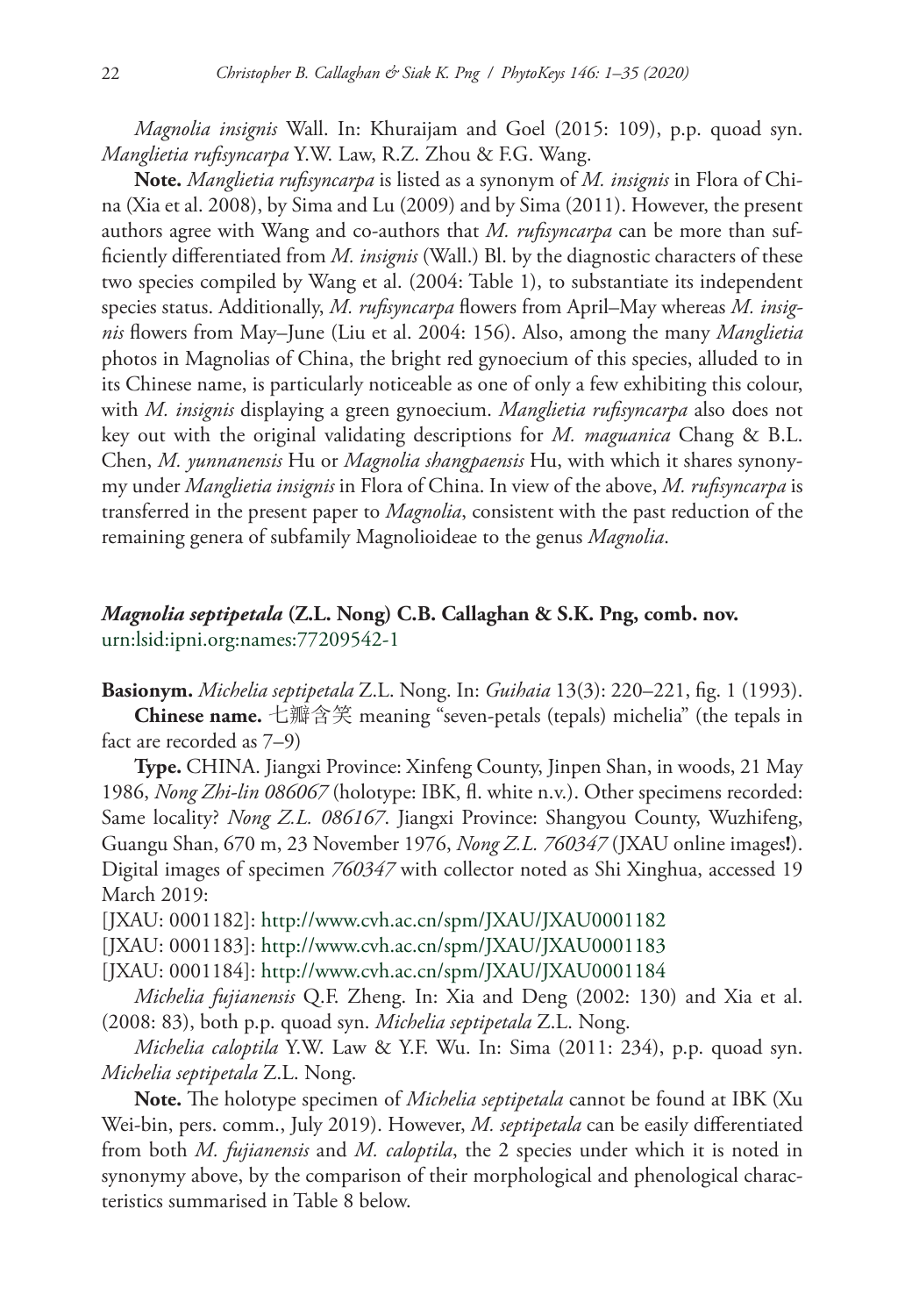| <b>Plant feature</b>           | Michelia septipetala Z.L.<br>Nong                                            | Michelia fujianensis Q.F.<br><b>Zheng</b>                                                                                         | Michelia caloptila Y.W. Law<br>& Y.F. Wu                           |
|--------------------------------|------------------------------------------------------------------------------|-----------------------------------------------------------------------------------------------------------------------------------|--------------------------------------------------------------------|
| maximum height                 | $28 \text{ m} (30 \text{ m}^{\dagger})$                                      | to $16 \text{ m}$                                                                                                                 | ca. 15 m <sup>9</sup>                                              |
| bark colour                    | greyish-white                                                                | greyish-brown                                                                                                                     | grey                                                               |
| indumentum of<br>buds          | densely ferrugineus-tomentose                                                | densely cinnamon-coloured<br>tomentose                                                                                            | brown tomentose                                                    |
| indumentum of<br>branchlets    | densely ferrugineus-tomentose                                                | densely cinnamon-coloured<br>tomentose                                                                                            | brown tomentose                                                    |
| leaf shape                     | oblong-elliptic                                                              | oblong or narrowly obovate-<br>elliptic                                                                                           | narrowly elliptic or elliptic                                      |
| leaf dimensions                | $8 - 16 \times 2.8 - 5.5$ cm                                                 | $6 - 11 \times 2.5 - 4$ cm                                                                                                        | $9 - 16 \times 2.5 - 5$ cm                                         |
| leaf apex / base               | short acuminate<br>/ broadly cuneate                                         | acute / rounded                                                                                                                   | acuminate or caudate-<br>acuminate / cuneate                       |
| leaf indumentum<br>adaxially   | almost glabrous                                                              | densely short-tomentose at<br>midrib                                                                                              | glabrous                                                           |
| leaf indumentum<br>abaxially   | ferrugineus-pubescent, denser<br>at midrib                                   | densely ferrugineus or<br>brownish-yellow appressed<br>sericeous                                                                  | minutely brown tomentose                                           |
| lateral leaf veins             | $11-13$ pairs                                                                | 8-9 pairs                                                                                                                         | $7-12$ pairs                                                       |
| petiole length /<br>indumentum | 5-7 mm, densely ferrugineus<br>pubescent                                     | 10-15 mm, densely cinnamon<br>tomentose                                                                                           | 5-10 mm, brown tomentose                                           |
| peduncle<br>indumentum         | densely ferrugineus-tomentose                                                | densely cinnamon-coloured<br>tomentose                                                                                            | not known                                                          |
| tepal number and<br>shape      | 7-9: external 3 tepals obovate,<br>internal tepals narrowly<br>obovate       | 15-16: spathulate-oblong<br>(12-17, outer 3 tepals<br>narrowly obovate, inner tepals<br>obovate, or narrowly ovate <sup>§</sup> ) | 6-9: obovate-oblong#                                               |
| stamen number and<br>length    | ca. 20, 10-15 mm                                                             | number not known,<br>$4 - 5.5$ mm                                                                                                 | ca. 35 (photo#), length not<br>known                               |
| filament length                | $4-5$ mm                                                                     | $1 - 1.5$ mm                                                                                                                      | not known                                                          |
| gynoecium length               | narrowly cylindric, ca. 20 mm                                                | cylindric, ca. 5 mm                                                                                                               | not known                                                          |
| gynophore length               | ca. 8 mm                                                                     | ca. 1 mm                                                                                                                          | not known                                                          |
| immature carpels               | ca. 20, densely yellow-brown<br>sericeous, with 2-3 ovules<br>each carpel    | pubescent, most aborted                                                                                                           | not known                                                          |
| gynophore in fruit             | yellow-brown tomentose,<br>$18-25$ mm long                                   | pilose, 2-2.5 mm long                                                                                                             | ca. 20 mm long                                                     |
| fruit aggregates               | $7-13$ cm long                                                               | $2-3$ cm                                                                                                                          | $4-10$ cm long                                                     |
| mature carpels                 | sessile, oblong or rounded,<br>$1-1.8 \times 0.9-1.3$ cm with $1-3$<br>seeds | obovoid, $1.5-2$ cm $\times$ ca. 1.2<br>cm with 1 seed                                                                            | broadly ovate or<br>suborbicular, 1-1.8 cm long<br>with 1-4 seeds. |
| flowering period               | May (-June?)                                                                 | January-February <sup>#</sup><br>December-January <sup>§</sup>                                                                    | not known                                                          |
| fruiting period                | November                                                                     | October-November <sup>§</sup>                                                                                                     | September <sup>9</sup>                                             |

**Table 8.** Differentiating features of *Michelia septipetala, M. fujianensis* and *M. caloptila*.

The differentiating features of *Michelia septipetala* are cited from Nong (1993) and Liao and Guo (2010)† ; those of *Michelia fujianensis* from Zheng (1981)‡ , supplemented by Liu et al. (2004: 260)§ , with those of *Michelia caloptila* from Law and Wu (1984) and Liu et al. (2004: 228)¶ , who each note the flowers as then unknown, plus Yang et al. (2016: 237)<sup>#</sup>.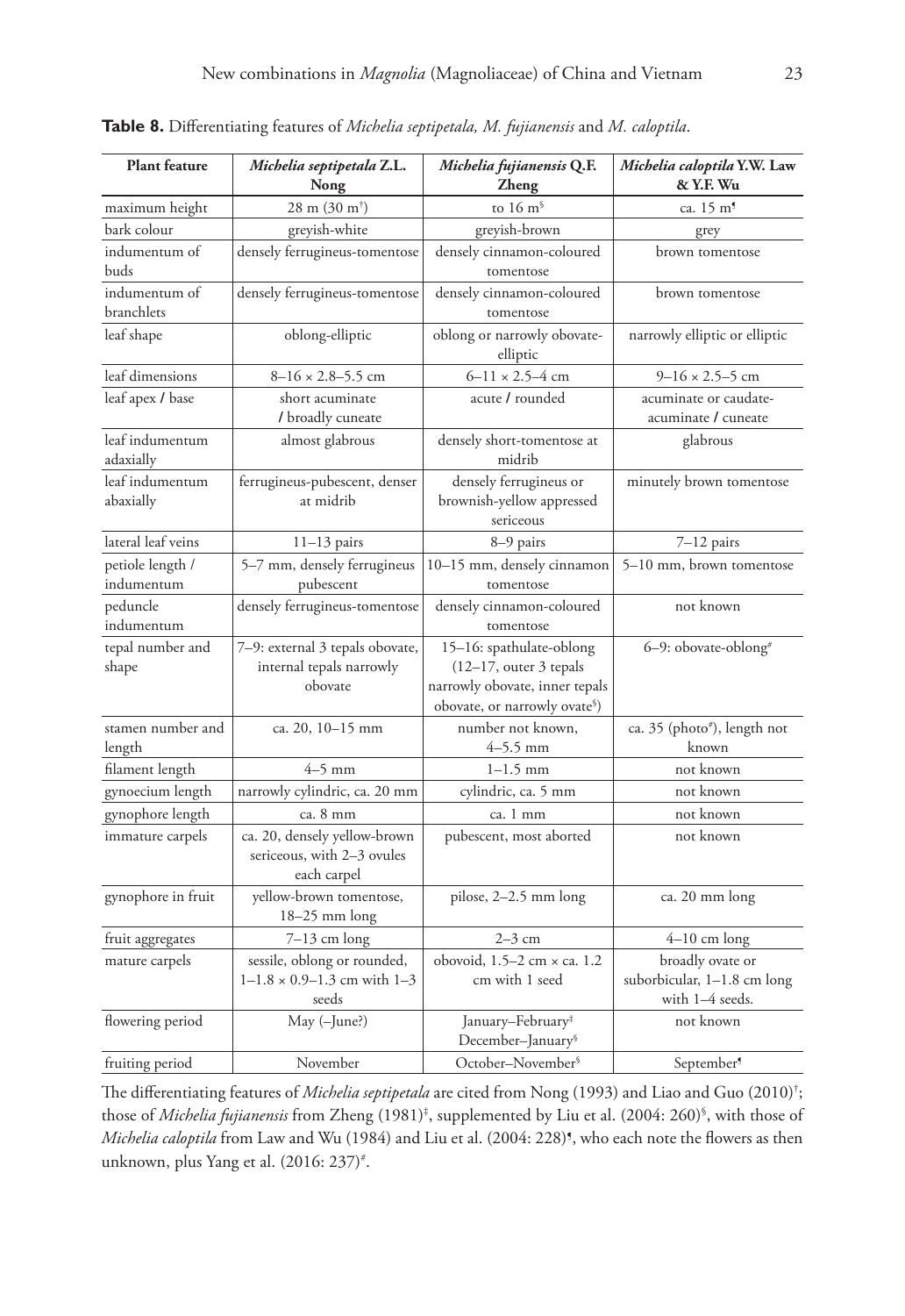*Magnolia sinoconifera* **(F.N. Wei) C.B. Callaghan & S.K. Png, comb. nov.** [urn:lsid:ipni.org:names:77209543-1](http://ipni.org/urn:lsid:ipni.org:names:77209543-1)

**Basionym.** *Manglietia sinoconifera* F.N. Wei*.* In: *Guihaia* 13(1): 5, fig. *s.n*. (1993). **Chinese name.** 那坡木莲 meaning "Napo manglietia"

**Type.** CHINA. Guangxi Zhuang Autonomous Region: Guilin Botanical Garden (cultivated; introduced from Napo County, W Guangxi), 3 June 1991, *Wei Fa-nan 1910* (holotype: IBK n.v.).

*Manglietia dandyi* (Gagnep.) Dandy. In: Xia et al. (2008: 54), p.p. quoad syn. ?*Manglietia sinoconifera* F.N. Wei.

**Note 1.** The holotype specimen of *Manglietia sinoconifera* cannot be found at IBK (Xu Wei-bin, pers. comm., July 2019).

**Note 2.** Some of the features distinguishing *Manglietia sinoconifera* from *M. dandyi*, under which it is questionably placed as conspecific in Flora of China due to uncertainty over its status (because the holotype could not be sighted), are listed in Table 9 below. *M. sinoconifera* (to 10 m) also does not key out with the description for the large-leaved *M. megaphylla* Hu & W.C. Cheng (1951), a tree to 40m (Liu et al 2004), with which it shares synonymy under *M. dandyi* in Flora of China. *Manglietia sinoconifera* is recognised as a genuine species in Yang et al. (2016: 213–214), wherein its introduction to Guilin Botanical Garden from Napo County is recorded as 1973 (18 years earlier than stated in the protologue).

| <b>Plant</b> feature      | Manglietia sinoconifera F.N. Wei      | Manglietia dandyi (Gagnep.) Dandy                             |
|---------------------------|---------------------------------------|---------------------------------------------------------------|
| life form                 | ca. 10 m                              | to $15 \text{ m}^*$                                           |
| indumentum of branchlets  | densely light reddish-brown           | initially soft red pilose, finally ash-grey and               |
|                           |                                       | almost glabrous                                               |
| leaf shape                | oblanceolate                          | ovate or broadly lanceolate                                   |
| leaf dimensions           | $15 - 24 \times 5.5 - 8$ cm           | $16-17 \times 7-8$ cm $(16-24 \times 5-8.5$ cm <sup>‡</sup> ) |
| leaf apex                 | cuspidate                             | short acuminate                                               |
| leaf base                 | cuneate                               | obtuse                                                        |
| leaf indumentum abaxially | appressed brown pubescent             | red pilose                                                    |
| petiole length and        | 2.2–3 cm, appressed brown pubescent   | $3 \text{ cm } (1.2-2.3 \text{ cm}^2)$ , red pilose           |
| indumentum                |                                       |                                                               |
| lateral leaf vein pairs   | $14 - 19$                             | $8 - 13^{\ddagger}$                                           |
| tepal number and shape    | 11: outer 3 oblong, inner 8 generally | $9-11$ : outer 3 obovate-oblong <sup>‡</sup> ,                |
|                           | obovate and spathulate                | intermediate obovate, innermost                               |
|                           |                                       | oblanceolate                                                  |
| tepal dimensions and      | $6.5 \times 3.5$ cm, glabrous         | $2-2.2 \times 1.5-1.7$ cm, pubescent externally               |
| indumentum (outer 3)      |                                       | at base <sup>#</sup>                                          |
| stamen length             | $10-13$ mm                            | $5.5 - 7$ mm <sup>‡</sup>                                     |
| gynoecium length          | ca. 25 mm                             | $10-13$ mm <sup><math>#</math></sup>                          |
| ovules in each carpel     | 12                                    | $2 - 10^{\ddagger}$                                           |
| flowering period          | $\text{May}^{\dagger}$                | April <sup>‡</sup>                                            |

**Table 9.** Differentiating features of the species *Manglietia sinoconifera* and *M. dandyi*.

The distinguishing features of *Manglietia sinoconifera* are cited from Wei (1993) supplemented by Yang et al. (2016: 214)† and those of *M. dandyi* from Gagnepain (1939 as *Magnolia dandyi*) supplemented by Chen and Nooteboom (1993: 1037)‡ .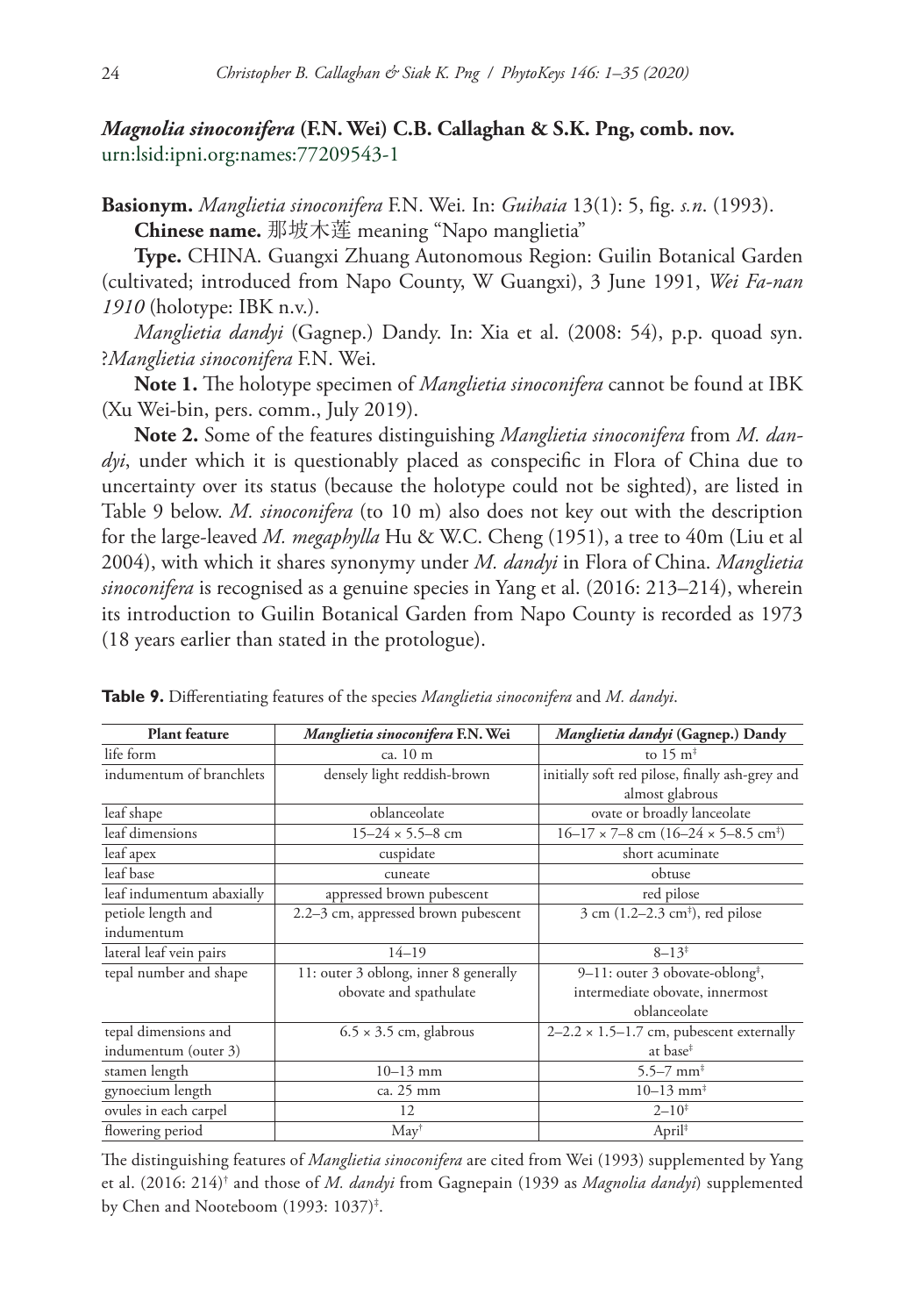**Basionym.** *Michelia sonlaensis* Q.N. Vu. In: Q.N. Vu et al., Nordic J. Bot. 37(9): 2–3, figs. 1,2 (2019).

**Vietnamese name:** Giổi sơn la, meaning "Son La michelia"

**Type.** VIETNAM. Son La Province: Yen Chau District, Muong Lum Municipality, Lum village, degraded secondary vegetation, 2270 m, 104°28'44.25"E, 21°00'56.53"N, 1 May 2018, *Nam 152018.2* (holotype: VNF**!**). Same locality, 2275 m, 104°29'30"E, 21°00'47"N, 2 March 2001, *D.K. Harder et al. 7092* (paratypes: HN**!**, MO n.v.). Same locality, 2270 m, 104°28'44"E, 21°00'56"N, 19 May 2017, *Nam 1952017* (paratype: VNF n.v.). Same locality, 2272 m, 104°28'44.30"E, 21°00'60"N, 13 April 2019, *Nam 1342019* (paratype: VNF n.v.). Same region, 915 m, 104°28'?"E, 21°00'59"N, 29 December 2010, *Nam 291210.5*; *Nam 291210.6*; *Nam 291210.7* (paratypes: VNF n.v.).

### *Magnolia urceolata* **(D.L. Fu, B.H. Xiong & X. Chen) C.B. Callaghan & S.K. Png, comb. nov.**

[urn:lsid:ipni.org:names:77209546-1](http://ipni.org/urn:lsid:ipni.org:names:77209546-1)

**Basionym.** *Yulania urceolata* D.L. Fu, B.H. Xiong & X. Chen. In: D.L. Fu et al., Amer. J. Agric. and Forest. 7(5): 219–220, fig. 4 (2019b).

**Chinese name.** 宽瓣玉兰 meaning "wide-capsuled yulan"

**Type.** CHINA. Lectotype: Liu Yuhu in Zheng W.J. (Ed) Flora of Trees of China 1: 459; fig. 139 (1983). Guizhou Province: Weining County, 2300 m, 30 September 2017, *D.L. Fu 2017093001* (paratype: CAF, fr. n.v.). *D.L. Fu 2009052401* (paratype: CAF, young fr.). Henan Province: Zhengzhou City (cultivated), *D.L. Fu 2012032001*  (paratype: CAF, fl. n.v.).

**Note.** The type specimens of *Yulania urceolata* cannot be located at the Beijing herbarium of CAF (Wang Hongbin, pers. comm., March 2020).

# *Magnolia xinningia* **(Y.W. Law & R.Z. Zhou ex Q.X. Ma, Q.W. Zeng, R.Z. Zhou & F.W. Xing) C.B. Callaghan & S.K. Png, comb. nov.**

[urn:lsid:ipni.org:names:77209547-1](http://ipni.org/urn:lsid:ipni.org:names:77209547-1)

**Basionym.** *Michelia xinningia* Y.W. Law & R.Z. Zhou ex Q.X. Ma et al., Pakistan J. Bot. 37(1): 37, fig. 1 (2005).

**Chinese name.** 新宁含笑 meaning "Xinning michelia"

**Type.** CHINA. Hunan Province: Xinning County, Ziyunshan, in evergreen broad-leaved forests, 1500 m, 20 September 1992, *R.Z. Zhou 197* (holotype: IBSC n.v.; isotype: IBSC n.v.).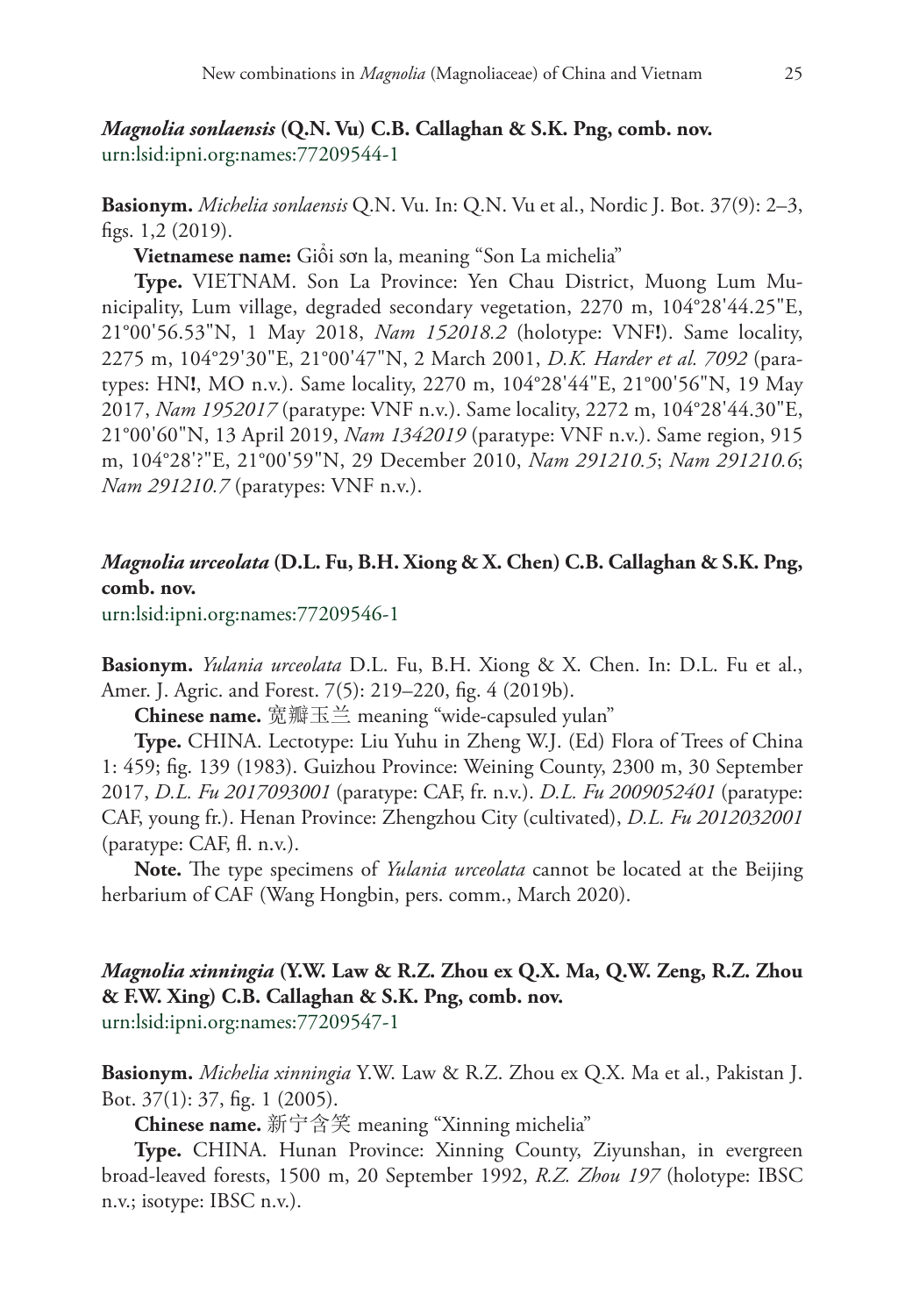*Michelia cavaleriei* Finet & Gagnep. var. *cavaleriei*. In: Xia et al. (2008: 84), p.p. quoad syn. *Michelia xinningia* Y.W. Law & R.Z. Zhou.

*Michelia foveolata* Merr. ex Dandy. In: Sima & Lu (2009: 55) and Sima (2011: 216), both p.p. quoad syn. *Michelia xinningia* Y.W. Law & R.Z. Zhou.

**Note 1.** Digital images of *R.Z. Zhou 197* and *0197* were received from IBSC in 2019, but with the collection dates in April 1988 and April 1996 (Ziyunshan, 800 m) respectively, so probably represent paratypes not mentioned in the 2005 protologue.

**Note 2.** In Flora of China (Xia et al*.* 2008), the 9-tepalled *Michelia xinningia* from Hunan, with a published height by the naming authors of 20 m, appears incongruously as a synonym of the ca. 12-tepalled *M. cavaleriei* var. *cavaleriei* with a height to 10 m (Liu et al*.* 2004: 229; Xia et al*.* 2008: 8; Deng and Yang 2015: 148). This would indicate that this remains about the maximum height of *M. cavaleriei* since being described as a small tree of  $4-7$  metres more than a century earlier (Finet and Gagnepain 1906: 573), based on a collection from Guizhou ca. 400 km distance from the type locality of *Michelia xinningia* in Hunan. This discrepancy in their heights indicates that *M. xinningia* was evidently meant to appear in Flora of China as a synonym of the

| <b>Plant</b> feature   | Michelia xinningia Y.W. Law & R.Z. Zhou                    | Michelia foveolata Merr. ex Dandy                           |
|------------------------|------------------------------------------------------------|-------------------------------------------------------------|
| maximum height         | 20 <sub>m</sub>                                            | $30 + m$                                                    |
| bark colour            | greyish-brown                                              | pale grey or dark grey#                                     |
| indumentum of buds     | golden villose                                             | densely rufous tomentellous#                                |
| indumentum of          | golden villose                                             | densely rufous tomentellous#                                |
| branchlets             |                                                            |                                                             |
| leaf shape             | narrowly elliptic                                          | oblong-elliptic, elliptic ovate or broadly<br>lanceolate#   |
| leaf dimensions        | $12-18 \times 4.5-5.5$ cm                                  | $17-23 \times 6-11$ cm <sup>#</sup>                         |
| leaf texture           | Leathery                                                   | thickly leathery#                                           |
| lateral leaf veins     | 8-9 pairs                                                  | 16-20 pairs (16-26 pairs <sup>§</sup> )                     |
| leaf abaxially         | golden villose with brown pilose midrib                    | densely coppery-red tomentellous#                           |
| petiole length and     | $1-1.5$ cm $(1.5-2 \text{ cm}^{\dagger})$ , golden villose | 1.5–4 cm <sup>++</sup> , silky brown pubescent <sup>9</sup> |
| indumentum             |                                                            |                                                             |
| tepal number, colour,  | 9, white, obovate, $4-5 \times$ ca. 2 cm $(7-9$ tepals     | 9–12, pale yellow with purplish base, broadly               |
| with shape and size of | in photo Xing et al. 2009: 213)                            | ovate, 6-7 cm long#                                         |
| outer 3                |                                                            |                                                             |
| staminal complex       | ca. 15 mm                                                  | ca. 22-25 mm <sup>#</sup>                                   |
| length                 |                                                            |                                                             |
| stamen number          | $30 - 35$                                                  | ca. $506$                                                   |
| filament colour        | Red                                                        | dark purple#                                                |
| anther length          | ca. 0.8 cm                                                 | $1.5 - 2$ cm <sup>§</sup>                                   |
| gynoecium length       | ca. 1.6 cm                                                 | $2-3$ cm <sup>§</sup>                                       |
| gynophore length       | $15 - 20$ mm                                               | $12 - 15$ mm <sup><math>\ddagger</math></sup>               |
| flowering period       | April-May                                                  | March-May#                                                  |
| elevation and          | 900–1500 m, Xinning, Hunan $*$                             | 500-1800 m, Guangdong, S Guangxi, SE                        |
| distribution           |                                                            | Guizhou, W Hubei, S Hunan, Jiangxi, SE                      |
|                        |                                                            | Yunnan#                                                     |

**Table 10.** Differentiating features of the species *Michelia xinningia* and *M. foveolata*.

Footnote: The distinguishing features of *Michelia xinningia* are cited from Ma et al. (2005) and Yang et al. (2016)† , with those of *M. foveolata* from Dandy (1928b), supplemented by Chen and Nooteboom (1993: 1066)‡ , Law et al. (1996: 181)§ , Lee (1935: 485)¶ , Liu et al. (2004: 256)# and Yang et al. (2016: 272)††.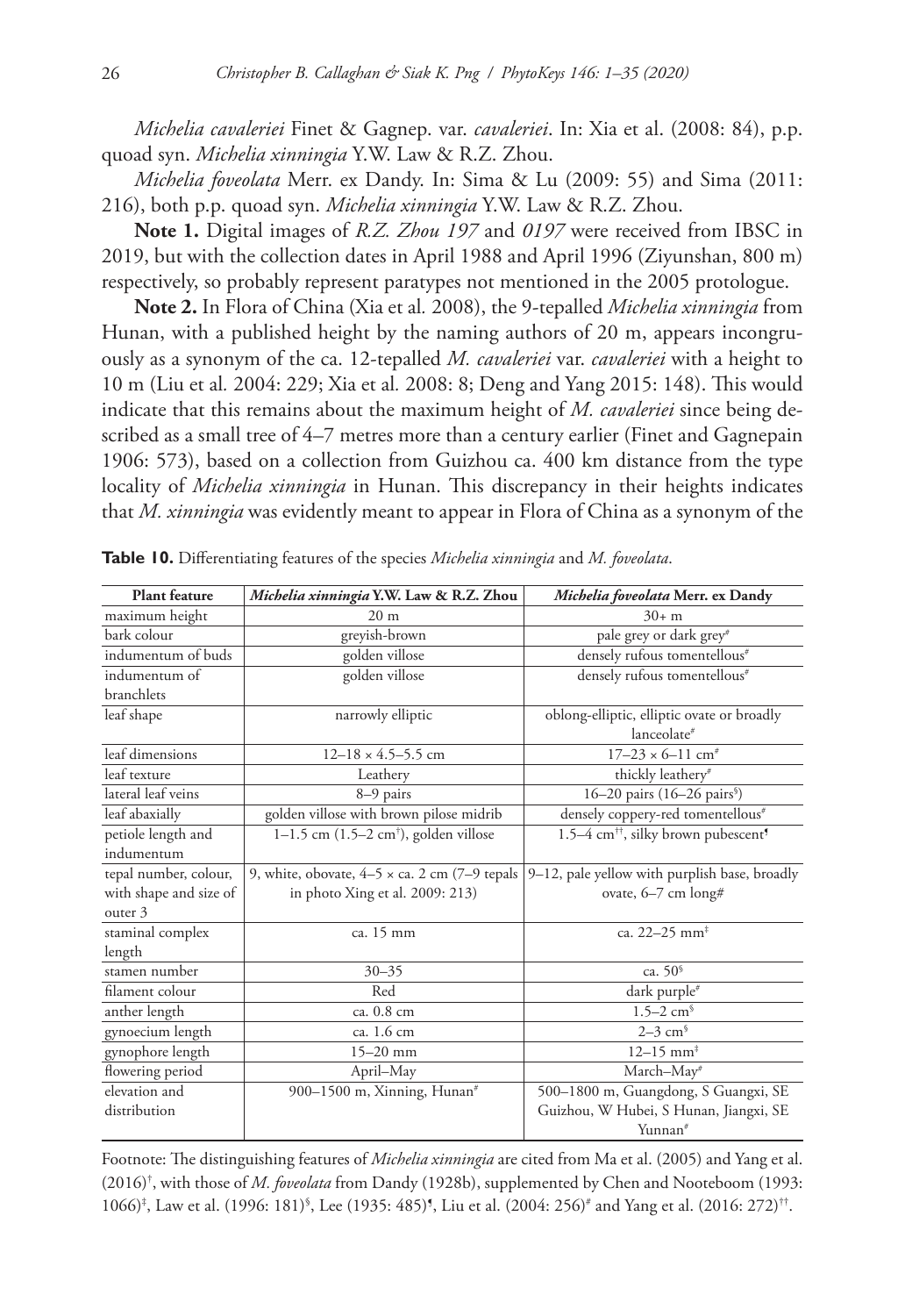then new combination *M. cavaleriei* var. *platypetala* (Hand.-Mazz.) N.H. Xia of the same height. However, the present authors agree with the abstract and Latin diagnosis of the authors of *M. xinningia* which indicate it to be sufficiently distinguished from *M. cavaleriei* var. *platypetala* (Ma et al. 2005: Table 1), to warrant species status, as has been recognised in Xing et al. (2009: 212) and Yang et al. (2016: 331). Also, *Michelia xinningia* can easily be differentiated from *M. foveolata*, under which it is made a synonym by Sima and Lu (2009) and included as such in Sima (2011: 216), by the comparative features compiled in Table 10.

**Note 3.** Bearing in mind the above discussion and comparative features, *Michelia xinningia* is an obviously distinct species. Therefore it is here transferred to *Magnolia* due to the past reduction of the previous segregate genera of subfamily Magnolioideae to the genus *Magnolia*.

**Note 4.** A search of the literature has found that *Michelia xinningia* is in cultivation at 4 Chinese botanical gardens, each in which *M. platypetala* and *M. foveolata* are also cultivated (Callaghan and Png 2019b).

#### **Acknowledgements**

The authors gratefully acknowledge the assistance received from Miguel Garcia, Research Librarian at the Royal Botanic Gardens, Sydney, Australia. Also from William Hastie, Research Librarian at the CSIRO Black Mountain Library, Canberra, Australia and Dr Kang Wang at Beijing Botanical Gardens during our search for relevant literature.

Thanks are expressed to the following herbaria curators or research staff who sent the authors requested type specimens: Prof. Zhang Zhixiang and Dr Wang Ao at BJFC, Dr Chen Zhihui and Dr Huang Xiangxu at IBSC, Dr Fan Qiang and Mrs. Luo at SYS, all in China plus Dr Do Van Hai at HN and Assoc. Prof. Vu Quang Nam at VNF, both in Vietnam.

Also our thanks to Dr Yan Lihong at HFBG in China who sent photos when the requested specimen of *Michelia hunanensis* was no longer available. We are grateful to Waiyin Wee in Sydney, Australia, for translating a perplexing Chinese name of one of the *Manglietia* species

We would like to express our gratitude to Assoc. Prof. Priscilla Muriel (Ecuador) and an anonymous reviewer for their reviews of the final version of the manuscript. Also to the 2 anonymous reviewers of the original manuscript when submitted to another journal in 2019 and subsequently rejected by the editor because " it does not fit within the scope or focus" of the journal.

#### **References**

Arroyo F, Pérez AJ, Vázquez-García JA (2013) Six new threatened tree species of *Magnolia* (Magnoliaceae) from Ecuador and Peru. In: Pérez ES, Alvarez EH, Vázquez-García JA,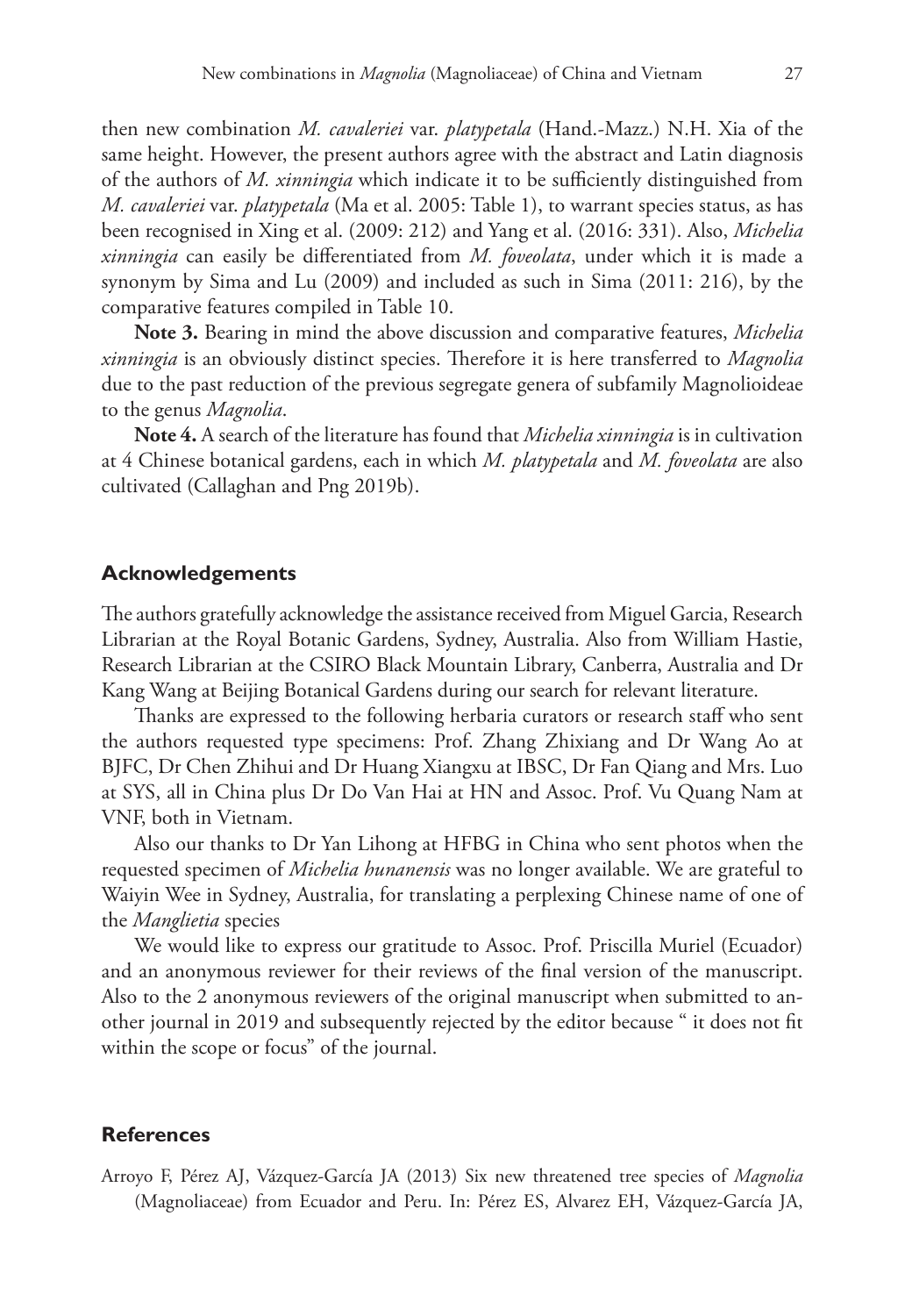Garcia TE, Echavarria ND (Eds) Forest Resources of Western Mexico, Series Fronteras de Biodiversidad Tomo 2, Edition: 1ra. University of Guadlajara, Mexico, 497–508.

- Azuma H, Thien LB, Kawano S (1999) Molecular phylogeny of *Magnolia* (Magnoliaceae) inferred from cpDNA sequences and evolutionary divergence of floral scents. Journal of Plant Research 112: 291–306. <https://doi.org/10.1007/PL00013885>
- Azuma H, Thien LB, Kawano S (2000) Molecular phylogeny of *Magnolia* based on chloroplast DNA sequence data and floral scent chemistry. In: Liu YH, Fan HM, Chen ZY, Wu QG, Zeng QW (Eds) Proceedings of the International Symposium on the Family Magnoliaceae, Hangzhou, China, May 1998. Science Press, Beijing, 219–227.
- Azuma H, Garcia-Franco JG, Rico-Gray V, Thien LB (2001) Molecular phylogeny of the Magnoliaceae: The biogeography of tropical and temperate disjunctions. American Journal of Botany 88(12): 2275–2285. <https://doi.org/10.2307/3558389>
- Caddy-Retalic S, Lowe A (2012) DNA barcoding: a better way to discover species. The Conversation 4 March 2012. [http://theconversation.com/dna-barcoding-a-better-way-to-dis](http://theconversation.com/dna-barcoding-a-better-way-to-discover-species-4933)[cover-species-4933](http://theconversation.com/dna-barcoding-a-better-way-to-discover-species-4933) [accessed: 9.03.2020]
- Callaghan C, Png SK (2013) A new name and seventeen new combinations in the *Magnolia* (Magnoliaceae) of China and Vietnam. Botanical Studies 54: 53, 1–5. [https://doi.](https://doi.org/10.1186/1999-3110-54-53) [org/10.1186/1999-3110-54-53](https://doi.org/10.1186/1999-3110-54-53)
- Callaghan CB, Png SK (2019a) An in-depth analysis of heterotypic synonyms contributes to 16 new names and 30 new combinations in the *Magnolia* (Magnoliaceae) of China, India, Myanmar, Thailand and Vietnam. [manuscript submitted for publication]
- Callaghan CB, Png SK (2019b) The status of the in situ and ex situ conservation of some recently reinstated Chinese *Magnolia* (Magnoliaceae) species (ined).
- Callaghan CB, Png SK (2020) An in-depth analysis of heterotypic synonyms contributes to 16 new names and 30 new combinations in the *Magnolia* (Magnoliaceae) of China, India, Myanmar, Thailand and Vietnam. [revised manuscript submitted for publication]
- Candolle AP de (1818; not 1817 as often noted) Regni Vegetabilis Systema Naturale, sive Ordines, Genera et Species Plantarum Secundum Methodi Naturalis Normus Digestarum et Descriptarum Vol. 1. Treuttel and Würtz, Paris, 1–564. [In French with Latin descriptions] [*Michelia doltsopa* Buch.-Ham. ex DC., p. 448] [http://www.biodiversitylibrary.org/](http://www.biodiversitylibrary.org/page/41046623) [page/41046623](http://www.biodiversitylibrary.org/page/41046623) [accessed: 9.03.2020]
- Chen BL (1988) New taxa of Magnoliaceae from Yunnan. Acta Scientiarum Naturalium Universitatis Sunyatseni 1988(1): 107–112. [In Chinese]
- Chen BL, Nooteboom HP (1993) Notes on Magnoliaceae III: The Magnoliaceae of China. Annals of Missouri Botanical Garden 80(4): 999–1104. [https://doi.](https://doi.org/10.2307/2399942) [org/10.2307/2399942](https://doi.org/10.2307/2399942)
- CVH [Chinese Virtual Herbarium] (2017) *Michelia fallax* Beijing herbarium specimen collected 1958.<http://www.cvh.ac.cn/spm/PE/00103835> [accessed: 9.03.2020]
- Dai HT, Zhao DW, Li J, Zhao TB, Chen ZX (2012) Two new species of *Yulania* Spach from Henan Province. Journal of Xinyang Normal University (Natural Science Edition) 25 No 108(3): 333–335. [In Chinese]
- Dandy JE (1927) The Genera of Magnolieae. Bulletin of Miscellaneous Information, Royal Botanic Gardens, Kew 1927(7): 257–264.<https://doi.org/10.2307/4107601>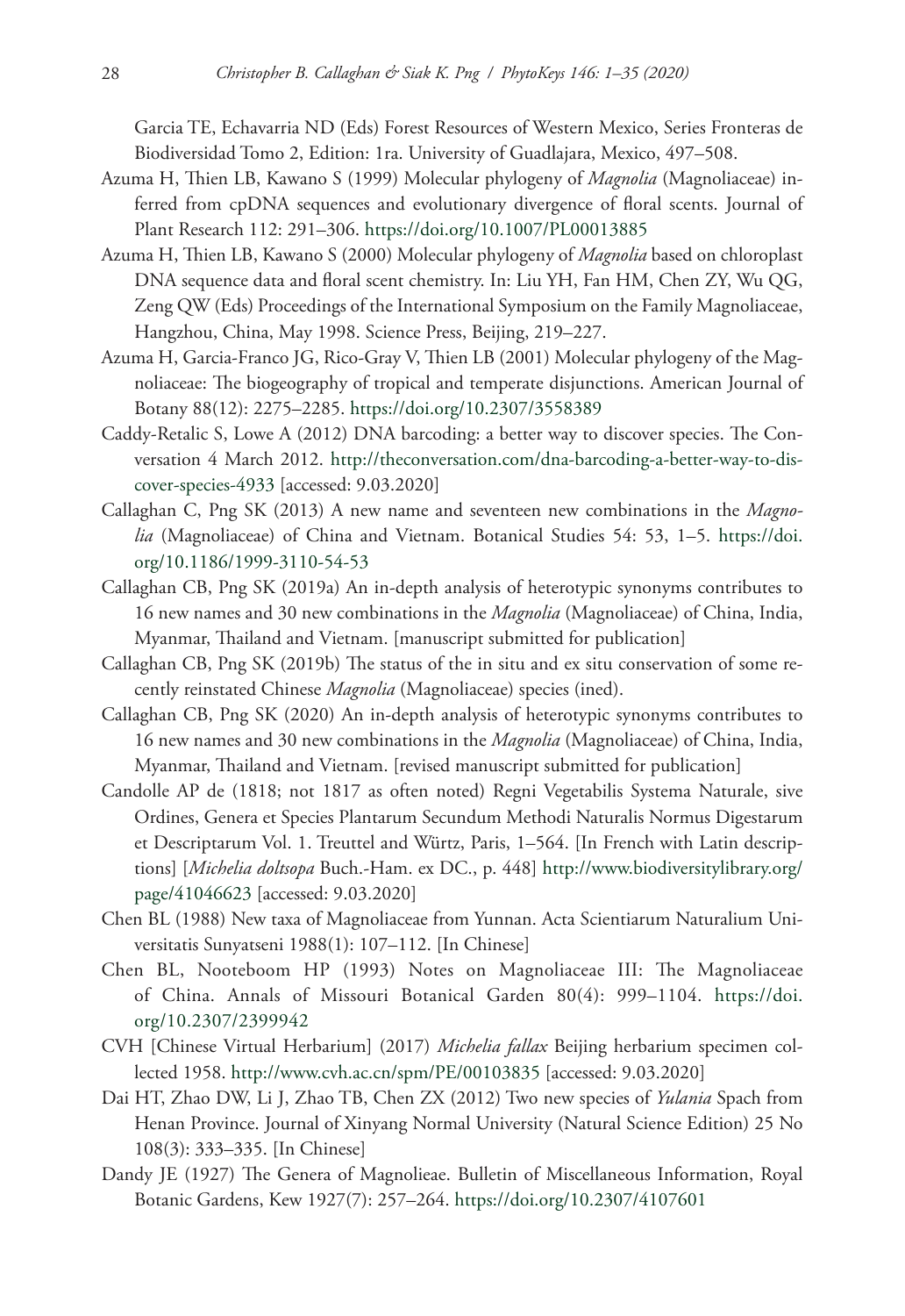- Dandy JE (1928a) Three new Magnolieae. The Journal of Botany: British and Foreign 66(2): 46–48.
- Dandy JE (1928b) Two new *Michelias* from Kwangtung. The Journal of Botany: British and Foreign 66(12): 359–361.
- Dandy JE (1928c) New or noteworthy Chinese Magnolieae. Notes from the Royal Botanic Garden, Edinburgh 16(77): 123–133.
- Dandy JE (1930) New Magnolieae from China and Indo-China. The Journal of Botany: British and Foreign 68(7): 204–214.
- Deng LX, Yang XY (2015) Guizhou Magnoliaceae Plants. Guizhou Science and Technology Publishing House, Guiyang, 360 pp. [In Chinese with Latin plant names]
- Dunn ST (1908) A botanical expedition to central Fokien. Journal of the Linnean Society of London (Botany) 38(267): 350–373. [*Michelia maudiae*, p.353] [http://www.biodiversi](http://www.biodiversitylibrary.org/page/174316)[tylibrary.org/page/174316](http://www.biodiversitylibrary.org/page/174316) [accessed: 9.03.2020]
- Fan JC, Yi TP, Luo ZZ (2009) A new variety of *Michelia* Linn. (Magnoliaceae) in China. Journal of Sichuan Forestry Science and Technology 30(4): 68. [In Chinese, English subtitle/ abstract] <http://www.cqvip.com/read/read.aspx?id=31406960> [accessed: 20.02.2019: article photos only]
- Figlar RB (2000) Proleptic branch initiation in *Michelia* and *Magnolia* subgenus *Yulania* provides basis for combinations in subfamily Magnolioideae. In: Liu YH, Fan HM, Chen ZY, Wu QG, Zeng QW (Eds) Proceedings of the International Symposium on the Family Magnoliaceae, Guangzhou, China, 18–22 May 1998. Science Press, Beijing, 14–25.
- Figlar RB (2012) A Brief Taxonomic History of *Magnolia*. Magnolia Society International. <https://www.magnoliasociety.org/ClassificationArticle>
- Figlar RB, Nooteboom HP (2004) Notes on Magnoliaceae IV. Blumea 49(1): 87–100. [https://](https://doi.org/10.3767/000651904X486214) [doi.org/10.3767/000651904X486214](https://doi.org/10.3767/000651904X486214)
- Finet AE, Gagnepain F (1906) Espèces nouvelles de l'Asie orientale. Bulletin de la Société Botanique de France 53: 573–576. [In Latin and French] [*Michelia cavaleriei*, p. 573] [https://](https://biodiversitylibrary.org/page/332992) [biodiversitylibrary.org/page/332992](https://biodiversitylibrary.org/page/332992) [accessed: 9.03.2020]
- Frodin DG, Govaerts R (1996) World Checklist and Bibliography of Magnoliaceae. Information Services Department, Royal Botanic Gardens, Kew, 72 pp.
- Fu DL, Fu H, Qin Y, Zhou DS, Duan RM (2019a) Analyses of chloroplast genomic and morphological evolutionomy of *Yulania* Subsect. Cylindricae (Magnoliaceae). American Journal of Agriculture and Forestry 7(5): 200–211. [https://doi.org/10.11648/j.](https://doi.org/10.11648/j.ajaf.20190705.16) [ajaf.20190705.16](https://doi.org/10.11648/j.ajaf.20190705.16) [accessed 9.03.2020]
- Fu DL, Xiong BH, Chen X, Tian WX, Du L (2019b) Analyses of chloroplast genomic and morphological evolutionomy of *Yulania sprengeri* and two new confusable species (Magnoliaceae). American Journal of Agriculture and Forestry 7(5): 212–223. [https://doi.](https://doi.org/10.11648/j.ajaf.20190705.17) [org/10.11648/j.ajaf.20190705.17](https://doi.org/10.11648/j.ajaf.20190705.17) [accessed 9.03.2020]
- Fu DL, Zhang Q, Xu M, Zhou DS, Qin Y, Li YM (2019c) Two particularly evolutionary loci of *trn*-L-*ndh*-J of cp-DNA of *Yulania baotaina*, a new species (Magnoliaceae) from China. American Journal of Agriculture and Forestry 7(5): 229–233. [https://doi.org/10.11648/j.](https://doi.org/10.11648/j.ajaf.20190705.19) [ajaf.20190705.19](https://doi.org/10.11648/j.ajaf.20190705.19) [accessed 9.03.2020]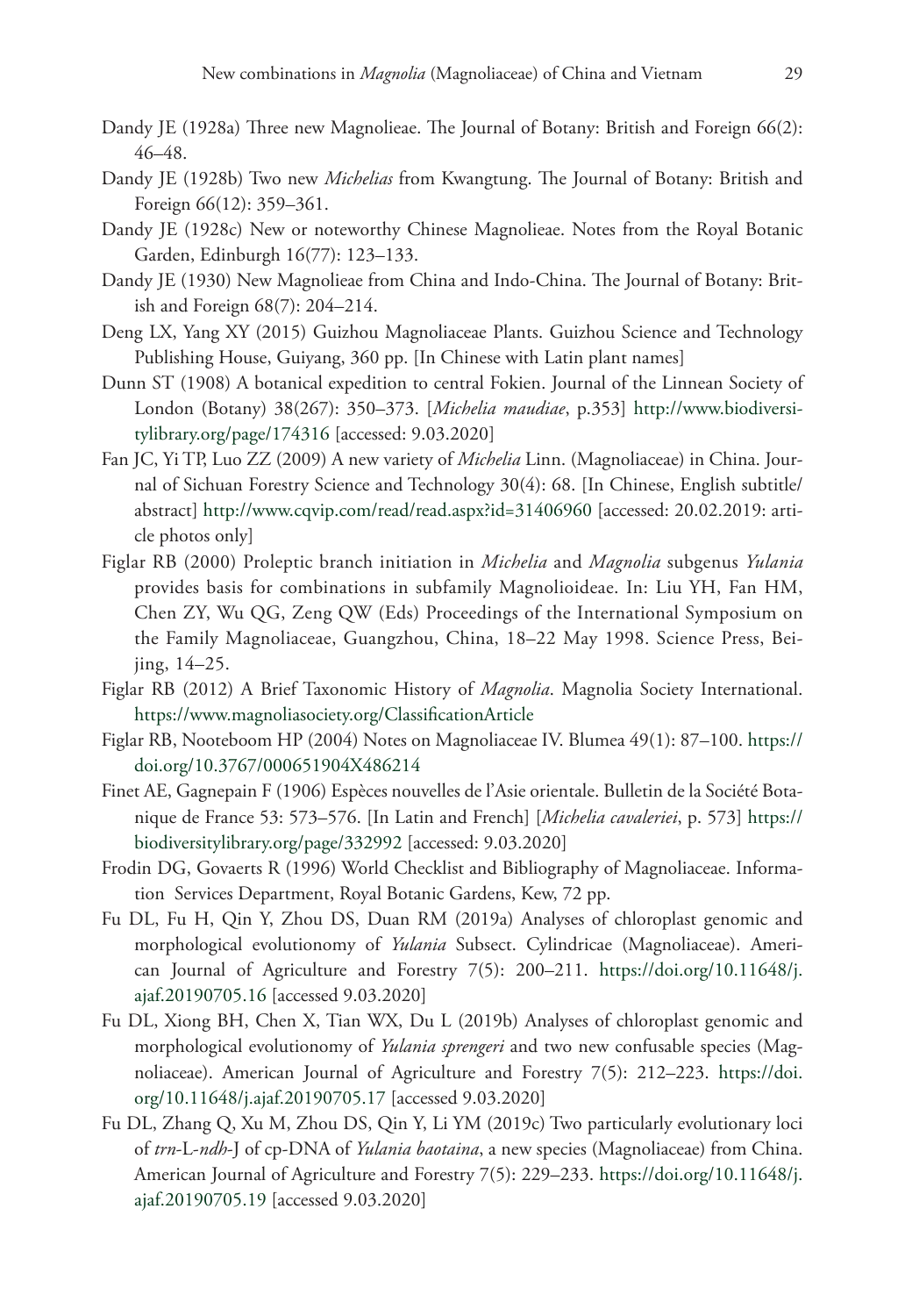- Fu DL, Zhao TB, Zhao J, Zhao DW (2007) Two new varieties of *Yulania* Spach from Henan. Bulletin of Botanical Research 27(5): 525–526. [In Chinese, English subtitle] [http://bbr.](http://bbr.nefu.edu.cn/CN/article/downloadArticleFile.do?attachType=PDF&id=412) [nefu.edu.cn/CN/article/downloadArticleFile.do?attachType=PDF&id=412](http://bbr.nefu.edu.cn/CN/article/downloadArticleFile.do?attachType=PDF&id=412)
- Fu L, Zeng QW, Hu XM (2014) *Manglietia admirabilis* (Magnoliaceae), a new species from Yunnan, China. Novon 23(1): 37–41.<https://doi.org/10.3417/2010099>[accessed 9.03.2020]
- Gagnepain F (1939) Magnoliacées nouvelles ou litigieuses. Notulae Systematicae 8: 63–66. <https://biodiversitylibrary.org/page/6525404>[accessed 18.03.2020]
- Grimshaw J, Bayton R (2009) New Trees–Recent Introductions to Cultivation. International Dendrology Society/ Kew Publishing, Royal Botanic Gardens, Kew, 976 pp.
- Handel-Mazzetti H (1921) Plantae novae sinenses, diagnosibus brevibus descriptae a Dre. Heinr. Handel-Mazzetti. Anzeiger der Akademie der Wissenschaften in Wien. Mathematische-Naturwissenschaftliche Klasse 58(12): 88–95. [In German and Latin] [https://biodi](https://biodiversitylibrary.org/page/27808730)[versitylibrary.org/page/27808730](https://biodiversitylibrary.org/page/27808730) [accessed 9.03.2020]
- He XS, Zhang P, Saqib M, Hou XF, Wang SC (2017) Screening active anti-breast cancer compounds from the cortex of *Magnolia officinalis* by MCF-7 cell membrane chromatography coupled with UHPLC-ESI-MS/MS. Analytical Methods 9(33): 4828–4836 [https://doi.](https://doi.org/10.1039/C7AY01213F) [org/10.1039/C7AY01213F](https://doi.org/10.1039/C7AY01213F)
- Hu HH, Cheng WC (1951) New species of Magnoliaceae of Yunnan. Acta Phytotaxonomica Sinica 1(2): 157–160. [Species descriptions in Chinese and Latin with diagnoses in Chinese and English] [http://www.plantsystematics.com/CN/article/downloadArticleFile.](http://www.plantsystematics.com/CN/article/downloadArticleFile.do?attachType=PDF&id=380) [do?attachType=PDF&id=380](http://www.plantsystematics.com/CN/article/downloadArticleFile.do?attachType=PDF&id=380) [accessed 16.03.2020]
- Hu XM, Zeng QW, Fu L (2014) *Manglietia guangnanica* (Magnoliaceae), a new species from Yunnan, China. Novon 23(2): 171–175. <https://doi.org/10.3417/2010100>
- Hu XM, Zeng QW, Liu YS, Fu L, Xi RC, Chen HF, Deng XM (2019) *Manglietia pubipedunculata* (Magnoliaceae), a new species from Yunnan, China. PLoS ONE 14(3): e0210254. <https://doi.org/10.1371/journal.pone.0210254>
- Hu YF, Mu B, Lei YK, Tian GH, He SL, Zhao TB (2013) A new species of *Michelia* Linn. from China. In: Zhang QX (Ed.) Advances in Ornamental Horticulture of China. A compilation of papers presented at the conference "Developing Ornamental Horticulture, Building a Beautiful China", the annual academic meeting of the Ornamental Horticulture Committee of the Chinese Horticultural Society, Zhengzhou, Henan, China, 13–15 August, 2013. China Forestry Publishing House, Beijing, 39–42. [In Chinese with English abstract]
- Huang YQ, Zou XY, Zhang XW, Wang F, Zhu WD, Zhang GY, Xiao J, Chen M (2017) Magnolin inhibits prostate cancer cell growth *in vitro* and *in vivo*. Biomedicine & Pharmacotherapy 87: 714–720. <https://doi.org/10.1016/j.biopha.2017.01.010>[acc: 25.04.2020]
- Jian SG, Zhou RZ, Chen HF (2007) *Michelia multitepala* (Magnoliaceae), a new species from Yunnan, China. Annales Botanici Fennici 44: 65–67. [http://www.sekj.org/PDF/anbf44/](http://www.sekj.org/PDF/anbf44/anbf44-065.pdf) [anbf44-065.pdf](http://www.sekj.org/PDF/anbf44/anbf44-065.pdf) [accessed 9.03.2020]
- Khuraijam JS, Goel AK (2015) Enumeration of the genus *Magnolia* L. in India with its conservation status. Phytotaxonomy 15: 107–113.
- Kim ST, Park CW, Kim YD, Suh YB (2001) Phylogenetic relationships in family Magnoliaceae inferred from *ndhF* sequences. American Journal of Botany 88: 717–728. [https://](https://doi.org/10.2307/2657073) [doi.org/10.2307/2657073](https://doi.org/10.2307/2657073)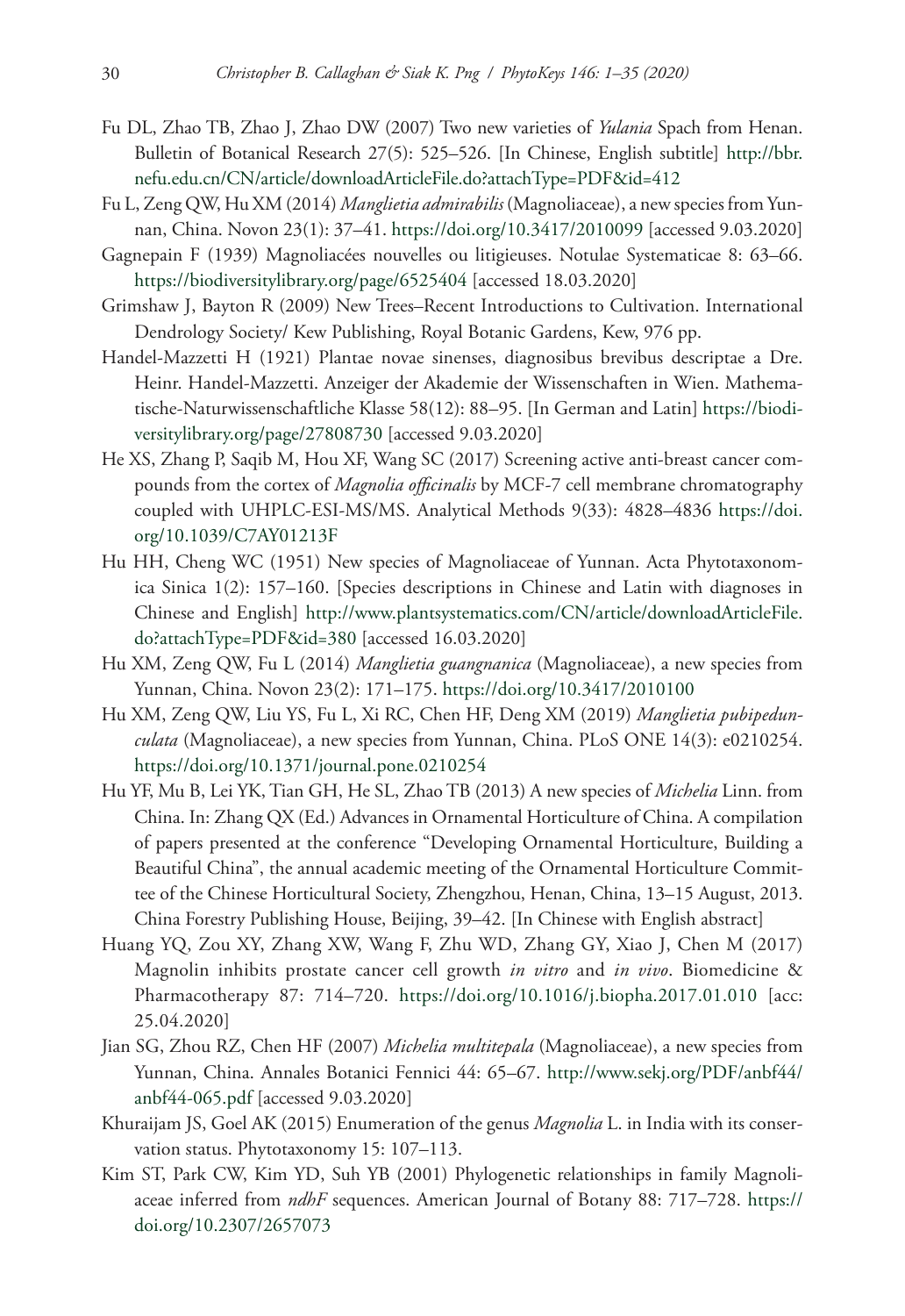- Kim ST, Suh YB (2013) Phylogeny of Magnoliaceae based on ten chloroplast DNA regions. Journal of Plant Biology 56: 290–305.<https://doi.org/10.1007/s12374-013-0111-9>
- Kumar VS (2006) New combinations and new names in Asian Magnoliaceae. Kew Bulletin 61(2): 183–186.
- Law YW (1984) A preliminary study on the taxonomy of the family Magnoliaceae. Acta Phytotaxonomica Sinica 22(2): 89–109. [In Chinese, English endtitle/abstract] [http://www.jse.](http://www.jse.ac.cn/EN/Y1984/V22/I2/89) [ac.cn/EN/Y1984/V22/I2/89](http://www.jse.ac.cn/EN/Y1984/V22/I2/89) [accessed 9.03.2020]
- Law YW, Lo HS, Wu YF, Chang BN [Eds] (1996) Magnoliaceae. In: Flora Reipublicae Popularis Sinicae Tomus 30(1) Angiospermae, Dicotyledoneae: Menispermaceae, Magnoliaceae. Science Press, Beijing, 82–273. <http://frps.iplant.cn/>[accessed 9.03.2020]
- Law YW, Wu YF (1984) A new species of *Michelia* from China. Bulletin of Botanical Research (Harbin) 4(2): 152–154. [In Chinese, English subtitle] [http://bbr.nefu.edu.cn/EN/vol](http://bbr.nefu.edu.cn/EN/volumn/volumn_1219.shtml#)[umn/volumn\\_1219.shtml#](http://bbr.nefu.edu.cn/EN/volumn/volumn_1219.shtml#) [article No. 152, accessed: 9.03.2020]
- Lee SC (1935) Forest Botany of China. Commercial Press Ltd., Shanghai, 991 pp. [with 272 figs]
- Li J (1997) Some notes on Magnoliaceae from China. Acta Botanica Yunnanica 19(2): 131–138. [In Chinese, English subtitle/ abstract] [http://ir.kib.ac.cn/bitstre](http://ir.kib.ac.cn/bitstream/151853/9955/1/20120506010.pdf) [am/151853/9955/1/20120506010.pdf](http://ir.kib.ac.cn/bitstream/151853/9955/1/20120506010.pdf) [accessed 9.03.2020]
- Liao JF, Guo TX (2010) Seven-petals Michelia found in Dayu distributed over more than a thousand hectares. China Green Times. [9 March 2010 newspaper report in Chinese]
- Liu RL, Zhang ZX (2019) A new species of *Manglietia* (Magnoliaceae) from Jiangxi, China. Feddes Repertorium 130(3): 289–293. <https://doi.org/10.1002/fedr.201800014>
- Liu YH (Law YW) (1983) Magnoliaceae. pp. 455–466. In: Zheng WJ (Ed.) Flora of Trees of China Vol. 1. Science Press, Beijing.
- Liu YH (Law YW), Zeng QW, Zhou RZ, Xing FW [Eds] (2004) Magnolias of China. Baitong Group, Beijing Science & Technology Press, Beijing, 392 pp. [In Chinese and English]
- Lu CH, Chen SH, Chang YS, Liu YW, Wu JY, Lim YP, Yu HI, Lee YR (2017) Honokiol, a potential therapeutic agent, induces cell cycle arrest and program cell death *in vitro* and *in vivo* in human thyroid cancer cells. Pharmacological Research 115: 288–298. [https://doi.](https://doi.org/10.1016/j.phrs.2016.11.038) [org/10.1016/j.phrs.2016.11.038](https://doi.org/10.1016/j.phrs.2016.11.038) [acc: 25.04.2020]
- Ma H, Bai XJ, Sun XL, Li BH, Zhu ML, Dai YQ, Huo Q, Li HM, Wu CZ (2020) Anti-cancer effects of methanol-ethyl acetate partitioned fraction from *Magnolia grandiflora* in human non-small cell lung cancer H1975 cells. Journal of Bioenergetics and Biomembranes 15 April 2020.<https://doi.org/10.1007/s10863-020-09828-6>[Epub ahead of print]
- Ma QX, Zeng QW, Zhou RZ, Xing FW (2005) *Michelia xinningia* (Magnoliaceae)—a new species from China. Pakistan Journal of Botany 37(1): 37–39. [http://www.pakbs.org/](http://www.pakbs.org/pjbot/PDFs/37(1)/PJB37(1)037.pdf) [pjbot/PDFs/37\(1\)/PJB37\(1\)037.pdf](http://www.pakbs.org/pjbot/PDFs/37(1)/PJB37(1)037.pdf) [accessed 9.03.2020]
- Mitchell A, Coombes A. (1998) The Garden Tree. An Illustrated Guide to Choosing, Planting and Caring for 500 Garden Trees. George Weidenfeld and Nicolson Ltd., Orion Publishing Group, London, 287 pp.
- Nie ZL, Wen J, Azuma H, Qiu YL, Sun H, Meng Y, Sun WB, Zimmer EA (2008) Phylogenetic and biogeographic complexity of Magnoliaceae in the Northern Hemisphere inferred from three nuclear data sets. Molecular Phylogenetics and Evolution 48: 1027–1040. [https://](https://doi.org/10.1016/j.ympev.2008.06.004) [doi.org/10.1016/j.ympev.2008.06.004](https://doi.org/10.1016/j.ympev.2008.06.004)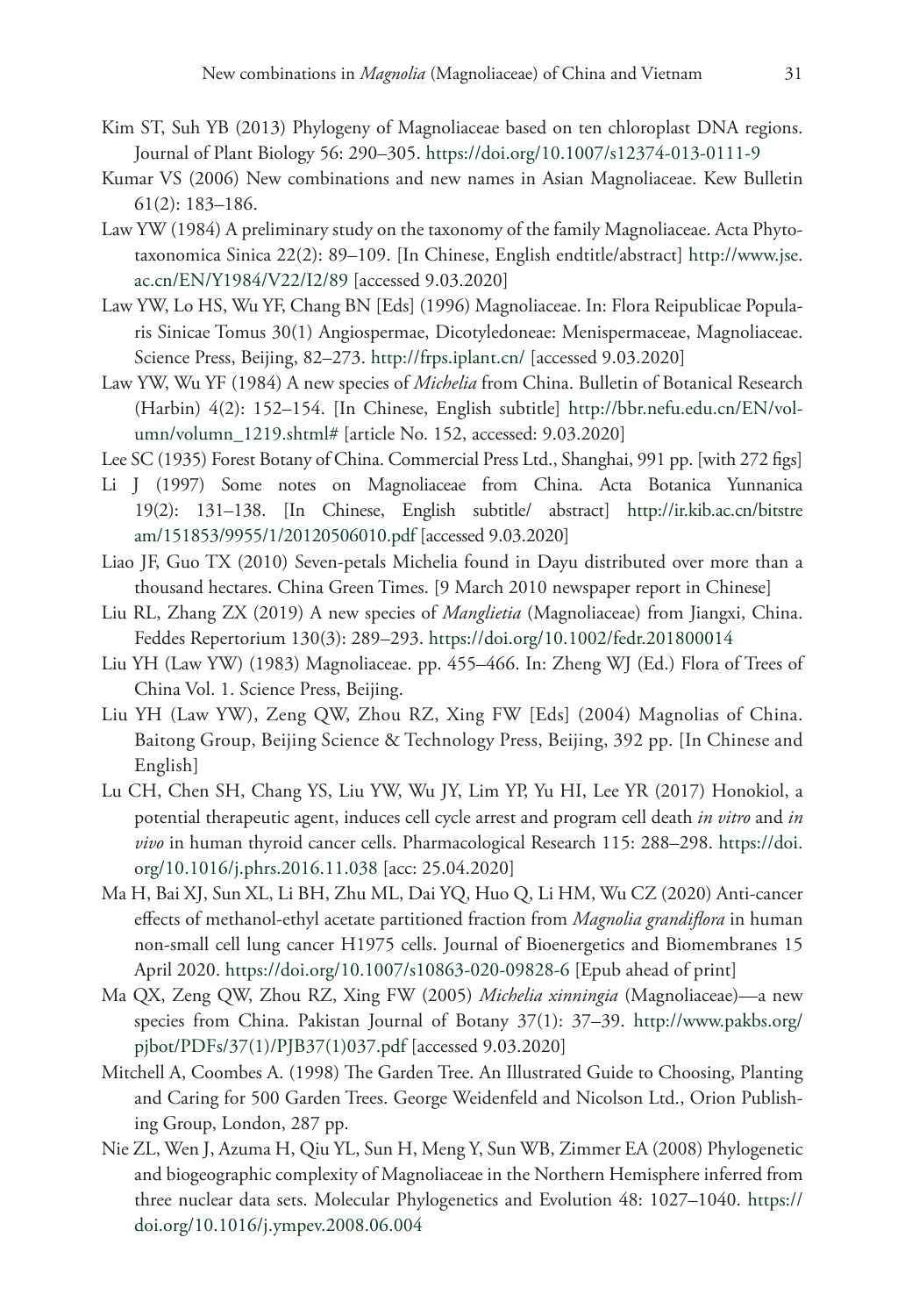- Ninh PT, Hoai LTT, Ha CTT, Thai TH, Hang PD, Loc TV, Thao TTP (2020) Study on the chemical constituents of *Magnolia insignis* collected in Tuyen Quang province, Vietnam. Vietnam Journal of Chemistry 58(1): 133–137. [https://doi.org/10.1002/](https://doi.org/10.1002/vjch.2019000191) [vjch.2019000191](https://doi.org/10.1002/vjch.2019000191)
- Nooteboom HP (1985) Notes on Magnoliaceae with a revision of *Pachylarnax* and *Elmerrillia* and the Malesian species of *Manglietia* and *Michelia*. Blumea 31: 65–121. [http://www.](http://www.repository.naturalis.nl/document/565414) [repository.naturalis.nl/document/565414](http://www.repository.naturalis.nl/document/565414) [accessed 9.03.2020]
- Nong ZL (1993) A new species of *Michelia* Linn from Jiangxi. Guihaia 13(3): 220–222. [In Chinese with Latin description, English subtitle] [http://www.guihaia-journal.com/ch/](http://www.guihaia-journal.com/ch/reader/create_pdf.aspx?file_no=199303004) [reader/create\\_pdf.aspx?file\\_no=199303004](http://www.guihaia-journal.com/ch/reader/create_pdf.aspx?file_no=199303004) [accessed 9.03.2020]
- Peng CL, Yan LH, Liao FL (1995) New taxa of Magnoliaceae from Hunan Province. Journal of Hunan Forestry Technical College 1995(1): 14–17. [In Chinese with Latin descriptions, English endtitle/ abstract] <http://www.docin.com/p-734164235.html>[accessed 9.03.2020]
- Pérez AJ, Arroyo F, Neill DA, Vázquez-García JA (2016) *Magnolia chiguila* and *M. mashpi* (Magnoliaceae): two new species and a new subsection (Chocotalauma, sect. Talauma) from the Chocó biogeographic region of Colombia and Ecuador. Phytotaxa 286(4): 267– 276.<https://doi.org/10.11646/phytotaxa.286.4.5>
- Polunin O, Stainton S (1999) Flowers of the Himalaya. Oxford University Press, Dehli, 580 pp. [128 pp. of colour plates] [Third Oxford India impression] [*Michelia doltsopa* p. 19, plate 10, No. 74]
- Prasad R, Katiyar S (2018) Honokiol, a bioactive component from Magnolia plant, promotes DNA demethylation and reactivates silenced tumor suppressors in pancreatic cancer cells through TET-dependent mechanism. In: Proceedings of the American Association for Cancer Research Annual Meeting, April 14-18, 2018, Chicago, Illinois, USA. Cancer Research 78(13 Suppl.): Abstract nr 1390. [https://doi.org/10.1158/1538-7445.](https://doi.org/10.1158/1538-7445.AM2018-1390) [AM2018-1390](https://doi.org/10.1158/1538-7445.AM2018-1390)
- Qin XS, Zhou RZ, Xing FW (2006) A new species of *Manglietia* (Magnoliaceae) from China. Novon 16: 260–262. <https://www.biodiversitylibrary.org/page/11159890> [accessed 9.03.2020]
- Sam HV, Nanthavong K, Kessler PVA (2004) Trees of Laos and Vietnam: A field guide to 100 economically or ecologically important species. Blumea 201–349. [https://doi.](https://doi.org/10.3767/000651904X484298) [org/10.3767/000651904X484298](https://doi.org/10.3767/000651904X484298) [accessed 9.03.2020]
- Sima YK (2001) Some notes on *Magnolia* subgenus *Michelia* from China. Yunnan Forestry Science and Technology 2001(2): 29–35, 40. [In Chinese, English endtitle/ abstract] [http://](http://www.doc88.com/p-4833472412295.html) [www.doc88.com/p-4833472412295.html](http://www.doc88.com/p-4833472412295.html)
- Sima YK (2011) A Taxonomic Revision of the Magnoliaceae from China. PhD Thesis, Yunnan University, Kunming, 365 pp. [In Chinese, English subtitle/ abstract] [http://www.docin.](http://www.docin.com/p-1050989203.html) [com/p-1050989203.html](http://www.docin.com/p-1050989203.html) [accessed 9.03.2020]
- Sima YK, Lu SG (2009) Magnoliaceae. In: Shui YM, Sima YK, Wen J, Chen WH (Eds) Vouchered Flora of Southeast Yunnan, Vol. 1. Yunnan Science & Technology Press, Kunming, 16–79. <http://www.doc88.com/p-9455111883790.html> [accessed 9.03.2020]
- Spach É (1839) Histoire Naturelle des Végétaux. Phanérogames VII. Dicotylédones. Librairie Encyclopédique de Roret, Paris, 1–538. [In French] [https://biodiversitylibrary.org/](https://biodiversitylibrary.org/page/31485519)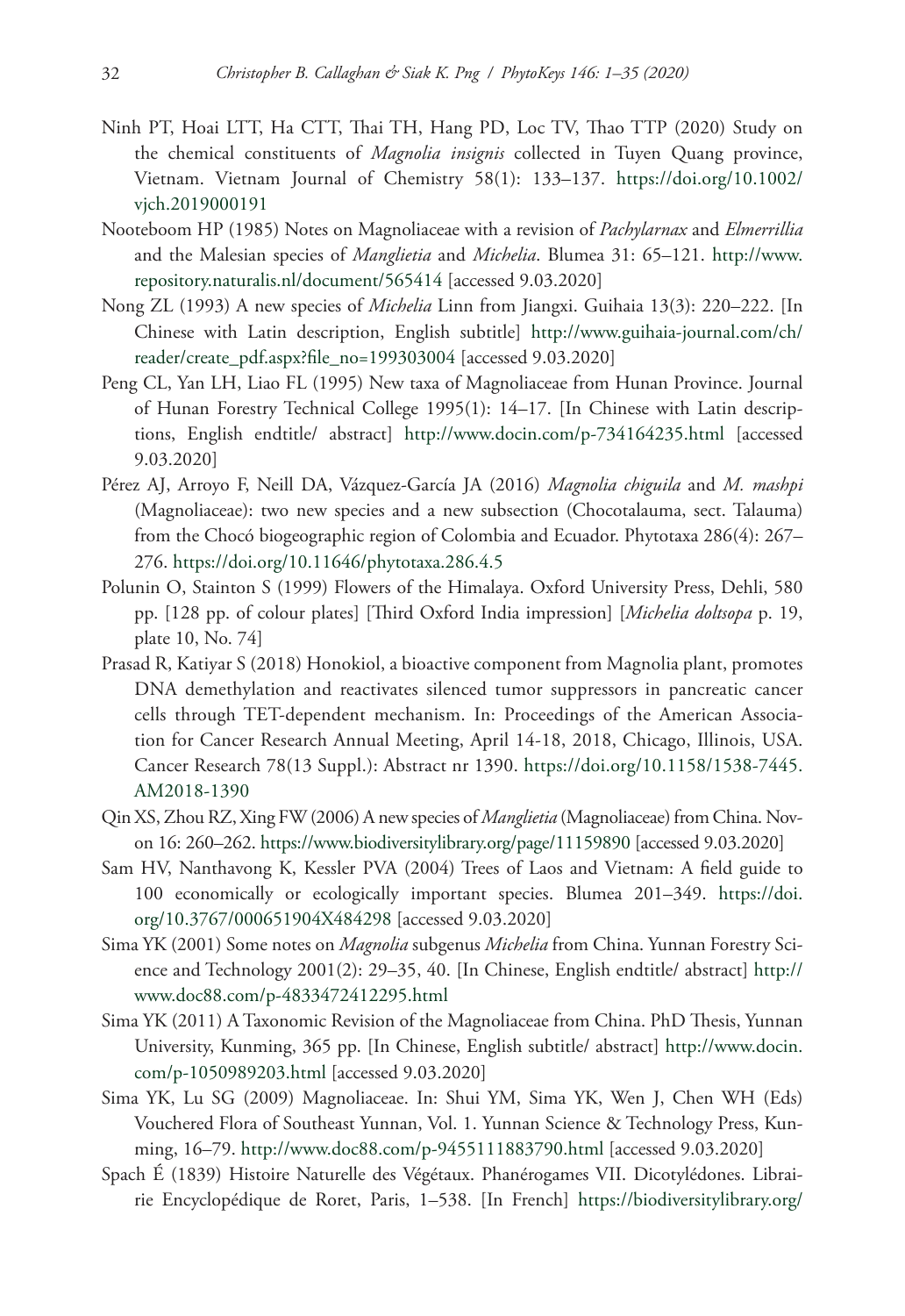[page/31485519](https://biodiversitylibrary.org/page/31485519) [*Yulania* pp. 462–467] <https://biodiversitylibrary.org/page/31485542> [*Lirianthe* pp. 485–486] [accessed 9.03.2020]

- Spongberg SA (1998) Magnoliaceae Hardy in Cooler Temperate Climates. In: Hunt D (Ed.) Magnolias and their Allies. Proceedings of an International Symposium, Royal Holloway, University of London, Egham, Surrey, U.K., 12–13 April, 1996. International Dendrology Society and The Magnolia Society. David Hunt, Milborne Port, 81–144.
- Turland NJ, Wiersema JH, Barrie FR, Greuter W, Hawkesworth DL, Herendeen PS, Knapp S, Kusber W-H, Li DZ, Marhold K, May TW, McNeill J, Monro AM, Prado J, Price MJ, Smith G [Editorial Committee] (2018) International Code of Nomenclature for algae, fungi, and plants (Shenzhen Code) adopted by the Nineteenth International Botanical Congress, Shenzhen, China, July 2017. Regnum Vegetabile 159. Koeltz Botanical Books, Glashütten, 254 pp. <https://doi.org/10.12705/Code.2018>
- Vu QN, Xia HH, Bui VT, Dang VH (2019) *Michelia sonlaensis* QN Vu sp. nov. (Magnoliaceae) from northern Vietnam. Nordic Journal of Botany 37(9): 1–5. [https://doi.org/10.1111/](https://doi.org/10.1111/njb.02452) [njb.02452](https://doi.org/10.1111/njb.02452)
- Wang FG, Zeng QW, Zhou RZ, Xing FW (2005) *Michelia rubriflora*, a new species of Magnoliaceae from Hainan Island, China. Pakistan Journal of Botany 37(3): 559–562. [http://](http://www.pakbs.org/pjbot/PDFs/37(3)/PJB37(3)559.pdf) [www.pakbs.org/pjbot/PDFs/37\(3\)/PJB37\(3\)559.pdf](http://www.pakbs.org/pjbot/PDFs/37(3)/PJB37(3)559.pdf) [accessed 9.03.2020]
- Wang FG, Zhou RZ, Xing FW, Chen HF (2004) *Manglietia rufisyncarpa,* a new species of Magnoliaceae from Yunnan, China. Nordic Journal of Botany 24(5): 519–522. [https://](https://doi.org/10.1111/j.1756-1051.2004.tb01633.x) [doi.org/10.1111/j.1756-1051.2004.tb01633.x](https://doi.org/10.1111/j.1756-1051.2004.tb01633.x)
- Wang YL, Li Y, Zhang SZ, Yu ZS (2006) The utility of *matK* gene in the phylogenetic analysis of the genus *Magnolia*. Acta Phytotaxonomica Sinica 44(2): 135–147. [https://doi.](https://doi.org/10.1360/aps040013) [org/10.1360/aps040013](https://doi.org/10.1360/aps040013)
- Wei FN (1993) A new species of *Manglietia* Bl. from Guangxi. Guihaia 13(1): 5–6. [In Chinese, English subtitle] [http://www.guihaia-journal.com/ch/reader/create\\_pdf.aspx?file\\_](http://www.guihaia-journal.com/ch/reader/create_pdf.aspx?file_no=199301003) [no=199301003](http://www.guihaia-journal.com/ch/reader/create_pdf.aspx?file_no=199301003) [accessed 9.03.2020]
- Wu XH, Wu MX, Ye QJ, Ma DD, Li GY (2015) A new species of *Michelia* (Magnoliaceae) from Zhejiang. Acta Botanica Boreali-Occidentalia Sinica 35(5): 1057–1061. [In Chinese, English subtitle/ abstract]<https://www.doc88.com/p-2542372551612.html>[accessed 9.03.2020]
- Wu ZY (Ed-in-Chief), Chen SK (Vice Ed-in-Chief), (2006) Flora Yunnanica. Tomus 6 (Spermatophyta). Science Press, Beijing, 1–889. [In Chinese] [Magnoliaceae: pp. 1–62] [https://](https://www.biodiversitylibrary.org/page/36697291) [www.biodiversitylibrary.org/page/36697291](https://www.biodiversitylibrary.org/page/36697291) [accessed 9.03.2020]
- Xia NH, Deng YF (2002) Notes on Magnoliaceae. Journal of Tropical and Subtropical Botany 10(2): 128–132. [In Chinese, English subtitle/abstract] [http://jtsb.scib.ac.cn/jtsb\\_cn/ch/](http://jtsb.scib.ac.cn/jtsb_cn/ch/reader/create_pdf.aspx?file_no=200202005) [reader/create\\_pdf.aspx?file\\_no=200202005](http://jtsb.scib.ac.cn/jtsb_cn/ch/reader/create_pdf.aspx?file_no=200202005) [accessed 9.03.2020]
- Xia NH, Liu YH [Law YW], Nooteboom HP (2008) Magnoliaceae. In: Wu ZY, Raven PH, Hong DY (Eds) Flora of China, Text Vol. 7 (Menispermaceae through Capparaceae). Science Press, Beijing and Missouri Botanical Garden Press, St. Louis, 48–91. [http://flora.](http://flora.huh.harvard.edu/china/mss/volume07/Magnoliaceae.pdf) [huh.harvard.edu/china/mss/volume07/Magnoliaceae.pdf](http://flora.huh.harvard.edu/china/mss/volume07/Magnoliaceae.pdf) [accessed 9.03.2020]
- Xing FW, Zeng QW, Chen HF, Wang FG [Eds] (2009) Landscape Plants of China. Vol. 1. Huazhong University of Science and Technology Press, Wuhan, 911 pp. [In Chinese] [Magnoliaceae: pp. 177–217]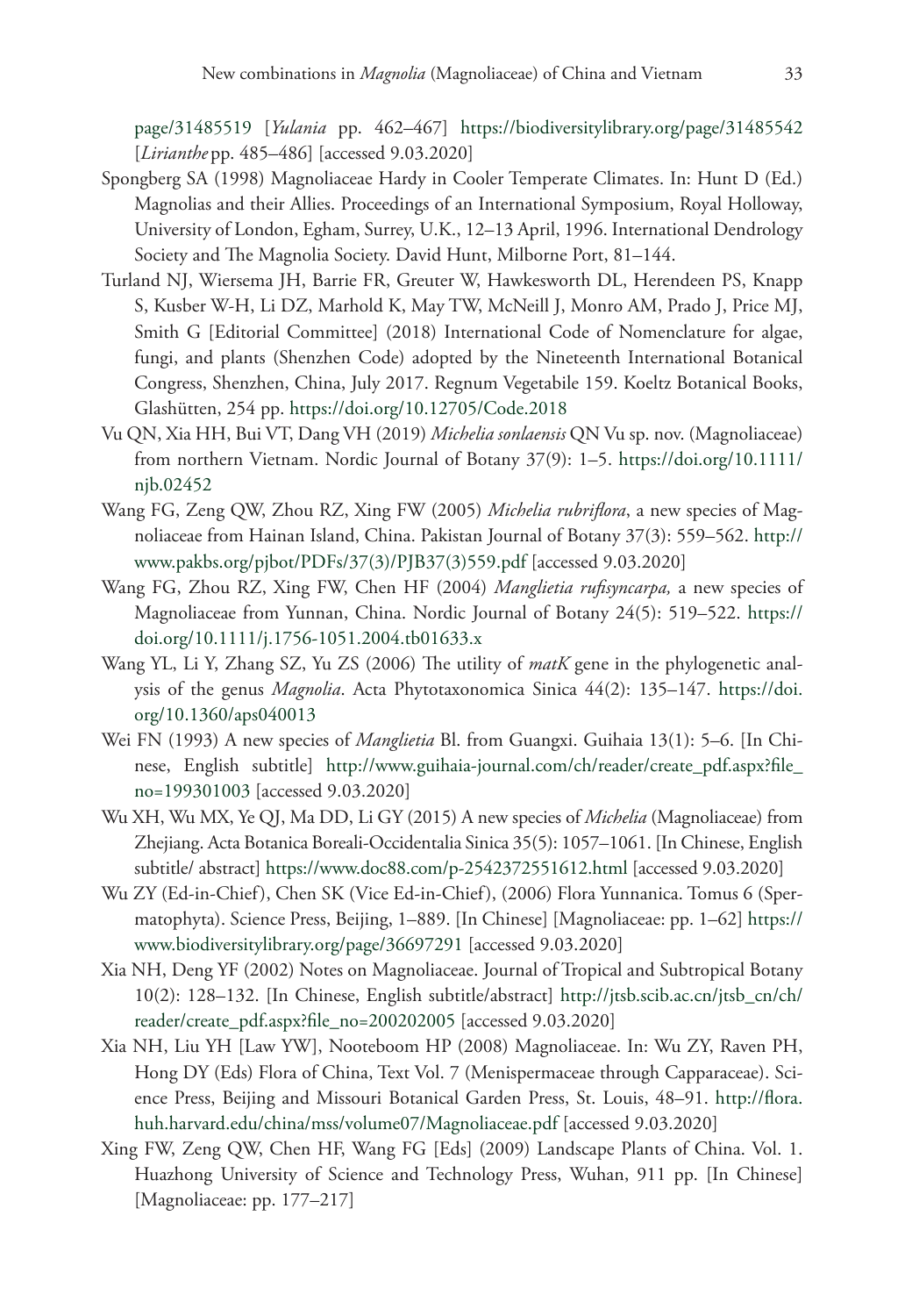- Yang KM, Chen XL, Gong X, Wang YL [Eds] (2016) Ex Situ Cultivated Flora of China : Magnoliaceae. Science Press, Beijing, 403 pp. [In Chinese, English subtitle]
- Zhang Q, Cheng G, Pan J, Zielonka J, Xiong DH, Myers CR, Feng L, Shin SS, Kim YH, Bui D, Hu M, Bennett B, Schmainda K, Wang Y, Kalyanaraman B, You M (2020) Magnolia extract is effective for the chemoprevention of oral cancer through its ability to inhibit mitochondrial respiration at complex 1. Cell Communication and Signaling 18(58): 1–14. <https://doi.org/10.1186/s12964-020-0524-2>
- Zhang XH, Xia NH (2007) Leaf architecture of subtribe Micheliinae (Magnoliaceae) and its taxonomic significance. Acta Phytotaxonomica Sinica 45(2): 167–190. [In English, Chinese endtitle/abstract] [http://www.plantsystematics.com/CN/article/downloadArticleFile.](http://www.plantsystematics.com/CN/article/downloadArticleFile.do?attachType=PDF&id=225) [do?attachType=PDF&id=225](http://www.plantsystematics.com/CN/article/downloadArticleFile.do?attachType=PDF&id=225) [accessed 9.03.2020]
- Zeng QW, Fu L, Xing FW (2007) *Manglietia pubipetala* (Magnoliaceae), a new species from Yunnan. Pakistan Journal of Botany 39(6): 1917–1920. [http://www.pakbs.org/pjbot/](http://www.pakbs.org/pjbot/PDFs/39(6)/PJB39(6)1917.pdf) [PDFs/39\(6\)/PJB39\(6\)1917.pdf](http://www.pakbs.org/pjbot/PDFs/39(6)/PJB39(6)1917.pdf) [accessed 9.03.2020]
- Zheng QF (1981) A new species of *Michelia* from Fujian. Bulletin of Botanical Research 1(3): 92–94. [In Chinese and Latin, English subtitle] [http://bbr.nefu.edu.cn/EN/volumn/vol](http://bbr.nefu.edu.cn/EN/volumn/volumn_1212.shtml#)[umn\\_1212.shtml#](http://bbr.nefu.edu.cn/EN/volumn/volumn_1212.shtml#) [No. 92: accessed 9.03.2020]
- Zou YW, Wang HX, Zhu ZX, Wang HF (2020). Complete plastome sequence of *Magnolia fordiana* var. *hainanensis* (Dandy) Noot. (Magnoliaceae), an endemic and ornamental tree in South China. Mitochondrial DNA Part B: Resources 5(1): 206–207. [https://doi.org/1](https://doi.org/10.1080/23802359.2019.1699456) [0.1080/23802359.2019.1699456](https://doi.org/10.1080/23802359.2019.1699456)

### **Appendix 1**

List of the acronyms of institutional herbaria appearing in this paper.

| $\mathbf{A}$ | Arnold Arboretum Herbarium (of Harvard University Herbaria), Cam-           |
|--------------|-----------------------------------------------------------------------------|
|              | bridge, Massachusetts, USA                                                  |
| <b>BJFC</b>  | Forestry Herbarium, Beijing Forestry University, Xiaozhuang, Beijing, China |
| <b>CAF</b>   | Dendrological Herbarium, Chinese Academy of Forestry, Haidian, Beijing,     |
|              | China                                                                       |
| <b>HEAC</b>  | Henan Agricultural University Herbarium, Zhengzhou, Henan, China            |
| <b>HFBG</b>  | Herbarium, Forestry Botanical Garden of Heilongjiang, Dongliqu, Harbin,     |
|              | Heilongjiang, China                                                         |
| <b>HFTC</b>  | Herbarium, Hunan Forestry Technical College, Hengyang, Hunan, China         |
| <b>HN</b>    | Herbarium, Vietnam Academy of Science and Technology, Hanoi, Vietnam        |
| <b>IBK</b>   | Herbarium, Guangxi Institute of Botany, Yanshan, Guilin, Guangxi, China     |
| <b>IBSC</b>  | Department of Taxonomy Herbarium, South China Institute of Botany, (SCBI)   |
|              | Chinese Academy of Sciences, Wushan, Guangzhou, Guangdong, China            |
| <b>JXAU</b>  | Dendrological Herbarium, Department of Forestry, Jiangxi Agricultural       |
|              | University, Meiling, Nanchang, Jiangxi, China                               |
| $\mathbf K$  | Royal Botanic Gardens Herbarium, Kew, Surrey, London, UK                    |